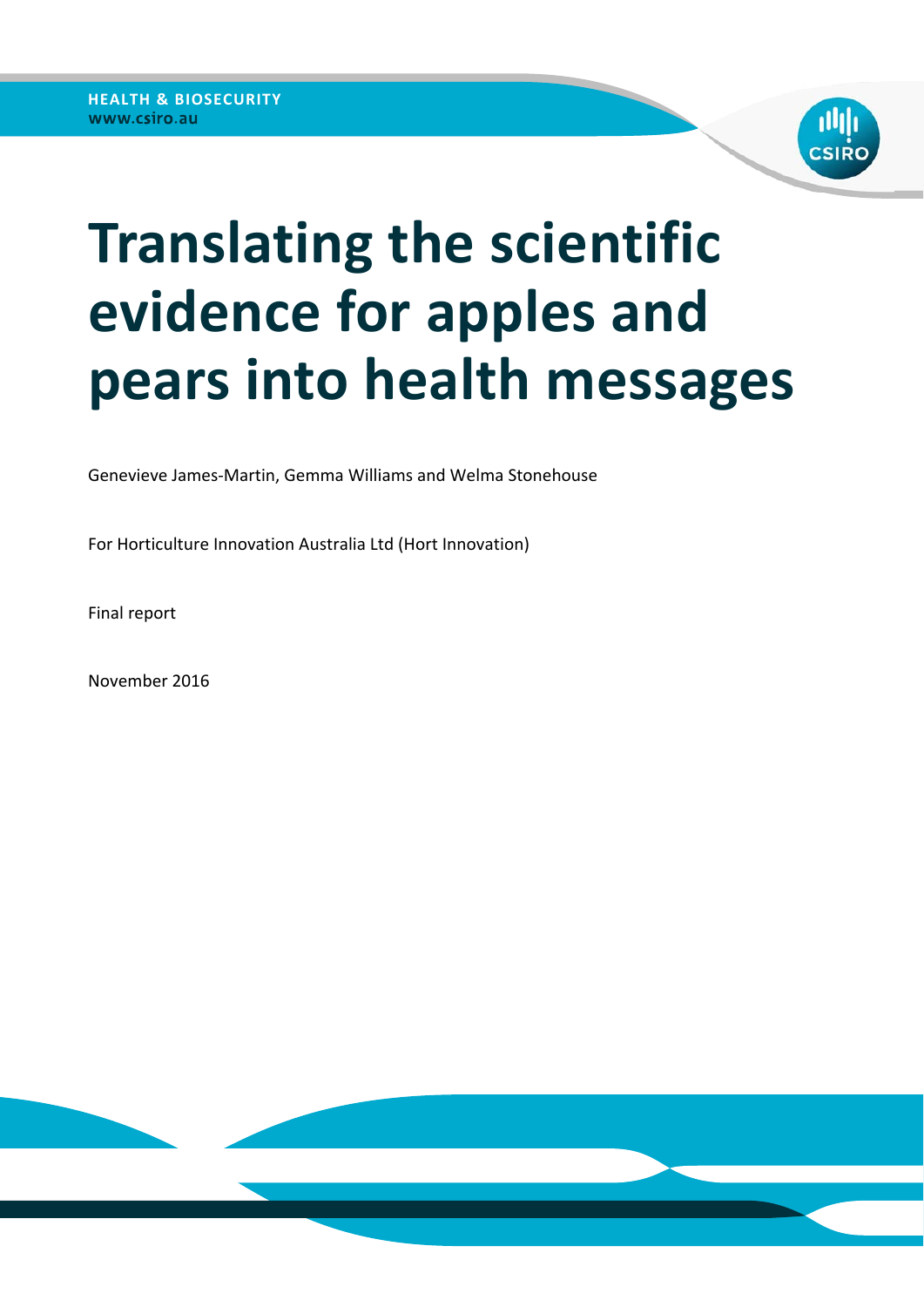CSIRO, Health & Biosecurity South Australian Health and Medical Research Institute North Terrace PO Box 10041 Adelaide BC SA 5000 Australia

#### **Reference**

This Final Report is provided to Horticulture Innovation Australia as a deliverable under the terms of the Research Agreement between the parties and any use of the report must be in accordance with those terms.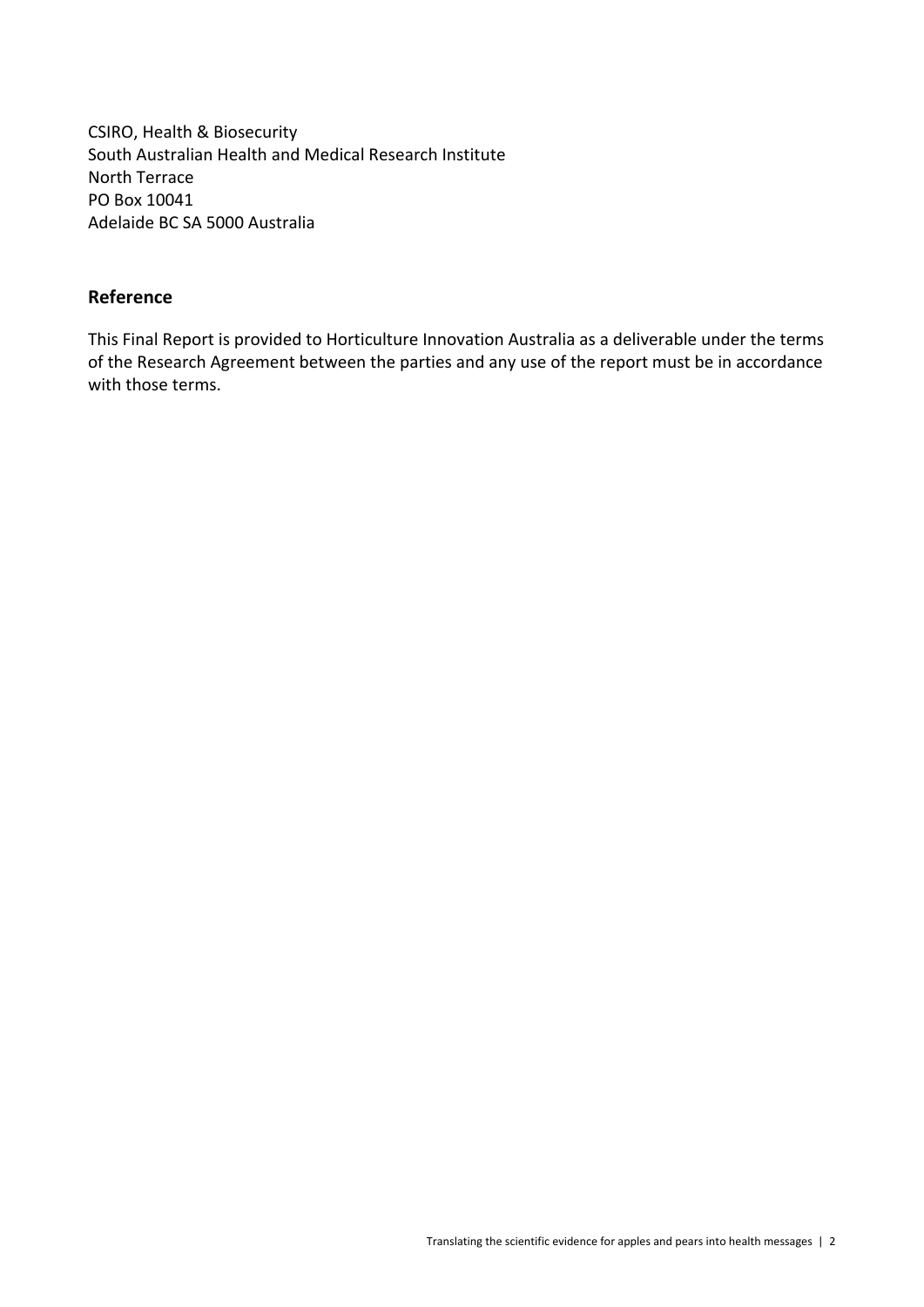# **Contents**

| Abbreviations 4 |     |                                                                                     |  |  |  |  |
|-----------------|-----|-------------------------------------------------------------------------------------|--|--|--|--|
|                 |     |                                                                                     |  |  |  |  |
| 1               |     |                                                                                     |  |  |  |  |
|                 | 1.1 |                                                                                     |  |  |  |  |
|                 | 1.2 |                                                                                     |  |  |  |  |
| $\overline{2}$  |     | Updated scientific literature review of the benefits of apples for human health  7  |  |  |  |  |
|                 | 2.1 |                                                                                     |  |  |  |  |
|                 | 2.2 |                                                                                     |  |  |  |  |
|                 | 2.3 |                                                                                     |  |  |  |  |
|                 | 2.4 |                                                                                     |  |  |  |  |
|                 | 2.5 |                                                                                     |  |  |  |  |
| 3               |     | Nutrition content and health claims for apples and pears - Pre-approved claims.  19 |  |  |  |  |
|                 | 3.1 |                                                                                     |  |  |  |  |
|                 | 3.2 |                                                                                     |  |  |  |  |
|                 | 3.3 |                                                                                     |  |  |  |  |
|                 | 3.4 |                                                                                     |  |  |  |  |
|                 | 3.5 | Nutrition Information Panel (NIP): requirements when nutrition content and          |  |  |  |  |
|                 | 3.6 |                                                                                     |  |  |  |  |
|                 | 3.7 |                                                                                     |  |  |  |  |
| 4               |     | Recommendations for new health claims that differentiate apples and pears - Next    |  |  |  |  |
| steps.          |     |                                                                                     |  |  |  |  |
| References      |     |                                                                                     |  |  |  |  |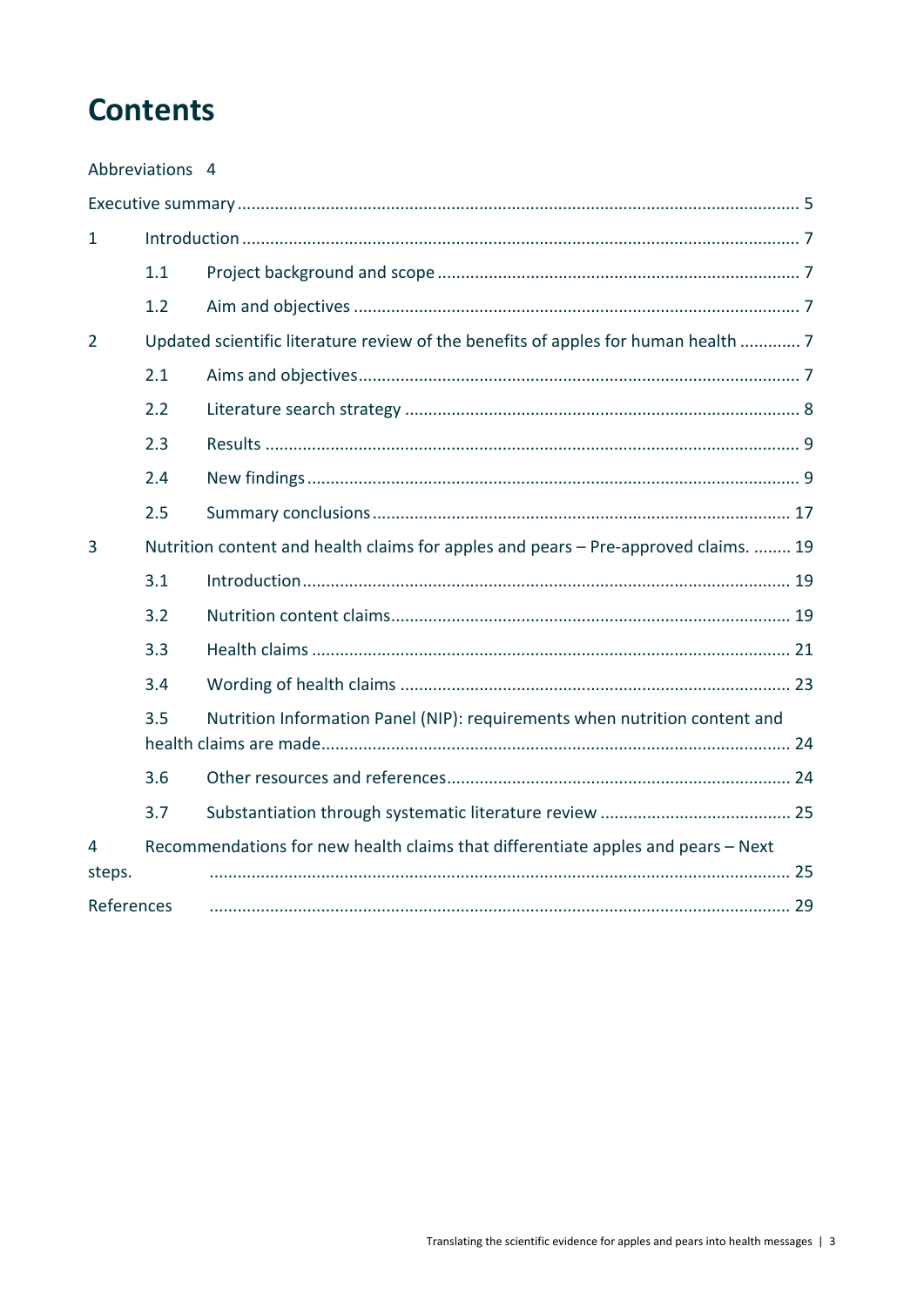# **Abbreviations**

| Body mass index                                          |
|----------------------------------------------------------|
| The Centre for Biosciences and Agriculture International |
| Chronic obstructive pulmonary disease                    |
| C-reactive protein                                       |
| Dried apple peel powder                                  |
| Food Standards Australia New Zealand                     |
| Food Science Technology Australian                       |
| Glycaemic index                                          |
| High density lipoprotein cholesterol                     |
| Low density lipoprotein cholesterol                      |
| National Health and Medical Research Council             |
| Nutrition information panel                              |
| Odds ratio                                               |
| <b>Total cholesterol</b>                                 |
| Web of Science Core Collections                          |
|                                                          |

# **Acknowledgments**

We would like to thank Darren Jones, librarian, CSIRO, Adelaide for the comprehensive and meticulous execution the literature search.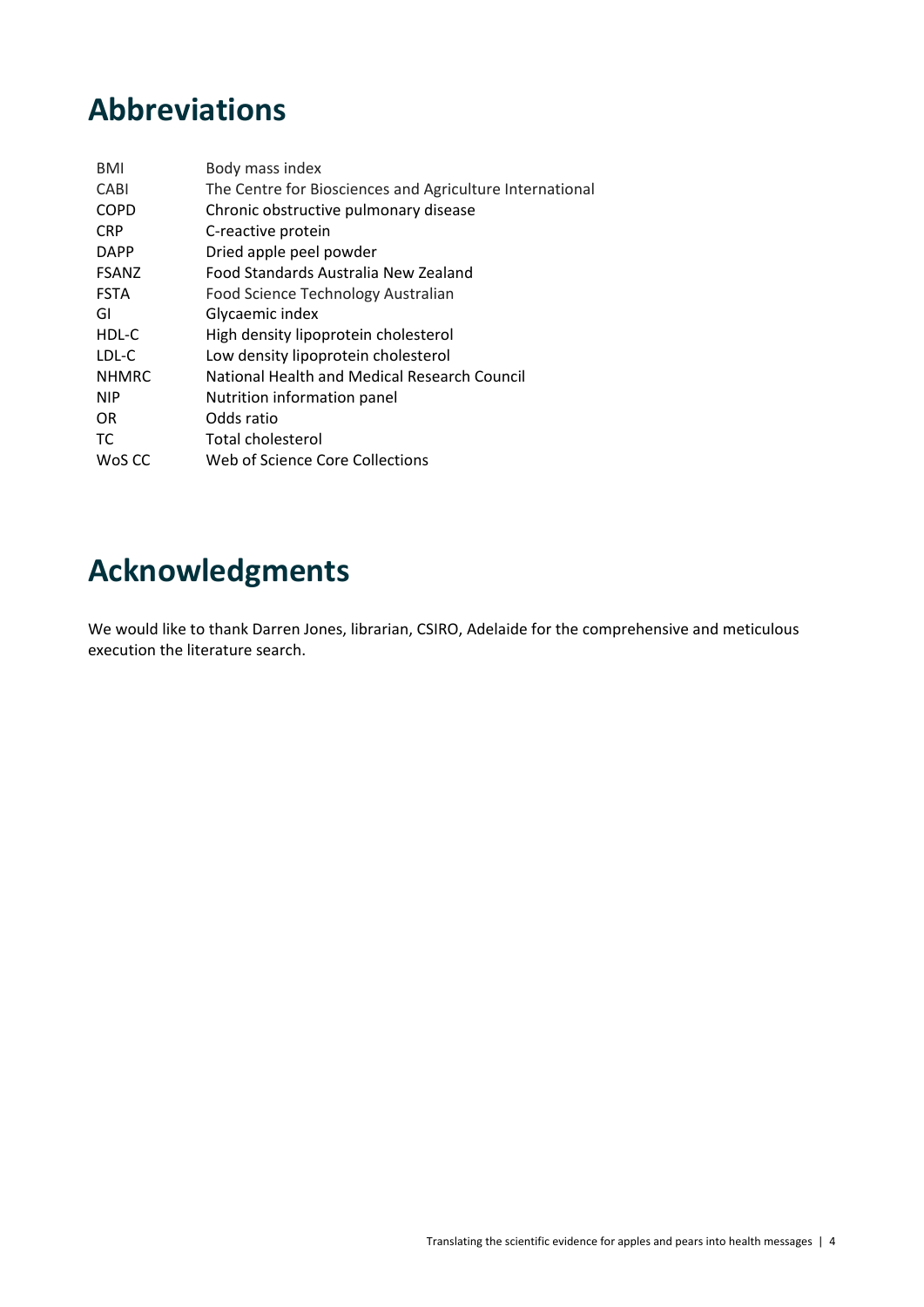# **Executive summary**

#### **Background**

Hort Innovation is developing communication and marketing programs to increase awareness of the health benefits of Australian apples and pears and hence increase demand and sales of apples and pears. CSIRO has previously completed a comprehensive scientific literature report on apples in 2010 and a subsequent comprehensive scientific literature report on the health and nutrition properties of pears in 2015. Following on from this, a set of next steps was identified.

#### **Aims of the current report**

- Identify new and emerging research on the health benefits of apples to update the Apple Review undertaken in January 2010;
- Compile a list of health claims/messages that can immediately be made for apples and pears that comply to the FSANZ standard code 1.2.7;
- Make recommendations for further actions Hort Innovation could undertake, in order to make health claims that would differentiate apples and pears from other fruit.

#### **Literature review update on apples**

An updated literature review of the human health benefits of apples identified 122 new studies published since 2010. The greatest number of studies were in the areas of cardiovascular risk (34 studies), cancer (17 studies, various types) and diabetes (13 studies).

Seventy-one studies were conducted in animals and 51 studies were in humans, of these 22 were intervention studies while the remainder (29 studies) were observational (can only determine associations, not cause‐and‐effect).

The largest body of evidence from human intervention studies was identified in cardiovascular disease risk with a total of 21 human intervention studies across the 2010 and 2016 reviews. Human intervention studies are considered the most convincing level of evidence for demonstrating a causative link between a food or food property and a health outcome and hence are necessary to support a general or high level health claim. Five human intervention studies were also identified in the area of satiety and weight management.

The studies published between 2010‐2016 lend further support to the conclusions made in the 2010 Apple Report, particularly for the positive effects of apples and apple components on cholesterol lowering, improving satiety (i.e. lowering appetite) and aiding in weight control.

#### **Nutrition and health claims**

Food Standards Australia and New Zealand (FSANZ) are the Government body responsible for developing and administering the Australia New Zealand Food Standards Code (the Code). In January of 2016, Standard 1.2.7‐ Nutrition, Health and Related Claims came into force, which sets the requirements for making nutrition content or health claims on a food label or in an advertisement. The Code was reviewed to identify the pre‐approved nutrition and health claims which can be made for apples and pears, without requiring further substantiation through a systematic literature review process.

Fourteen pre‐approved nutrition content claims, 4 pre‐approved general level health claims and 4 pre‐ approved high level health claims were identified that could be used for apples and pears immediately without requiring further substantiation. Consideration needs to be given towards the wording and presentation of these to create compelling marketing messages for apples and pears.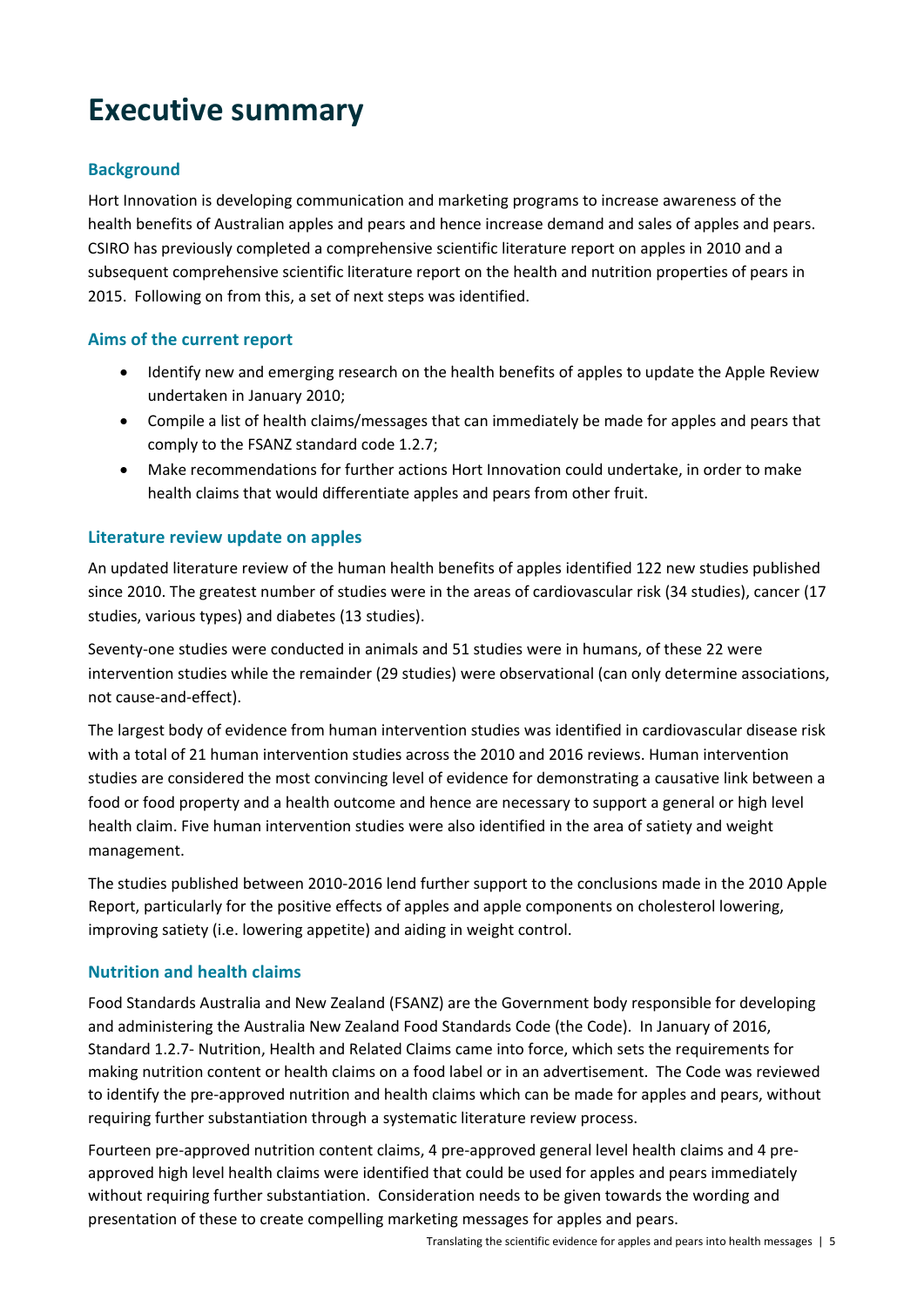#### **Recommendations**

A number of recommendations were made for possible marketing messages for apples and pears. These include:

- Consideration of a general level health claim on apples and heart health.
- Consideration of clinical trial/s on the digestive health effects of pears. Positive findings from such trial/s could support a self‐substantiated health claim linking pears to digestive heath.
- Use of the identified pre‐approved nutrition content and health claims which do not require further investment in research and substantiation.
- Continuing to update the apple and pear reviews to monitor for future research, which strengthens the evidence for particular health conditions.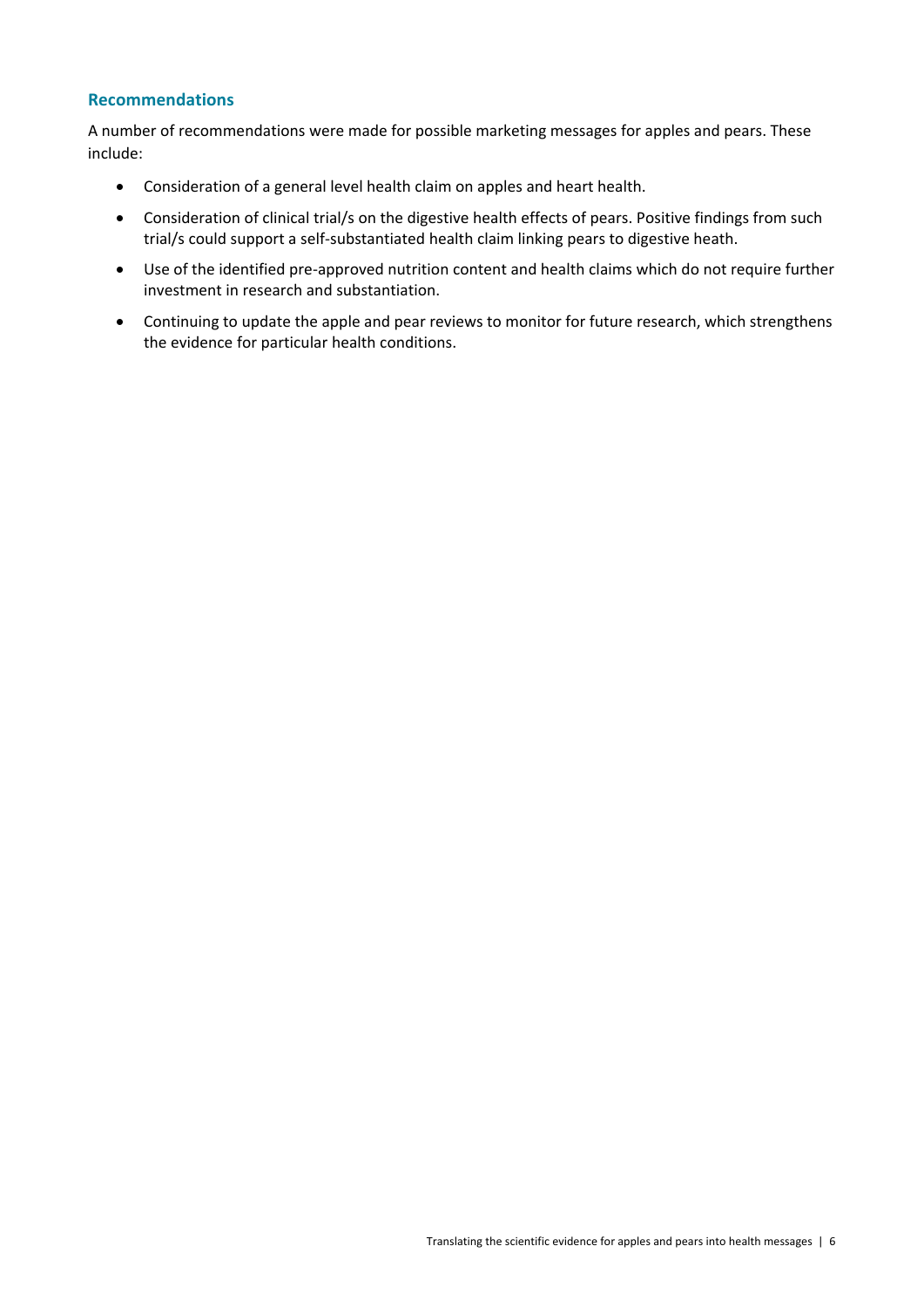# **1 Introduction**

# 1.1 Project background and scope

In 2010 CSIRO completed an extensive scientific literature review of the evidence related to the benefits of apples to human health [1]. Following on from this, CSIRO completed a comprehensive scientific literature report on the health and nutrition properties of pears in 2015 [2].

Hort Innovation is developing communication and marketing programs to increase awareness of the health benefits of Australian apples and pears and hence increase demand and sales of apples and pears.

APAL and CSIRO held a half‐day workshop on 27 April in Melbourne to discuss and identify the next steps of how CSIRO can assist in achieving this goal. The following needs were identified: Updating of the 2010 apple scientific report; and a list of specific nutritional and health messages for apples and pear that comply with the Food Standard Australia New Zealand (FSANZ) code on Nutrition, Health and Related Claims (Standard 1.2.7).

# 1.2 Aim and objectives

To assist with the development of their communication and marketing plans to promote the health benefits of apples and pears by:

- Identifying new and emerging research on the health benefits of apples published since January 2010;
- Compiling a list of health claims/messages that can immediately be made for apples and pears that comply to the FSANZ standard code 1.2.7;
- Making recommendations on further actions needed before other health claims can be made that differentiate apples and pears from other fruit (e.g. a health claims dossier / further clinical research may be needed).

# **2 Updated scientific literature review of the benefits of apples for human health**

# 2.1 Aims and objectives

The aim of the updated literature review on apples was to identify new and emerging research on the health benefits of apples published since January 2010. The following objectives were set:

 To undertake a comprehensive literature search of scientific journal databases from January 2010 to 4 August 2016 to identify all studies that investigated the effects of apples and apple components (e.g. whole apples, apple peel, apple juice, apple extract, apple puree) on any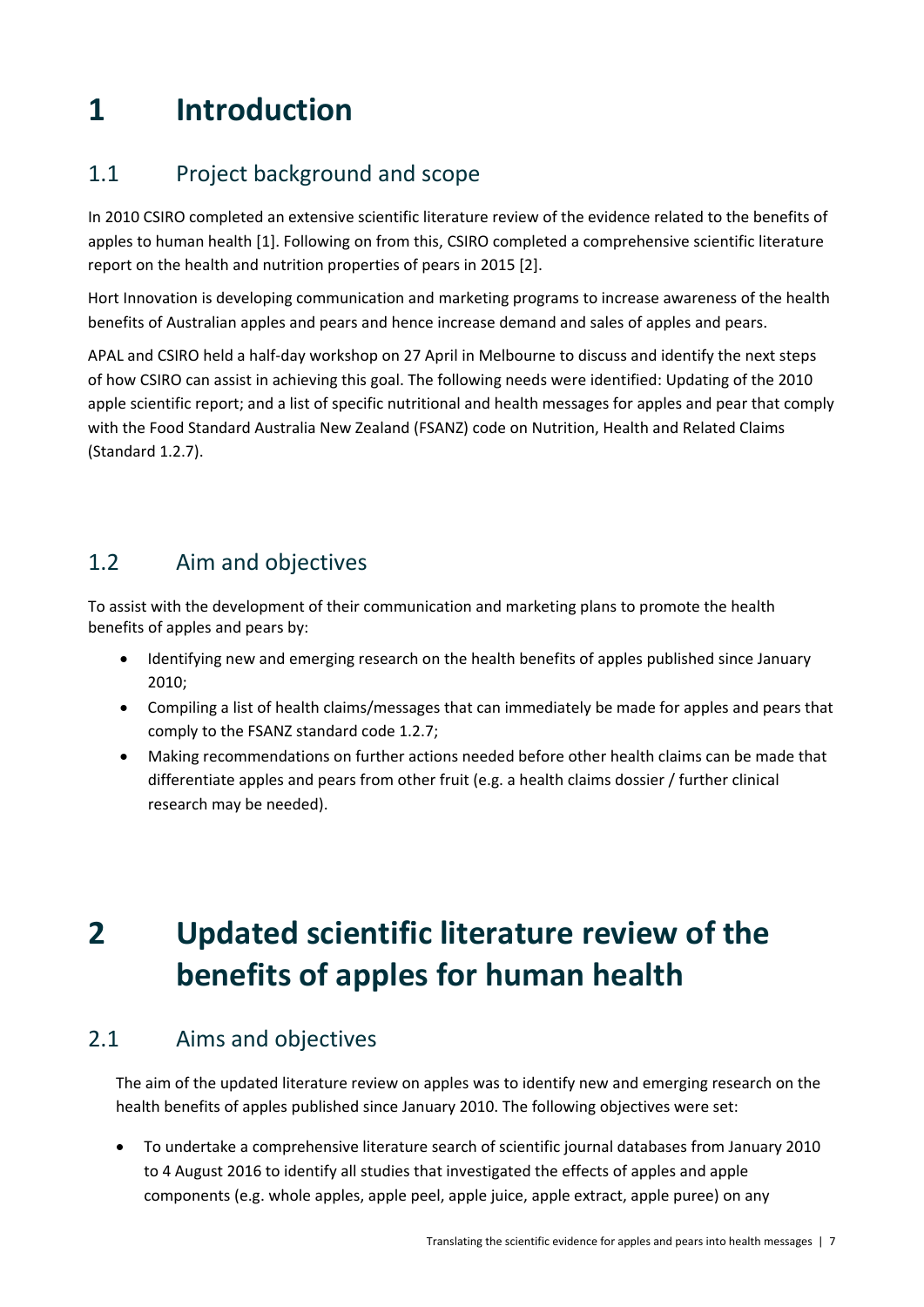health/functional outcomes. Studies on individual bioactive components normally found in apples, but not directly from apples, were not included.

 To review the abstracts (only) of the studies that identify new and emerging research on the health benefits of apples and to determine whether the new evidence changes or strengthens previous conclusions in the 2010 Apple Report.

# 2.2 Literature search strategy

A comprehensive systematic literature search of relevant databases was performed during the period 3 to 4 August 2016 by a librarian experienced with systematic literature reviews.

Search terms were developed to capture articles on topics that were identified in the previous 2010 Apple Review as well as capturing new areas of research that have emerged since 2010.

#### **Table 1. Search terms**

| <b>Search terms</b>                                                                                                                                                                                                                                                                                                                                                                                                                                                                      |
|------------------------------------------------------------------------------------------------------------------------------------------------------------------------------------------------------------------------------------------------------------------------------------------------------------------------------------------------------------------------------------------------------------------------------------------------------------------------------------------|
| Apple OR apples AND                                                                                                                                                                                                                                                                                                                                                                                                                                                                      |
| health OR wellbeing OR cancer OR diabetes OR metabolic OR hypertension OR<br>inflammation OR asthma OR allergy OR brain OR alzheimers OR "DNA<br>damage" OR "energy intake" OR satiety OR ulceration OR inflammation OR<br>injury OR muscular OR muscle OR arthritis OR neurodegenerative OR<br>neurodegeneration OR weight OR "heart disease" OR "cardiovascular disease"<br>OR "digestive health" OR "gut health" OR "antioxidant activity" OR ageing OR<br>cognition OR "bone health" |

#### *Inclusion and exclusion*

Animal and human studies were included. *In vitro* ("test tube") studies were not included because results from these studies cannot be extrapolated to humans and information from these studies are less informative and equivocal. Anti‐oxidant capacity of foods measured *in vitro* does not predict *in vivo* antioxidant capacity. This could be explained by the fact that most polyphenols in food are incompletely absorbed in humans and they undergo extensive modification during metabolism reaching the circulation and tissues in lower levels and in different forms than is present in the food source [3]. Studies that measured compositional data e.g. polyphenol content were also excluded when they were not relating it to a specific health effect.

Studies on whole apples, apple peel, apple juice, apple extracts or apple puree were all included, whereas studies on apple cider, or extracts found in apple but not of apple origin were excluded.

To ensure full coverage of the literature a range of databases were searched including;

- PubMed/Medline
- Scopus
- Agricola
- Food Science Technology Abstracts (FSTA)
- The Centre for Biosciences and Agriculture International (CABI)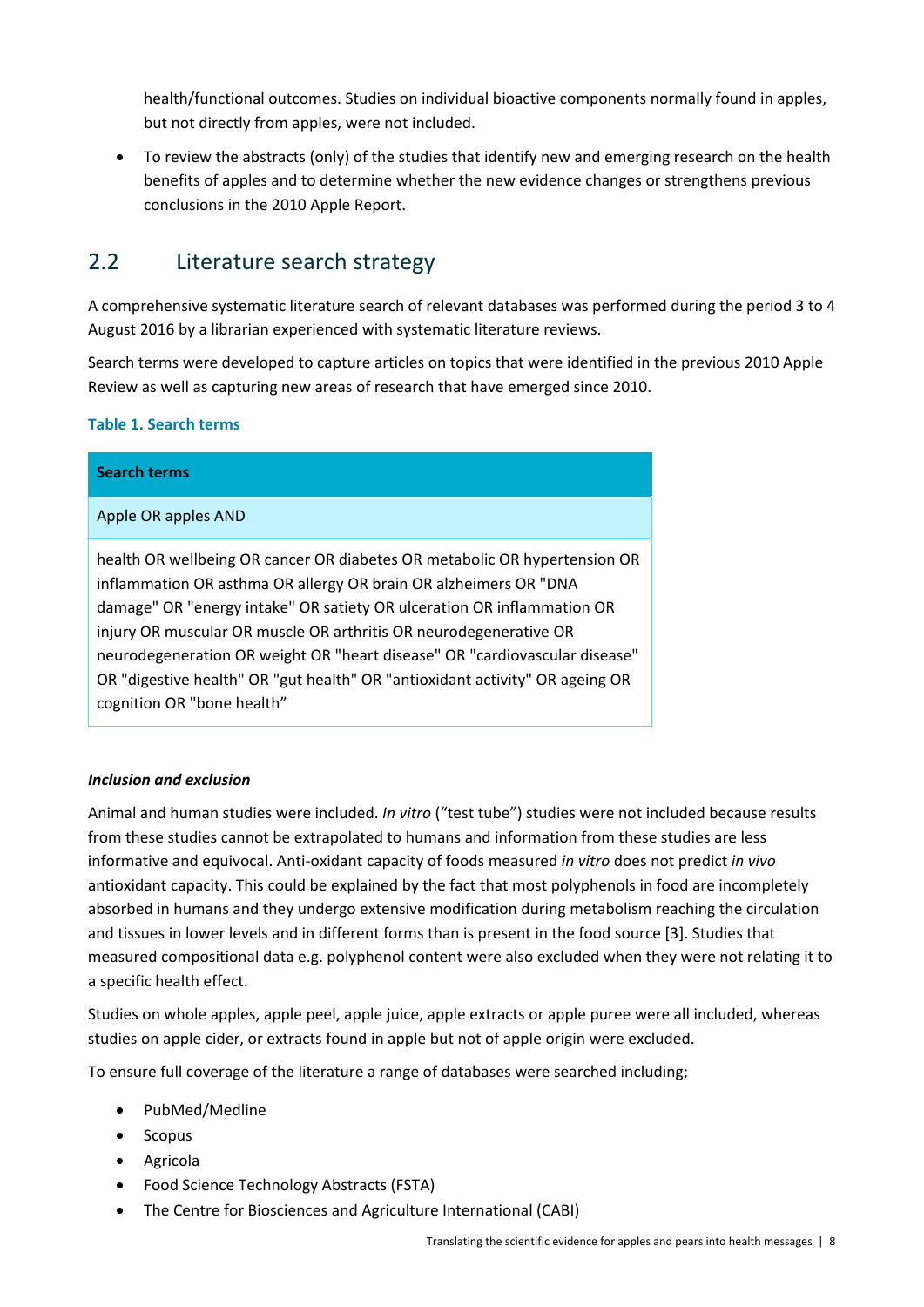Web of Science Core Collection (WoS CC)

### 2.3 Results



#### **Figure 1. Search results**

### 2.4 New findings

Results are summarised below, organised under the subject headings previously presented in the 2010 Apple Review. It is important to note that this information has been gleaned from abstracts only rather than full text review of the papers, hence statements about study quality are not included and papers require further review and interpretation to draw conclusions on study results. For each health condition the updated evidence has been presented along with a short summary from the 2010 Apple Review to highlight the changes in evidence since the previous review.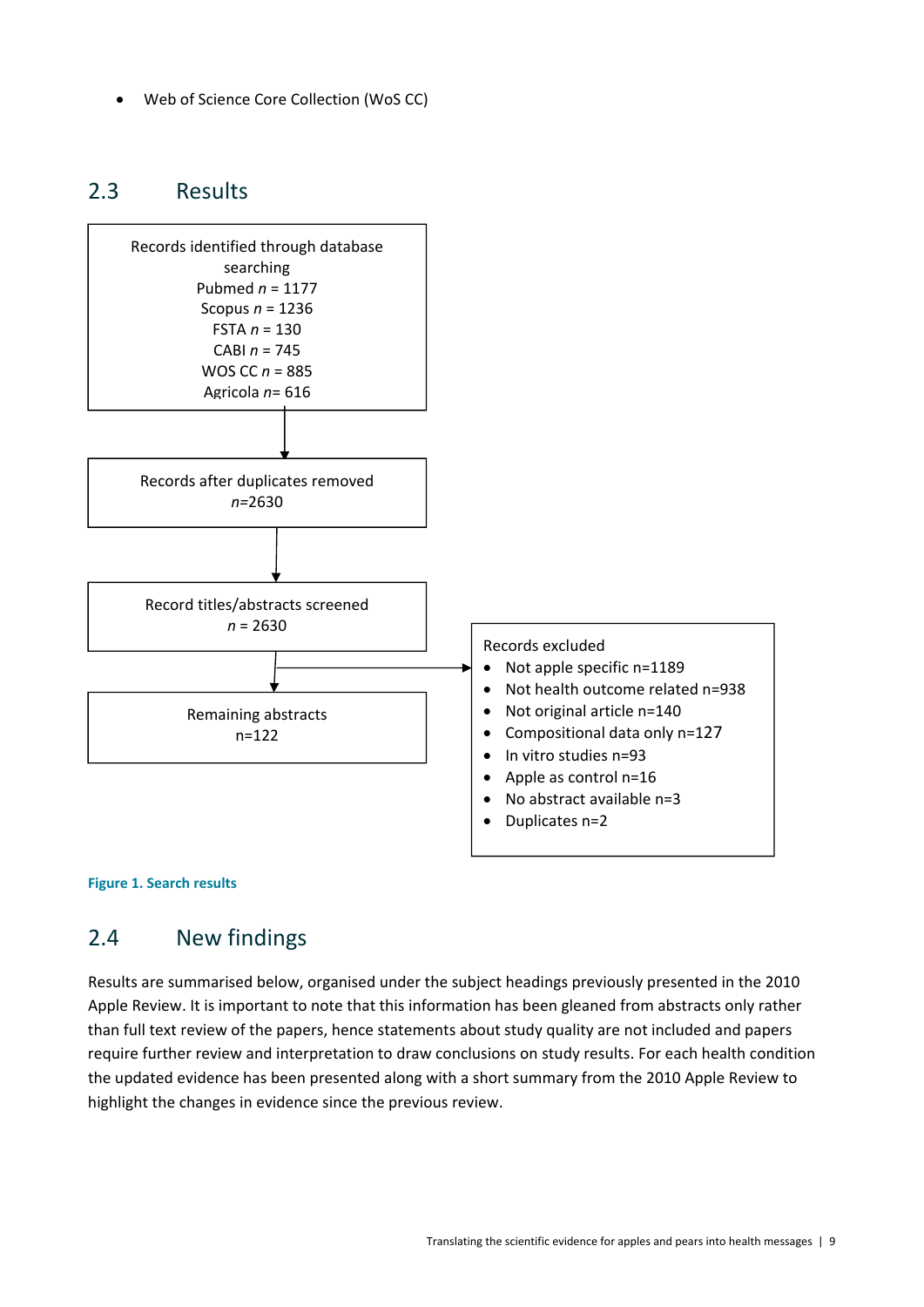#### **2.4.1 Allergy**

2010 summary: Apple varieties differ in their allergenic potential to apple allergic individuals (usually those allergic to birch pollen). Apple allergens also differ between seasons. Apple polyphenols may help alleviate some of the symptoms such as sneezing. This effect has been noted with apple polyphenol amounts able to be consumed in 1 apple. However, further research in humans is needed to confirm this effect. *2016 update:* Two observational studies were identified [4, 5] looking at correlations between apple intake and allergy. Miyake et al [4] looked at maternal intake of vegetables, fruit, and antioxidants during pregnancy and risk of wheeze and eczema in the offspring and Rosenlund et al [5] investigated the association between current fruit or vegetable intake and allergic disease in 8‐year‐old Swedish children. Neither study found significant associations between apple intake (maternal or child) and allergy or allergy symptoms after adjusting for confounding variables.

There is no conclusive evidence on the effect of apple intake on allergy incidence or symptoms.

#### **2.4.2 Asthma**

*2010 summary:* Based on food frequency questionnaire protocols, apples have been reported to be associated with lower incidence of asthma and bronchial hyper reactivity. However, to establish causation, human clinical trials are needed.

*2016 update:* No human clinical trials have been published. Only one new study [6] was identified since 2010 and this observational study provided conflicting results with the previous evidence. DeChristopher et al [6] found children consuming apple juice (≥5 times/week vs ≤1 time/month) were more than twice as likely to have asthma (Odds ratio [OR] 2.43, P=0.035). The authors' concluded that these results support the hypothesis that excess free fructose in apple juice (and other free fructose containing beverages) increases the in situ intestinal formation of advanced glycation end products, which may be absorbed and play a role in asthma.

The evidence on apples and asthma incidence are inconsistent and hence no conclusions can be drawn on this subject.

#### **2.4.3 Arthritis**

*2010 summary:* There is no conclusive evidence of increased rheumatoid arthritis from consumption of apples by humans.

*2016 update*: One small human pilot study [7] and one animal study [8] on apple peel extracts in arthritis were identified. The pilot human study looked at the effect of consuming dried apple peel powder for 12 weeks and the animal study looked at the acute anti-inflammatory effects of methyl ursolate extracted from apple peels. Both studies found that the apple peel intervention had positive effects on arthritis symptoms, showing improvements in range of motion and pain in humans [7] and a reduction in paw edema in the animal model [8].

While no conclusions can be drawn from the limited available evidence, this represents an area of interest worth monitoring for larger human research studies.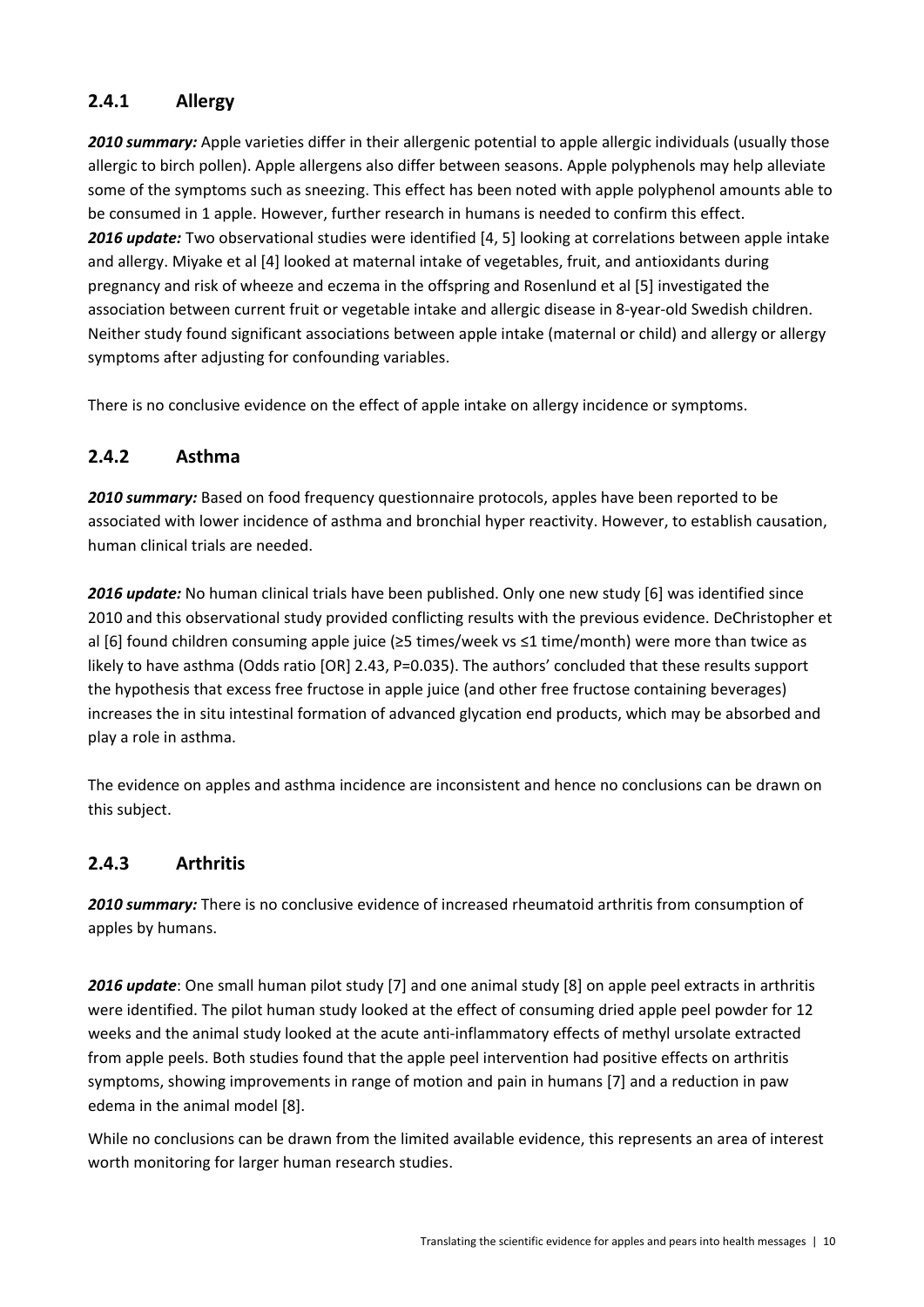#### **2.4.4 Brain health/cognition**

*2010 summary:* No mention was made of the effects of apples on brain health or cognition.

*2016 update*: Two human intervention studies investigating apple and cognition were identified [9, 10]. Bondonno et al. [9] compared the acute effects of apple, apple + spinach vs. a control (low flavonoid apple and rice milk) on nitric oxide status, cognitive function and mood. Nitric oxide plays an important role in enhancing blood flow to different tissues in the body. While an increase on nitric oxide status was observed with both apples and apples + spinach, this did not result in any changes in cognitive function or mood. The other study [10] was a pilot study (n=21) investigating the effect of daily administration of apple juice for a month to an institutionalised population with Alzheimers disease (AD). They found no effects in ratings on the Dementia Rating Scale or Activities of Daily Living score. However caregivers reported a significant (27%) improvement in behavioural and psychotic symptoms as measured by the Neuropsychiatric Inventory. This study provides preliminary evidence that apple juice supplementation may attenuate mood decline in AD, but further research is needed.

Three animal studies also looked at the effect of apple consumption on brain health or cognition [11‐13]. Cheng et al [11] found apple polyphenol extract was protective against aluminium‐induced cognitive impairment in rats and Tsukhara et al [13] found apple peel and flesh improved cognition and emotion in mice whose ovaries had been removed. Finally, Keddy et al [12] found that apple peel from Northern Spy apples had neuroprotective and anti‐inflammatory effects in a mouse model of hypoxic‐ischaemic brain injury (i.e. stroke).

It is difficult to draw any conclusions in the area of brain health and cognition due to the heterogeneity of the study populations and outcomes of interest. It would be of interest to monitor further human studies in the brain health and cognition area.

#### **2.4.5 Cancer**

*2010 summary:* The previous report reviewed the evidence for the relationship of apples and a range of cancers including bladder, breast, colorectal, endometrial and ovarian, lung and prostate cancer. At this time there was no consistent evidence of associations between these cancer types and apple consumption.

*2016 update:* Seven human observational studies were identified looking at a range of cancer types (breast [14], prostate [15], pancreatic [16], colorectal [17, 18], non‐Hodgkin's lymphoma [19] and all cause cancer mortality [20]) and associations with consumption of apples. All of the studies identified found apple consumption was associated with a reduced risk of cancer incidence or cancer mortality, however due to the observational nature of these studies, causation cannot be inferred.

Ten animal studies were identified [21‐30]. The majority of these (7) focused on tumour prevention in colon cancer models, while two studies also looked at effects on oral cancers. While most studies used extracts from apple (e.g. polysaccharides) one study fed whole apples [26]. In general, most studies in animal models suggest that apples and apple extracts may have chemo preventative effects.

New evidence from seven observational studies support the conclusions in the 2010 report of an inverse association between apple intake and cancer, but no evidence is available from human studies to prove a causative link between apple consumption and reduced cancer risk. It is important to note, apples are a commonly consumed fruit across the world, and regular apple consumers may reflect an overall healthier diet and therefore reduced cancer risk.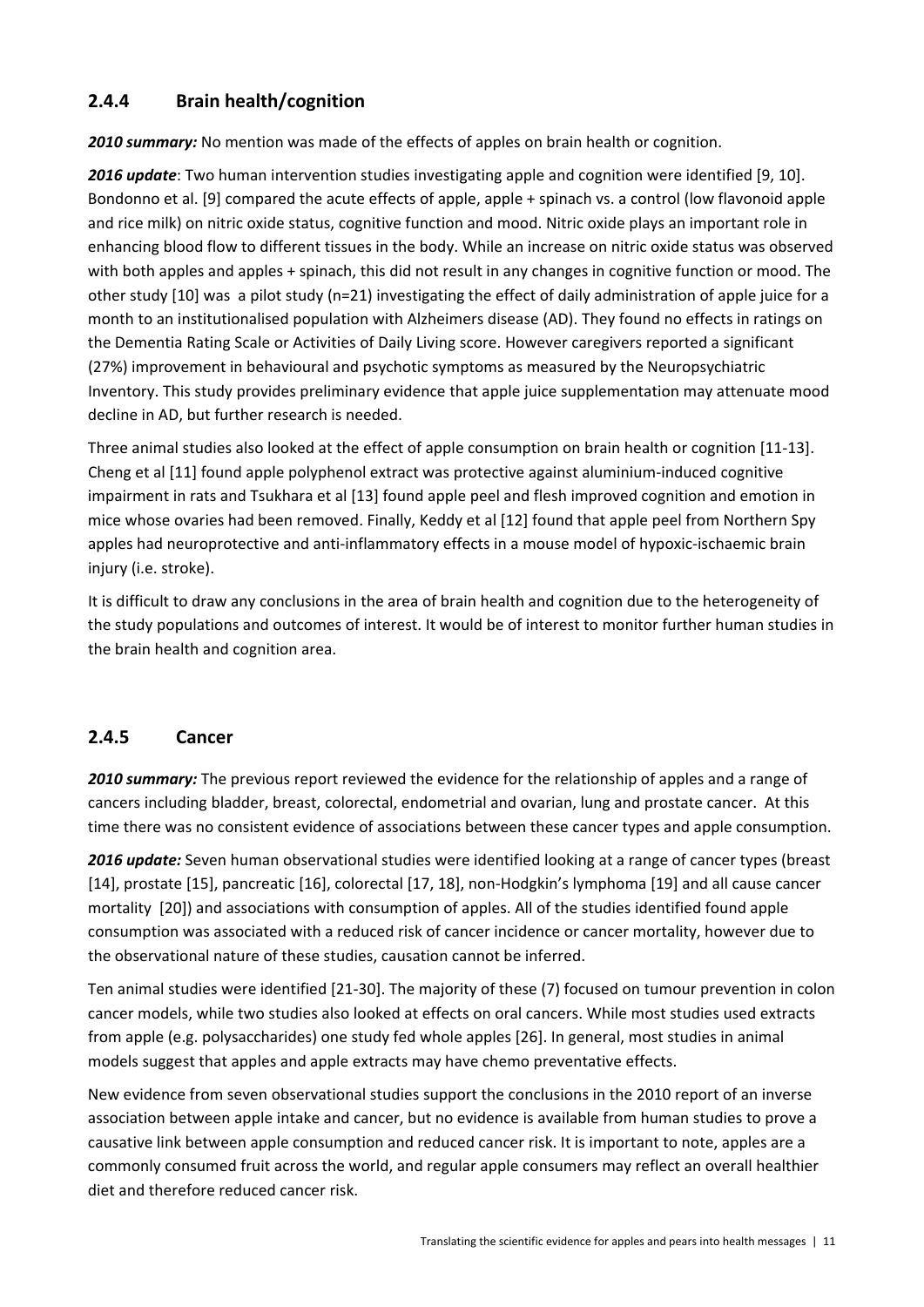#### **2.4.6 Cardiovascular disease risk**

*2010 summary*: Whole apples and apple polyphenol supplements (in capsules, approximating polyphenol content in 3 apples) have been shown to reduce total cholesterol and low density lipoprotein cholesterol (LDL‐C) levels by 5‐8%. Contradictory results have been reported on the effect of apple fibre on total cholesterol and LDL‐C levels. In contrast, the consumption of apple juice (375 ‐ 720 ml/day) has no effect on plasma cholesterol levels and may result in adverse effects on plasma triglyceride levels.

2016 update: Eleven human intervention studies [31-41], 5 observational studies [42-46] and 16 animal *studies [47‐62] were identified.*

The observational studies showed that greater intake of apples (combined with pears in some studies) was associated with reduced risk of stroke [44, 46], hypertension [43], acute coronary syndrome [45] and abdominal aortic calcification scores (marker of sub‐clinical atherosclerotic vascular disease) [42].

Similar to the 2010 summary, we found evidence from human intervention studies of beneficial effects of apples and their extracts on some markers of cardiovascular health. The only adverse effects we identified were from Haghighatjoo et al who showed an increase in triglyceride levels when hyperlipidaemic men consumed 300g of whole apples a day over 8 weeks compared to control diets; total cholesterol, LDL‐C, HDL-C and oxidative stress markers were not affected [36]. Velliquette et al found no beneficial effects on postprandial triglyceride levels after consuming apple peel extract over a 7‐day period [40].

The other human intervention studies demonstrated a range of improvements to markers of cardiovascular health from consuming whole apples, dried apples, apple pomace (residue after extraction of juice from apple; rich source of polyphenols and pectin) and cloudy apple juice, but no effect of clear apple juice. Bondonno et al found apples enhanced endothelial function (increased the elasticity of blood vessels) and lowered systolic blood pressure acutely. The authors concluded that this was likely due to the flavonoid content of apples [33]. Chai et al looked at the effect of postmenopausal women consuming 75g of dried apple per day (equal to about two medium‐sized apples) compared with dried plum (control) over a year [34]. Women who consumed dried apple lost 1.5 kg body weight, although the weight loss was not significantly different from control. In the women who consumed the dried apple, total cholesterol and LDL-C dropped 14% and 23% respectively, but this was only significantly different from the control group at 6 months. Both dried apple and dried plum resulted in significant improvements in inflammatory (CRP) and oxidative stress (lipid hydroperoxide) markers. Fatima et al also found a LDL‐C lowering effect of adding whole apples (250 g/day) over a 6 month period compared to a habitual control diet [35]. Ravn-Haren et al compared the effect of consuming whole apple (550 g/day), apple pomace (22 g/day), cloudy apple juice (500 ml/day), clear juice (500 ml/day) and no supplement for 4 weeks in crossover study. They reported trends towards lower LDL‐C in all (whole apple 6.7%, apple pomace 7.9%, cloudy apple juice 2.2%) but the clear juice had the negative effect of increased LDL‐C by 6.9%. This suggests the fibre component of apples may be necessary for their likely cholesterol-lowering effect. HDL-C, triglycerides, blood pressure, inflammation (measured by hs‐CRP), glucose metabolism or gut microbiota were not affected [38]. Zhao et al found an apple a day over a 4 week period lowered a marker of atherosclerosis (oxidized LDL/beta<sub>2</sub>glycoprotein I complex) in healthy middle aged adults. Capsules of apple polyphenol extract also improved this marker of atherosclerosis, but not as much as the whole apple [41].

Alvarez‐Parrila et al found that smoking habit affected the antioxidant and lipid lowering capacity of consuming fruit. In smokers the consumption of 1 apple, 1 pear and 200ml orange juice per day for 26 days lowered total cholesterol and LDL‐C levels, but antioxidant capacity was unchanged compared to baseline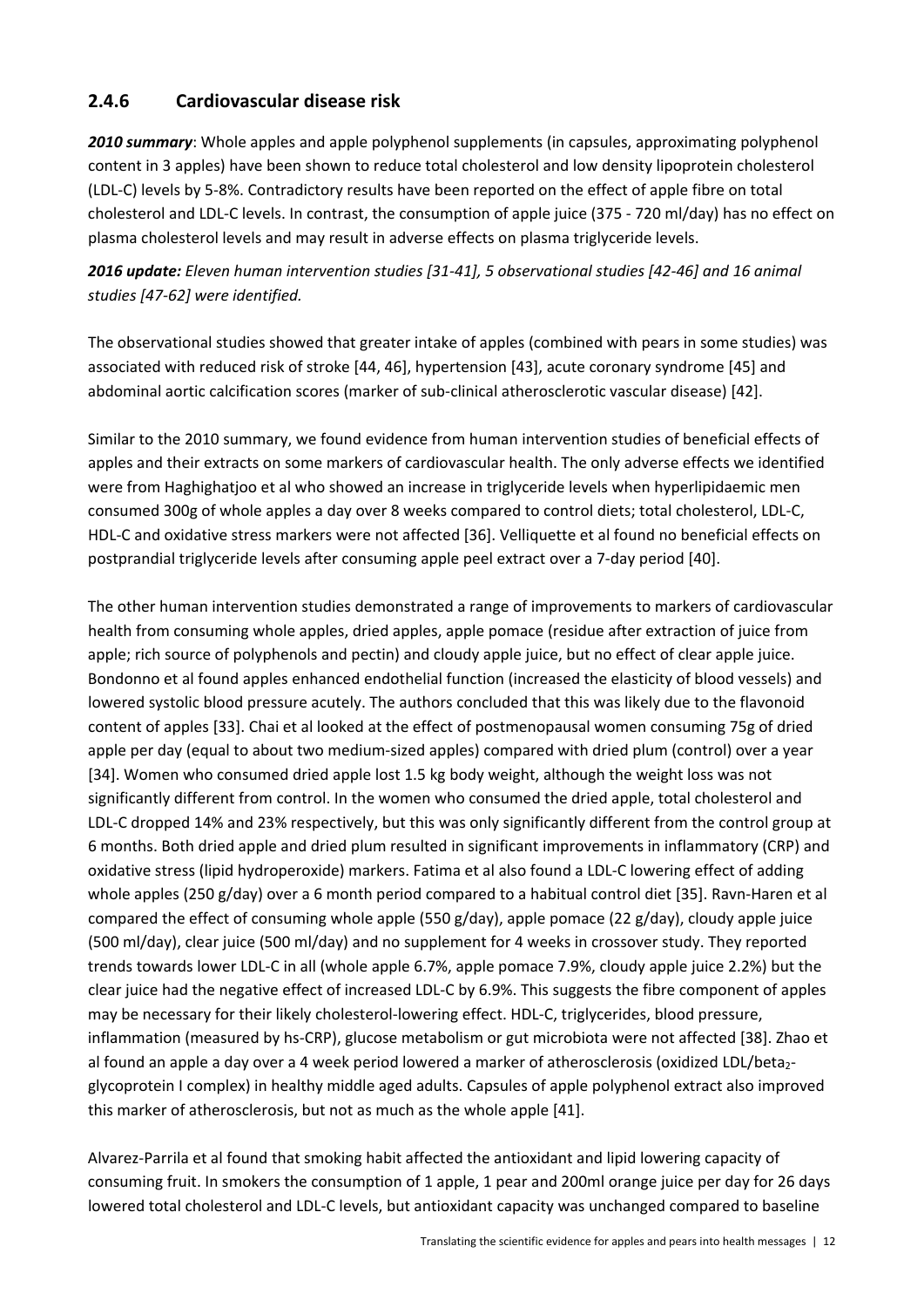levels. While in non‐smokers TC, HDL‐C and LDL‐C as well as antioxidant capacity improved, compared to baseline levels [31].

A few of the intervention studies we identified were focussed on elucidating the potential mechanisms of how apples affect cardiovascular disease risk factors. Auclair et al set out to determine whether it is the polyphenols in apples that are responsible for the cardiovascular benefits [32]. Participants with high cholesterol consumed 40 g/day of freeze‐dried apples, either polyphenol rich (1.43 g polyphenols/day) or polyphenol‐poor (0.21 g polyphenols/day) for 4 weeks in a randomized cross‐over trial. Neither of the interventions affected endothelial function, lipid levels, homocysteine or antioxidant capacity. Rago et al analysed blood samples obtained from the study by Ravn‐Haren et al [38], discussed above, to investigate whether supplementation of whole apple or processed apple products affect the human plasma metabolome (the small‐molecule chemicals found within a biological sample which reflects the interaction between an organism's genome and its environment). They showed that whole apple and apple pomace had stronger modifying effects on plasma metabolome than cloudy or clear apple juice. Changes in metabolomic profiles suggested that apples and apple pomace could beneficially affect cholesterol levels, insulin sensitivity and gut microbial functionality by several mechanism [37]. Soriano‐Moldonado compared two cloudy apple juices with different polyphenol and vitamin C contents and found that combining vitamin C with the polyphenols from apple juice showed a trend towards mild improvements in cardiometabolic markers, including markers of antioxidant status, glucose metabolism, lipid profile and inflammation, as compared with apple polyphenols alone [39].

The 16 animal studies [47‐51] [52‐62] investigated the effect of apples and apple extracts on cardiovascular disease risk factors. There was an overall suggestion that apple and apple components, e.g. apple pectin, polyphenols, flavonols and homogenate (blended apple) improve lipid metabolism [47‐50, 52‐58, 61, 62], improve glucose control [47, 50, 62] and lower the production of inflammatory cells and markers [57, 60].

Overall, the studies lend further support to the 2010 conclusions that whole apples and their extracts reduce total cholesterol and LDL‐cholesterol levels. In fact out of the 5 human intervention studies that assessed the effects of apples on lipid levels [32, 34‐36, 38], 3 showed improvements in total cholesterol and LDL‐C levels (6.7 – 23%) with dried apple [34], whole apple [35, 38], apple pomace and cloudy juice [38]. There is further evidence suggesting that the fibre in apples mediates this cholesterol lowering effect. Indeed clear apple juice does not produce this outcome and may in fact worsen lipid profiles [38]. Evidence is emerging for favourable effects of apple and apple products on short term changes in blood pressure and endothelial function; a normal functioning endothelial [i.e. flexible inner lining of blood vessels] is critical for normal functioning of the body's tissues and organs and has been shown to be an important factor for heart health. Some evidence is also emerging for chronic improvements in inflammatory and oxidative stress markers, important risk factors for cardiovascular disease.

#### **2.4.7 Diabetes Mellitus**

*2010 summary:* A large observational study with 38,018 women and 8.8 years of follow‐up, has shown that women consuming 1 apple per day had a significantly (28%) reduced risk of type 2 diabetes compared with those who consumed no apples. Two large epidemiological studies have both concluded that flavonols or flavones were not associated with diabetes-protection, suggesting that the effect of apples is not related to flavones such as quercetin.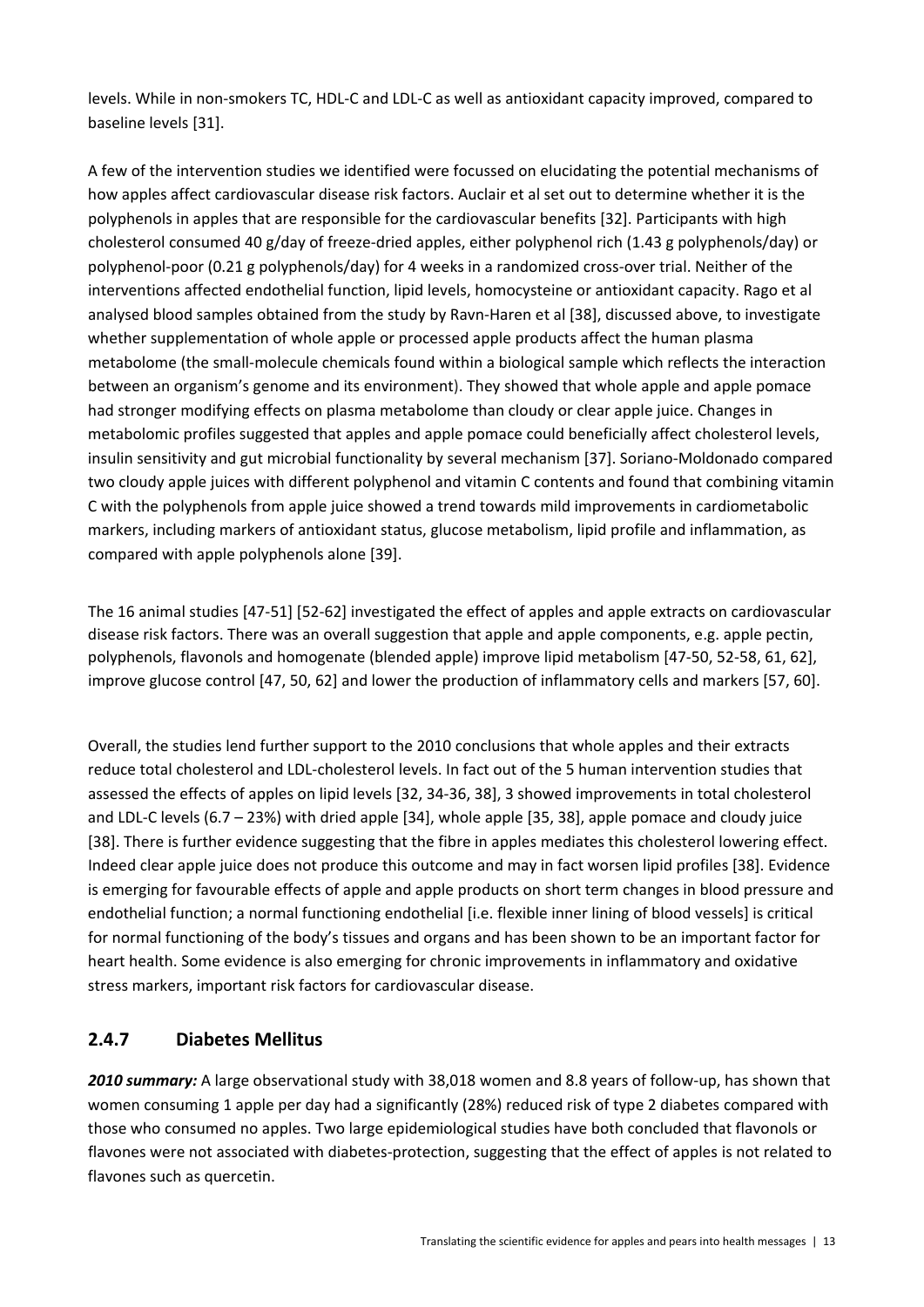*2016 update:* Three observation studies were identified [63‐65]. Two found that apples and pear intake (combined category) was associated with a reduced risk of type 2 diabetes [63, 65] and the third [64] found apple consumption was inversely associated with gestational diabetes (diabetes developed during pregnancy).

Human intervention studies looked at whole apple [66], phlorizin‐rich (type of flavonoid) apple powder from unripe apples [67] and apple extract [68]. Two studies [67, 68] found improvements in post-prandial glucose response in healthy adults and the other [66] reported improvements in fasting blood glucose levels in type 2 diabetics who were willing to consume 1 apply a day for 4 weeks compared to control (no apple). Dange et al also reported significant improvements in lipid profile [66].

In addition, seven studies using diabetic animal models [69-74] reported that a range of forms of apple (peel, juice extract and pomace) had beneficial effects on insulin [75] and glucose control [69, 70, 72‐74], along with improvements in inflammatory markers [69], kidney and liver function [70] and lipids [69, 70, 74].

The observational evidence supports the previous findings that regular apple consumption may be associated with reduced risk of developing type 2 diabetes. In addition three new human intervention studies all showed some benefits of apple interventions on markers of diabetic control, however due to the heterogeneity of the apple components (whole apples, apple extracts) and populations investigated (healthy and diabetics) it is difficult to draw any firm conclusions. Animal studies support a range of mechanisms for apple components to modulate diabetic control. This area warrants further well‐designed human intervention studies in populations at risk of, or with, type 2 diabetes.

#### **2.4.8 DNA damage**

*2010 summary:* The effects of apple consumption on some biomarkers of DNA damage, but not on others, in a single study needs to be confirmed in future studies as those data do not provide enough conclusive evidence of an effect of apple consumption on DNA damage.

*2016 Update:* Two animal studies [76, 77] were identified. Gomes et al [77] showed that DNA damage caused by cadmium exposure in rats was reduced following apple juice intake. Chan et al [76] showed that supplementation with apple juice concentrate can compensate for folate insufficiency in genetically compromised mice. The evidence remains limited and inconclusive in this area.

### **2.4.9 Gastrointestinal conditions**

*2010 summary:* Combined apple pectin/camomile extracts may reduce the duration of diarrhea in children, although the effects need to be confirmed in larger study populations.

#### *2016 update: Three intervention studies [78‐80] and 8 animal studies [81‐88] were identified.*

One intervention study [79] compared the effect of administering diluted apple juice to children with gastroenteritis, with an apple flavoured electrolyte maintenance fluid. They found that the apple juice resulted in fewer treatment failures. Another intervention study [78] found that cloudy apple juice caused a significant decrease in enterococci (but not any other bacteria or total bacteria) compared with a control beverage in type 2 diabetics. The third intervention study [80] indicated that apple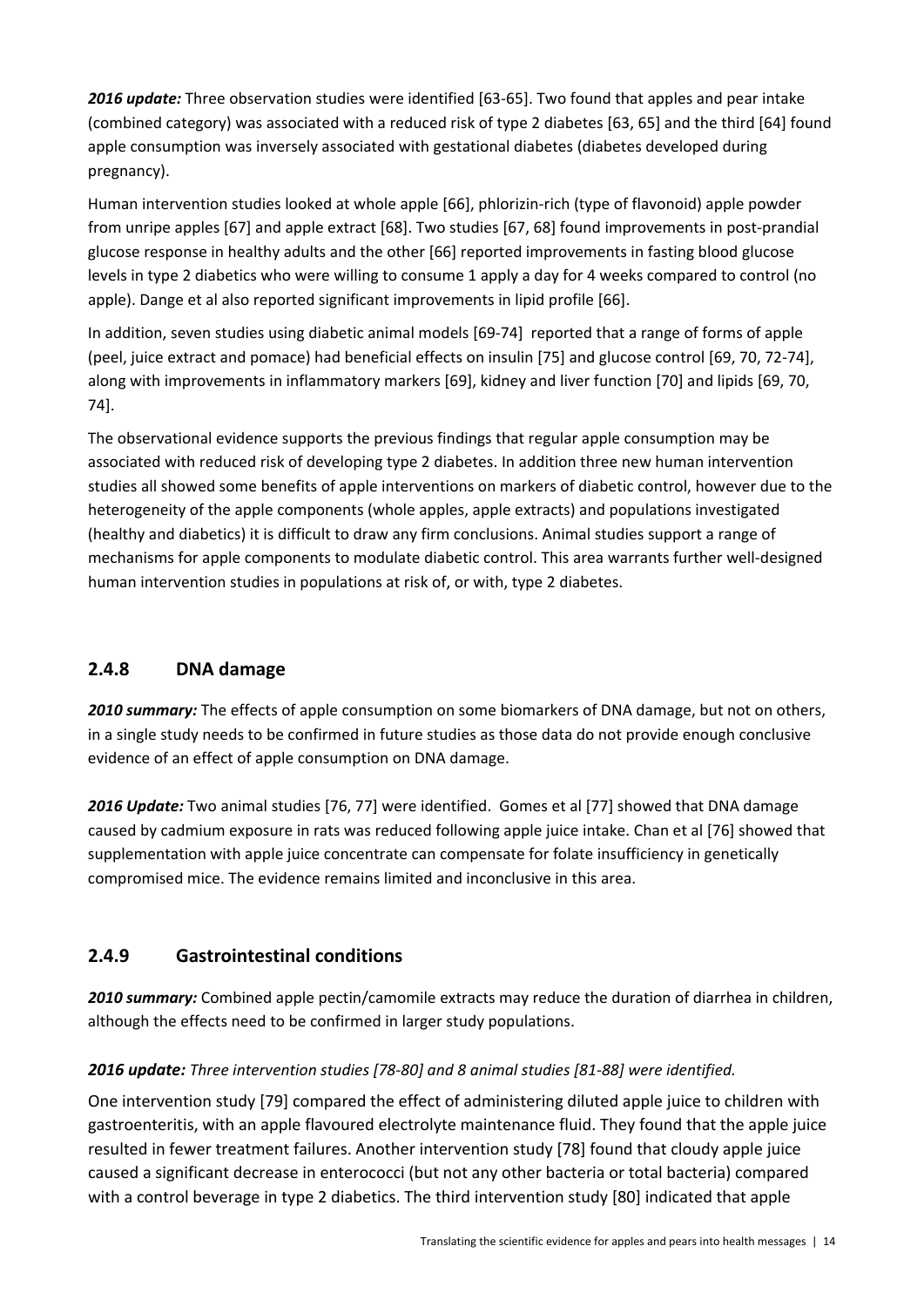consumption is related to an improved intestinal environment, and apple pectin is one of the effective apple components improving the faecal environment.

The 8 animal studies [81‐88] showed a range of mild benefits to the gut lining, gut microbiota and gut inflammation markers after consuming apple peel polyphenols and flavonoids, and apple pectin.

These results support the conclusions from 2010; apple and apple extracts appear to have a beneficial effect on diarrhoea/gastroenteritis and more broadly on gut health. This emerging area of research is worth monitoring for future studies to advance our understanding of this link.

### **2.4.10 Duodenal ulceration**

*2010 summary:* There is no evidence of reduced duodenal ulceration from consumption of apples by humans.

*2016 update:* No further studies were identified looking at the effects of apple on duodenal ulceration.

### **2.4.11 Weight management, energy intake and satiety**

2010 *summary:* Three studies [89-91] support the role of solid fruit consumption (including apples) increasing satiety compared with pureed fruit or juice, and this was associate with reduced energy intake at the subsequent meal [89]. A fourth study identified a possible effect on weight reduction which appeared to be related to the energy density of apples and not on their fibre content [92].

*2016 update:* Two observational studies [93, 94], 2 two human intervention studies [95, 96], and 5 animal studies [97‐101] were identified*.*

Results from observational studies support an relationship between higher apple consumption and lower body mass index (BMI) in children [94] and adults [93]. The observational study in children indicated that the consumption of apples and apple products were associated with better nutrient profile, better diet quality and lower risk of obesity [94]. Data from three large prospective observational studies of adults in the United States showed that fruit consumption (incl. apples and pears) was associated with reduced weight gain over a period of four years [93].

An intervention study in children [96] showed that the consumption of an apple as mid-morning snack reduced their hunger compared with semi‐skimmed milk, although they found no difference in the energy intake at the lunch and evening meals. In overweight and obese men, a significant reduction in body fat percentage was seen following daily consumption of 750 ml of polyphenol rich cloudy apple juice compared to a control beverage for 4 weeks. Interestingly, different genetic variants of obesity-related genes may influence this response to cloudy apple juice [95].

Studies in animal models suggest that the soluble fibre in apples (pectin) contributes to satiety and consequently body weight regulation [97, 98]. While other animal studies indicated that apple polyphenols might assist in preventing diet-induced obesity [99]. Dietary supplementation of apple pomace and apple juice concentrate may improve body weight and body fat loss in high-fat diet-induced obese rats [100].

The 2010 report suggested that the weight management potential of apples may be related to the low energy density of apples. However, more recent evidence suggests that the effects may also be mediated through the dietary fibre (pectin) and polyphenol components of apples. In total, five intervention studies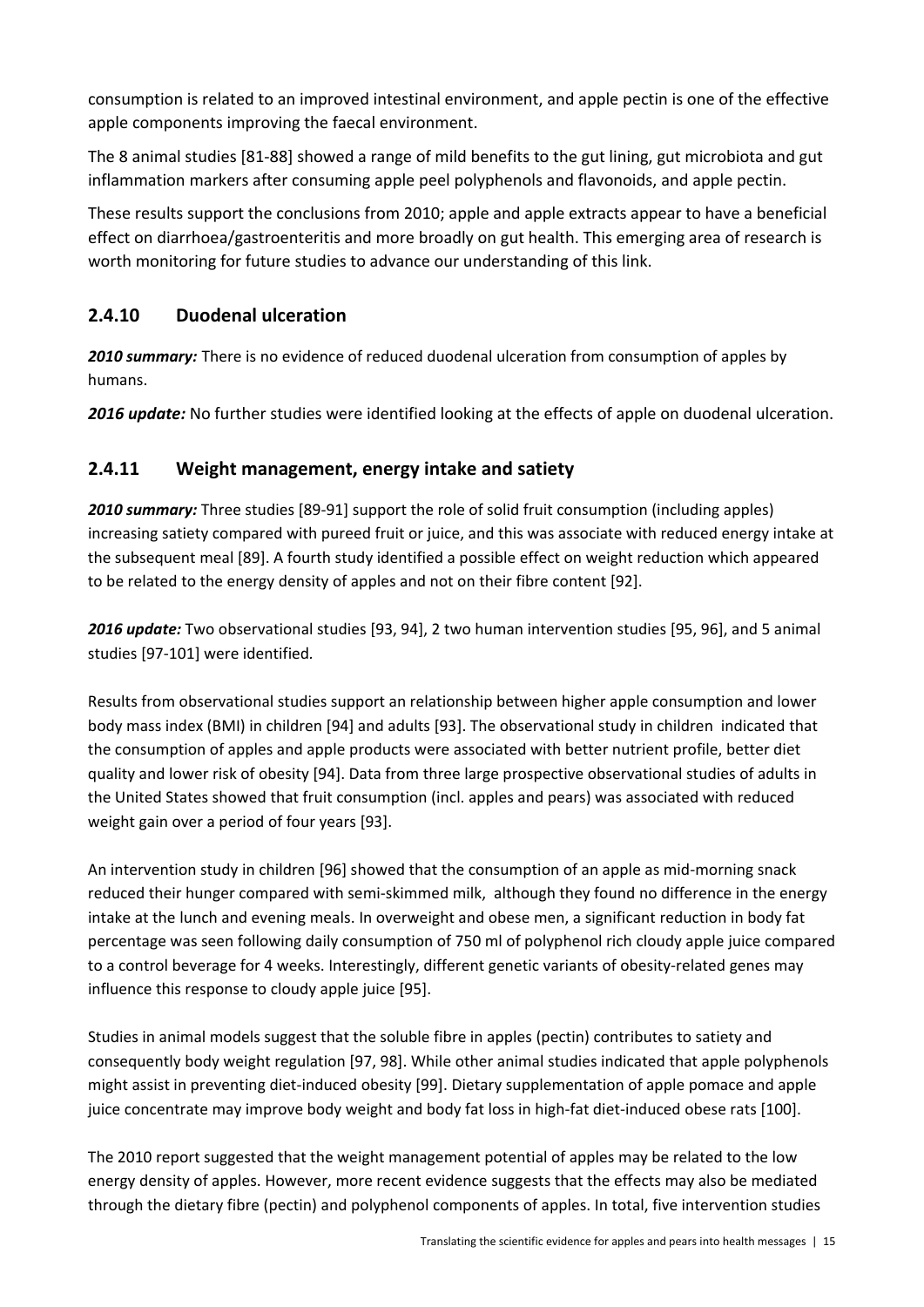have been identified across the two reviews, which relate to apples and satiety/appetite and weight control. It would be worth monitoring future research in this area. The addition of a further 1‐2 well designed clinical trials may make it possible to perform a systematic review to determine if a general level health claim on satiety or appetite can be made.

#### **2.4.12 Fruit juice/drug interactions**

*2010 summary:* While consumption of food and juice may affect the bioavailability or delay the effect of certain drugs, the clinical importance of such effects has not been established.

*2016 update*: No further studies were identified on fruit juice/drug interactions.

#### **2.4.13 Inflammation**

*2010 summary:* There is no substantial evidence to support a role of apple consumption on chronic inflammation, as studies to date have provided contradictory results.

*2016 update:* Chronic low grade inflammation is thought to be a key biological mechanism in the development and progression of a wide range of chronic health conditions. Two observational studies were identified looking at apples and inflammation [102, 103]. Both found apple intake was associated with lower levels of inflammation. Four animal studies were identified. Two studies [104, 105] tested apple juice, one [106] looked at apple pectin and one [107] apple polyphenols. All four studies reported reduction in some measures/markers of inflammation.

Refer to section 2.4.6 (Cardiovascular disease risk) for evidence from human studies on inflammation.

#### **2.4.14 Muscular injury**

*2010 summary:* One animal study was identified which found apple polyphenols may have a protective effect against exercise‐induced muscle strain.

*2016 Update:* Four animal studies [108‐111] were identified which showed improvements to strength and weight of muscle, endurance of exercise and prevention of muscle injuries after consuming apple polyphenols and apple pomace extract, however there were no human studies on this effect.

#### **New areas of research since 2010**

#### **2.4.15 Liver**

No human studies were identified in this area, however ten animal studies were found [112‐121]. Apple juice, peel and extracts were shown to be protective against liver damage in animal models. While these studies identified a number of possible mechanisms by which apple and apple products may modulate liver damage further research is needed to understand how this may translate to human health benefits.

#### **2.4.16 Sexual health**

One human observational study was identified which investigated the link between apple consumption and female sexual health [122]. They found daily apple consumers score significantly higher on the Female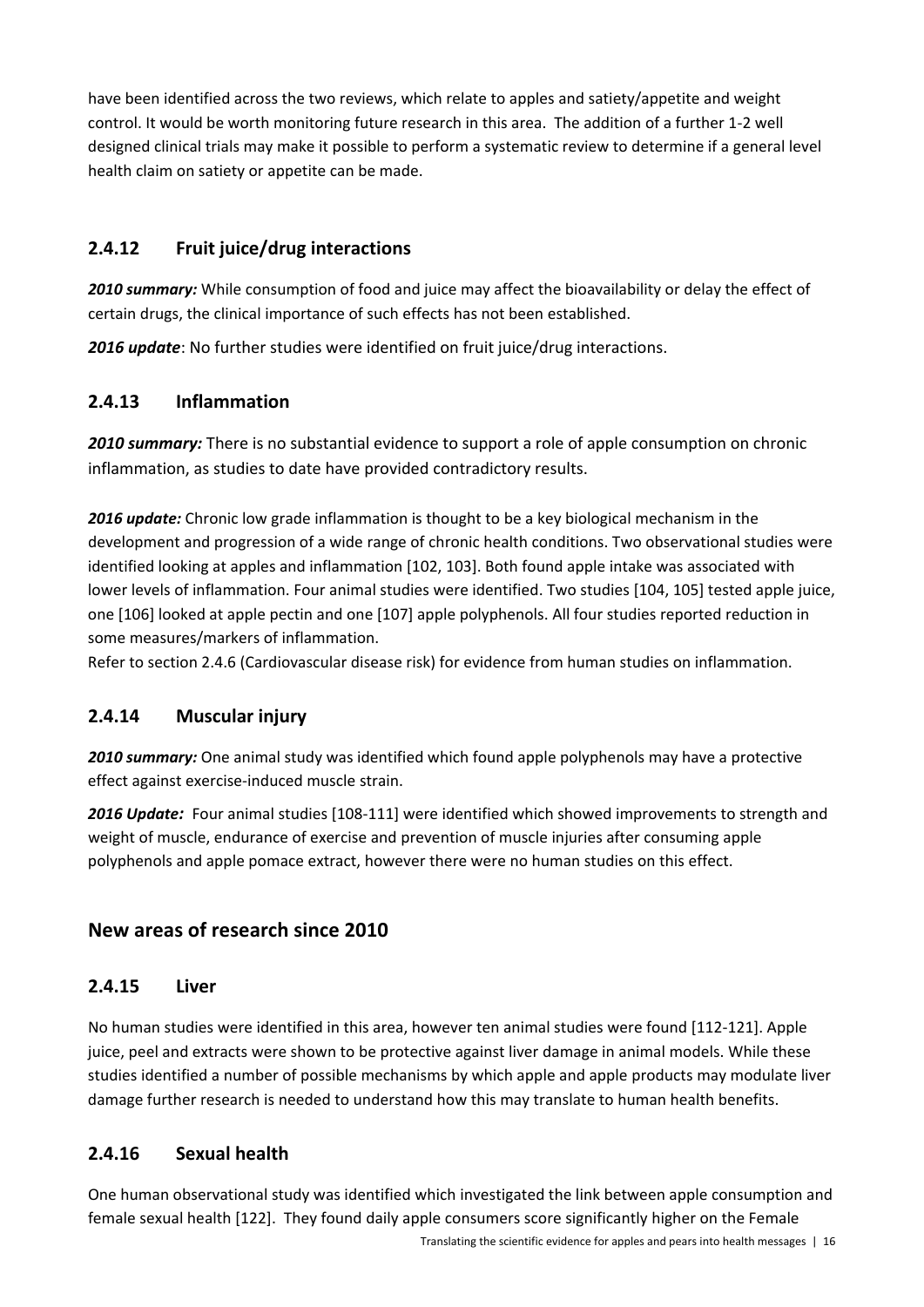Sexual Function Index (FSFI) in the total (p = 0.001; Cohen's  $d = 3.39$ ) and lubrication domain (p = 0.001; Cohen's  $d = 3.02$ ) compared to non-regular consumers (<1 apple/day). It is unclear what the hypothesized role of apples in sexual function may be and as this is the first study in this area no conclusion can be drawn.

### **2.4.17 Ageing**

No human studies were identified in this area. Two animal studies [123, 124] looked at the effect of apples on ageing. Both studies found that apple extracts (polyphenols/phytochemicals) were able to increase lifespan in fruit fly [123] and nematode models [124].

### **2.4.18 Lung health**

One animal study examined the effect of apple polyphenols on markers of chronic obstructive pulmonary disease (COPD) [125]. They found apple polyphenols administered over four days significantly and dose‐ dependently reduced the cigarette smoke-induced accumulation of inflammatory cells and significantly reversed oxidative stress in the lungs. The authors concluded that apple polyphenols may be a potential dietary nutrient supplement to improve quality of life of COPD patients by inhibiting cigarette smoke induced lung injury. As this was the only study identified, no conclusions can be drawn in this area.

### **2.4.19 General health**

One observation study was identified which investigated whether "Eating an apple a day keeps the doctor away" [126]. In the adjusted analysis, apple eaters (≥1 apple a day) were not more likely to avoid doctors' visits compared to non‐consumers (<1 apple/day), however apple eaters had 30% fewer prescription medications.

# 2.5 Summary conclusions

An updated literature review of the human health benefits of apples identified 122 new studies published since 2010. The greatest number of studies were in the areas of cardiovascular risk (34 studies), cancer (17 studies, various types) and diabetes (13 studies). Seventy‐one studies were conducted in animals and 51 studies were in humans, of these 22 were intervention studies while the remainder (29 studies) were observational.

The largest body of evidence from human intervention studies was identified was in cardiovascular disease risk with a total of 21 human intervention studies across the 2010 and 2016 reviews. Human intervention studies are considered the most convincing level of evidence for demonstrating a causative link between a food or food property and a health outcome and hence are necessary to support a general or high level health claim. Five human intervention studies were also identified in the area of satiety and weight management.

Section 4 of this report makes recommendations on the next steps for translating these research findings into potential health messages for apples.

A range of emerging areas were identified as worth monitoring for future research. Regular reviewing of the literature in these areas may strengthen the evidence of health benefits and allow for health claims to be made in the future. These areas were: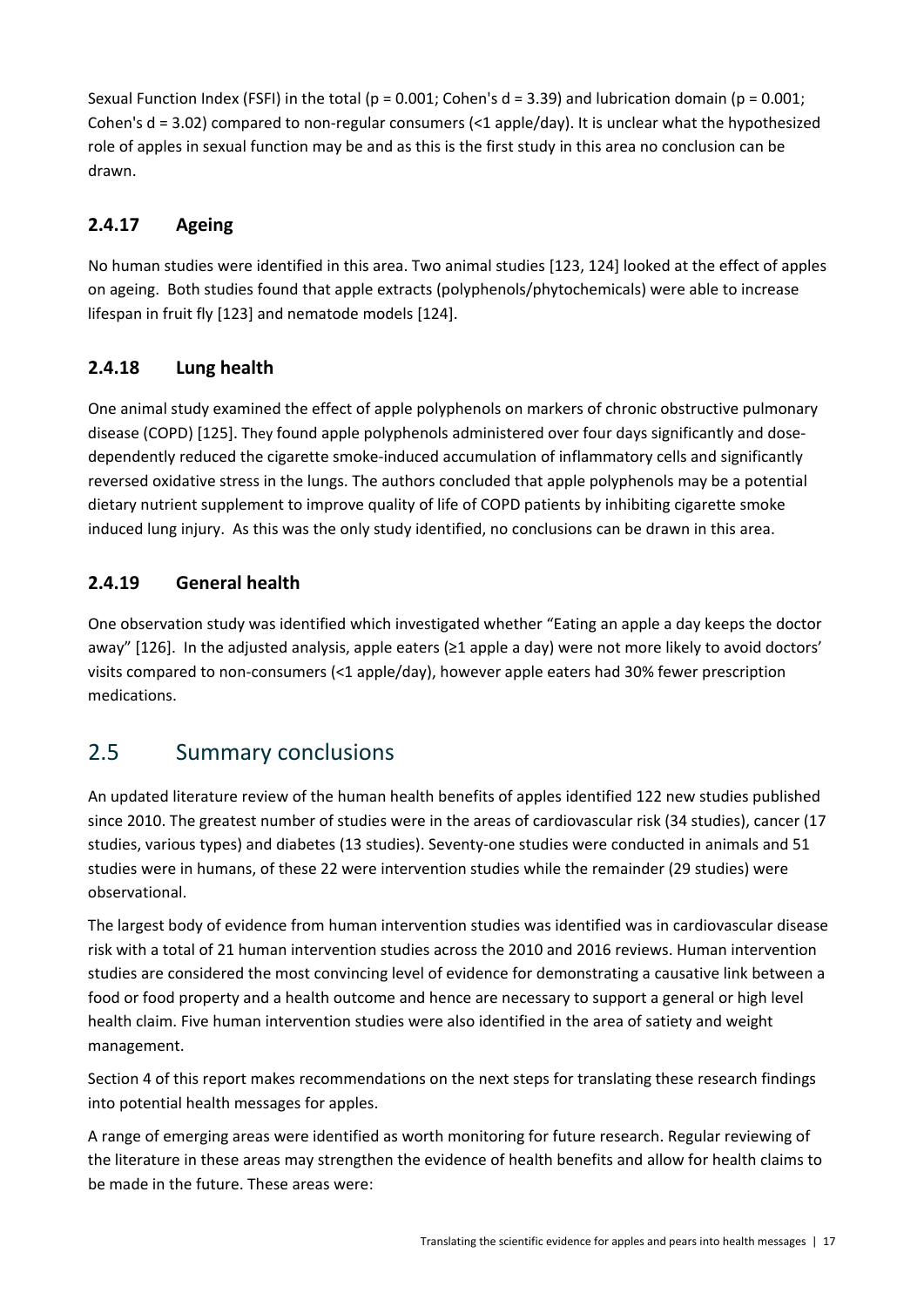- Arthritis- the use of apple peel extracts as a treatment to reduce symptoms
- Brain health and cognition- the role of polyphenol rich apple extracts on cognitive function
- Acute effects of apples on endothelial function (flexibility of blood vessels). Chronic effects of apple products on inflammation and oxidative stress, important risk factors for heart disease
- Blood lipids specifically total cholesterol and LDL-C.
- **•** Gut health
- Weight management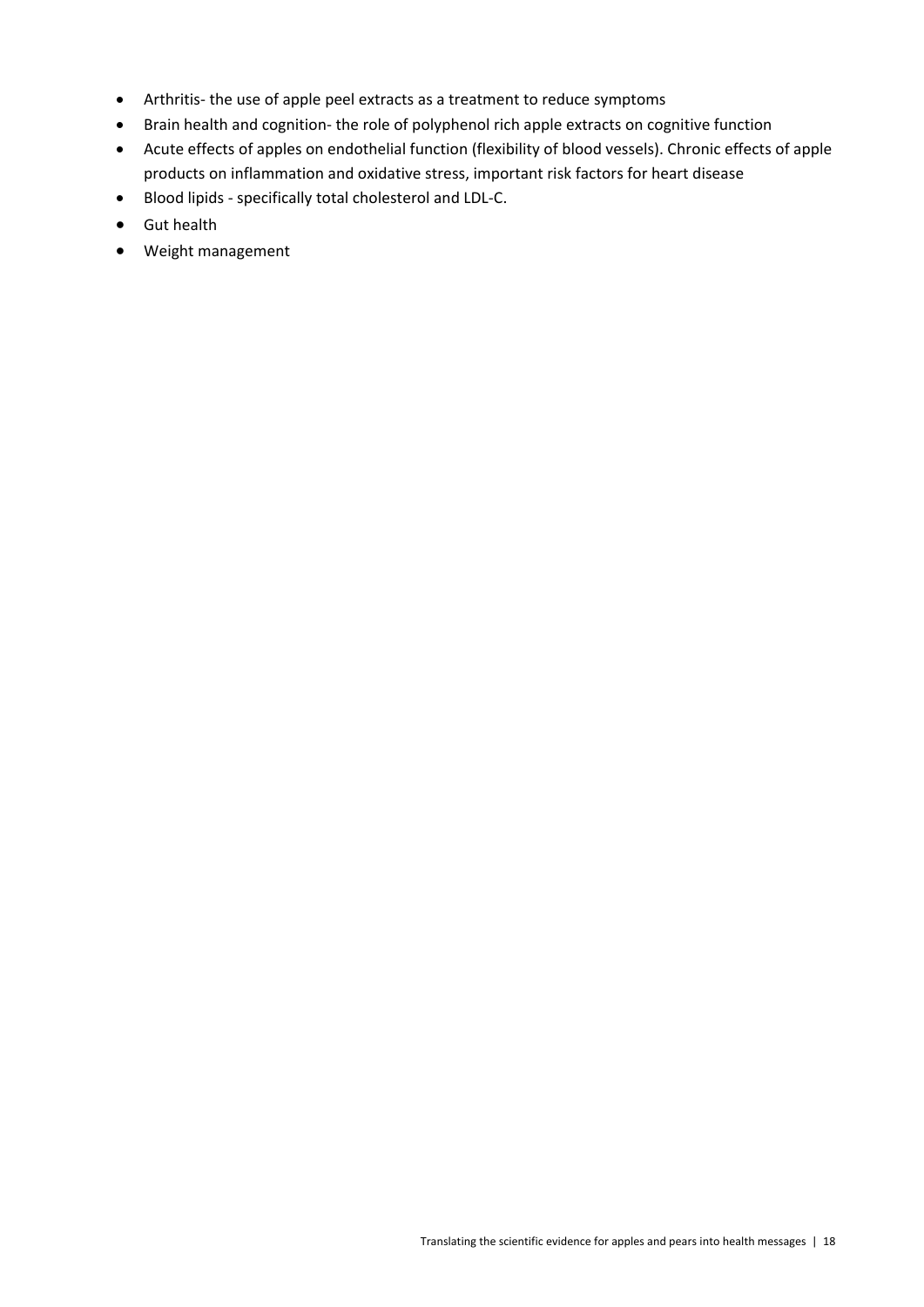# **3 Nutrition content and health claims for apples and pears – Pre‐approved claims.**

# 3.1 Introduction

Food Standards Australia and New Zealand (FSANZ) are the body responsible for developing and administering the Australia New Zealand Food Standards Code (the Code). In January of 2016, Standard 1.2.7‐ Nutrition, Health and Related Claims [127] came into force, which sets the requirements for making a nutrition content or health claim on a food label or in an advertisement. The Code includes provisions for a number of pre‐approved health claims, which can be made without requiring further substantiation through a systematic review process. For the purpose of this work we were interested in identifying the nutrition content and pre‐approved health claims which could be used based on the current evidence on apples and pears.

# 3.2 Nutrition content claims

Nutrition content claims are claims about the presence or absence of certain nutritional properties of food. The nutrition content claims that are applicable to apples and pears are listed in table 2. While many of these claims may not seem directly relevant to the marketing of apples and pears, collectively they provide an overall picture of the nutrition benefits of apples or pears. Some examples of this are shown in table 5.

| <b>Nutrient</b>                    | <b>Apples</b>             | <b>Pears</b>                      | <b>Criteria to meet claim</b>                                                                                                                          |  |
|------------------------------------|---------------------------|-----------------------------------|--------------------------------------------------------------------------------------------------------------------------------------------------------|--|
| <b>Fibre</b>                       | Contains dietary<br>fibre | A good source of<br>dietary fibre | Source= a serving of the food contains at<br>least 2g of dietary fibre<br>Good source = a serving of the food<br>contains at least 4g of dietary fibre |  |
| <b>Cholesterol</b>                 | Low cholesterol           | Low cholesterol                   | The food contains no more cholesterol<br>than 20mg/100g for solid food                                                                                 |  |
| Fat                                | Low fat                   | Low fat                           | The food contains no more fat than<br>3g/100g for solid food                                                                                           |  |
| Saturated and trans fatty<br>acids | Free                      | Free                              | The food contains no more saturated and<br>trans fatty acids than 1.5g/100g for solid<br>food                                                          |  |
| <b>Saturated fatty acids</b>       | Free                      | Free                              | The food contains no detectable<br>saturated fatty acids and no detectable<br>trans fatty acids                                                        |  |
| <b>Trans fatty acids</b>           | Free                      | Free                              | The food contains no detectable trans<br>fatty acids and contains no more than<br>1.5g saturated fatty acids/100g solid food                           |  |

#### **Table 2 Nutrition content claims applicable to apples and pears**

Translating the scientific evidence for apples and pears into health messages | 19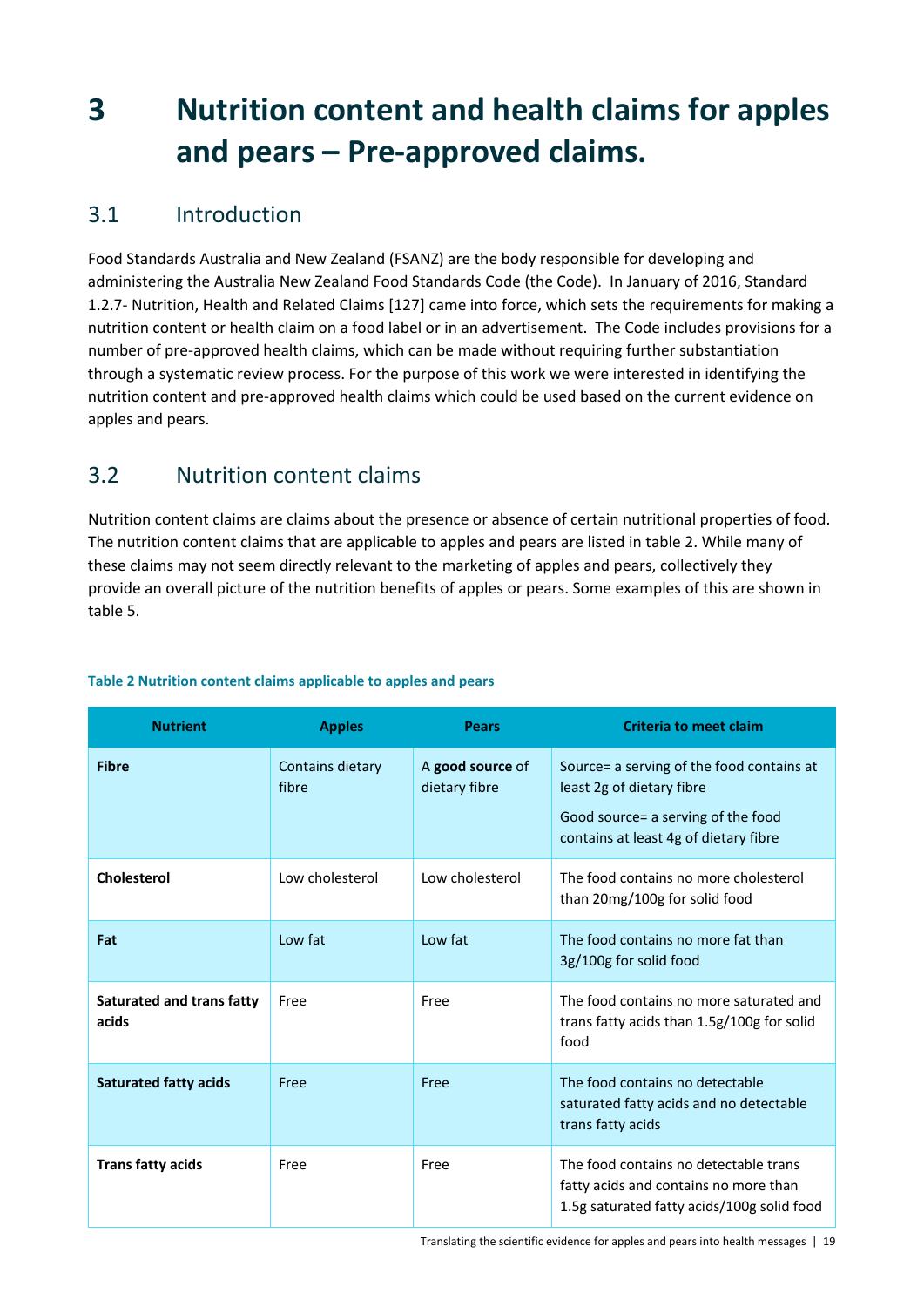| Gluten free<br><b>Gluten</b><br><b>Gluten free</b> |                          | The food must not contain; a) detectable<br>gluten; or b) oats or oat products; or c)<br>cereals containing gluten that have been<br>malted, or products of such cereals |                                                                                                                                                                                                                                                                                                                                                                                                                                                                          |
|----------------------------------------------------|--------------------------|--------------------------------------------------------------------------------------------------------------------------------------------------------------------------|--------------------------------------------------------------------------------------------------------------------------------------------------------------------------------------------------------------------------------------------------------------------------------------------------------------------------------------------------------------------------------------------------------------------------------------------------------------------------|
| Glycaemic index (GI)                               | Low GI (38[128])         | Low GI $(38^{[128]})$                                                                                                                                                    | The numerical value of the glycaemic<br>index of the food is 55 or below                                                                                                                                                                                                                                                                                                                                                                                                 |
| Lactose                                            | Lactose free             | Lactose free                                                                                                                                                             | The food contains no detectable lactose                                                                                                                                                                                                                                                                                                                                                                                                                                  |
| Salt or sodium                                     | Low sodium               | Low sodium                                                                                                                                                               | The food contains no more sodium than<br>120mg/100g solid food                                                                                                                                                                                                                                                                                                                                                                                                           |
| <b>Sugar or sugars</b>                             | No added                 | No added                                                                                                                                                                 | The food contains no added sugars,<br>honey, malt or malt extracts and the food<br>contains no added concentrated fruit<br>juice or deionised fruit juice, unless the<br>food is any of the following;<br>a) a brewed soft drink;<br>b) an electrolyte drink;<br>c) an electrolyte drink base;<br>d) juice blend;<br>e) a formulated beverage;<br>f) fruit juice<br>g) vegetable juice;<br>h) mineral water or spring water<br>i) a non-alcoholic beverage               |
| <b>Sugar or sugars</b>                             | Unsweetened              | Unsweetened                                                                                                                                                              | The food meets the condition for a<br>nutrition content claim about no added<br>sugar (above) and the food contains no<br>intense sweeteners, sorbitol, mannitol,<br>glycerol, xylitol, isomalt, malitol syrup or<br>lactitol                                                                                                                                                                                                                                            |
| <b>Vitamin C</b>                                   | A source of vitamin<br>C | A source of vitamin<br>C                                                                                                                                                 | a) The vitamin or mineral is mentioned<br>in column 1 of the table to section S1-<br>2 or S1-3; and<br>b) A serving of the food contains at least<br>10% RDI or ESADDI for that vitamin or<br>mineral; and<br>A claim is not for more than the<br>C)<br>particular vitamin or mineral than the<br>amount permitted by section 1.3.2-4<br>or 1.3.2-5; and<br>d) The food is not any of the following:<br>a. A formulated caffeinated<br>beverage;<br>b. Food for infants; |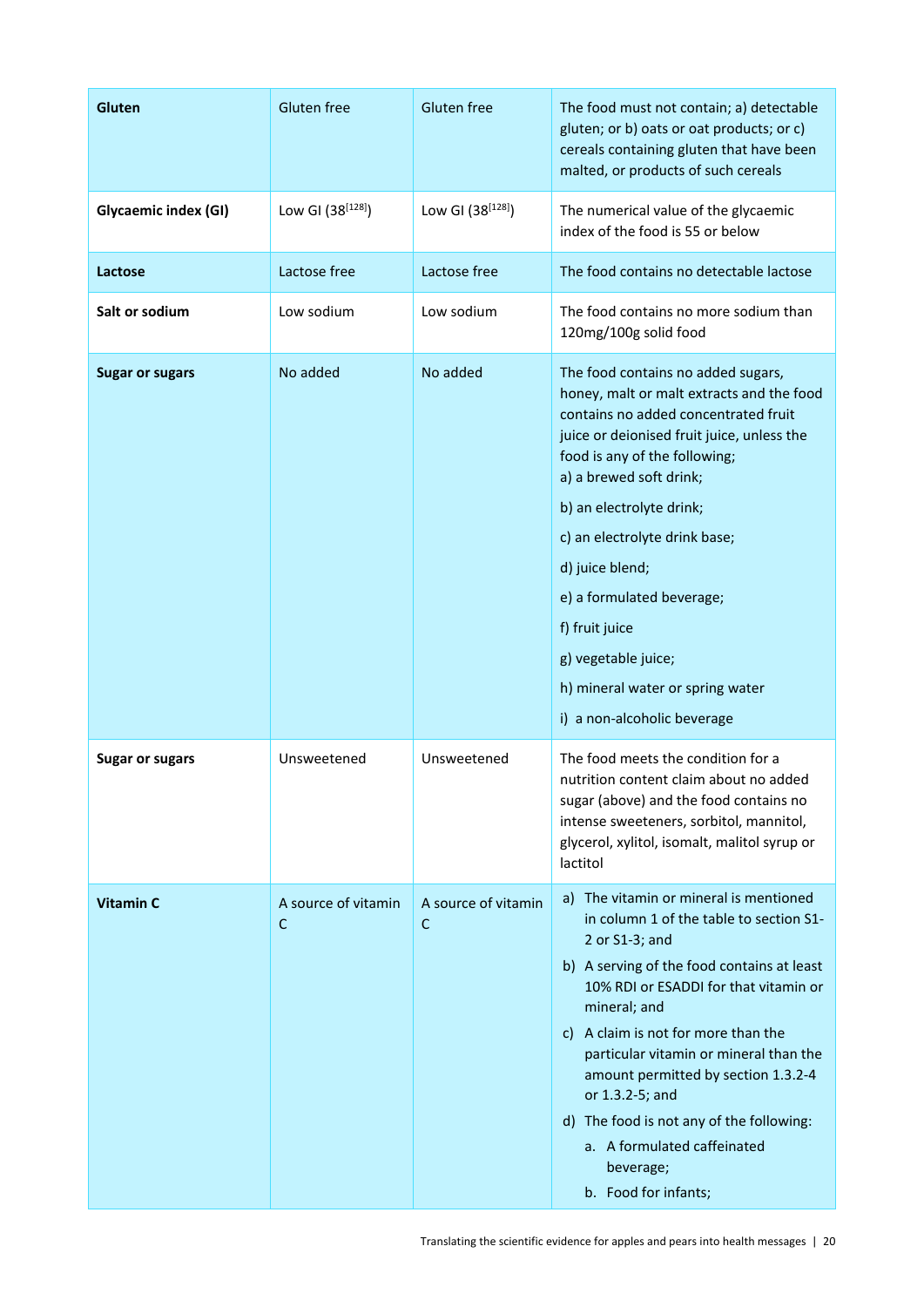|                                                                              |                                   |                                   | c. A formulated meal replacement;<br>d. A formulated supplementary food;<br>e. A formulated supplementary<br>sports food                                                                                                            |
|------------------------------------------------------------------------------|-----------------------------------|-----------------------------------|-------------------------------------------------------------------------------------------------------------------------------------------------------------------------------------------------------------------------------------|
| A nutrition content claim<br>about properties of food<br>not in schedule 4-3 | E.g. antioxidants,<br>polyphenols | E.g. antioxidants,<br>polyphenols | May only state:<br>a) that the food contains or does not<br>contain<br>b) that the food contains a specific<br>amount of the property of food in a<br>specific amount of that food; or<br>c) a combination of paragraph (a) and (b) |

ESADDI, Estimated safe and adequate daily dietary intake, RDI, recommended daily intake

N.B. Wording is not prescribed and wording may be modified so long as any modification to wording does not contradict or detract from the effect of the statement.

## 3.3 Health claims

Health claims are claims which state, suggest or imply that a food or a property of food has, or may have, a health effect. Health claims can either be pre-approved by FSANZ or a new food-health relationship can be self-substantiated by the process of a systematic literature review as set out in schedule 6 of The Code. Self-substantiated general level health claims are used exclusively by the business that has undertaken the literature review. A systematic literature review can be of the original scientific literature or by updating an existing systematic literature review where one is available.

In some instances health claims must include a context claim statement as part of the wording of the health claim e.g. Apples and pears contribute to heart health as part of a *diet high in fruit and vegetables.* The context claim statement must be included on a label, except in the instance that the food for sale is contained in a small package (surface area of less than 100 cm<sup>2</sup>). There are two types of health claims, general level and high level health claims.

#### **General level health claims**

A general level health claim is any claim that states, suggests or implies that a food or property of food has or may have a health effect. General level health claims must not refer to a serious disease or to a biomarker of a serious disease. There are more than 200 pre‐approved food‐health relationships in the Code. Those identified as relevant to apples and pears are listed in table 3.

| Food or property of food | Specific health effect*                   | <b>Context claim statements</b> | <b>Conditions</b>                                                                                                               |
|--------------------------|-------------------------------------------|---------------------------------|---------------------------------------------------------------------------------------------------------------------------------|
| <b>Dietary fibre</b>     | Contributes to regular<br><i>laxation</i> | <b>Nil</b>                      | The food must meet<br>the general conditions<br>for making a nutrition<br>content claim about<br>dietary fibre (see table<br>2) |

#### **Table 3 Pre‐approved general level health claims applicable to apples and pears**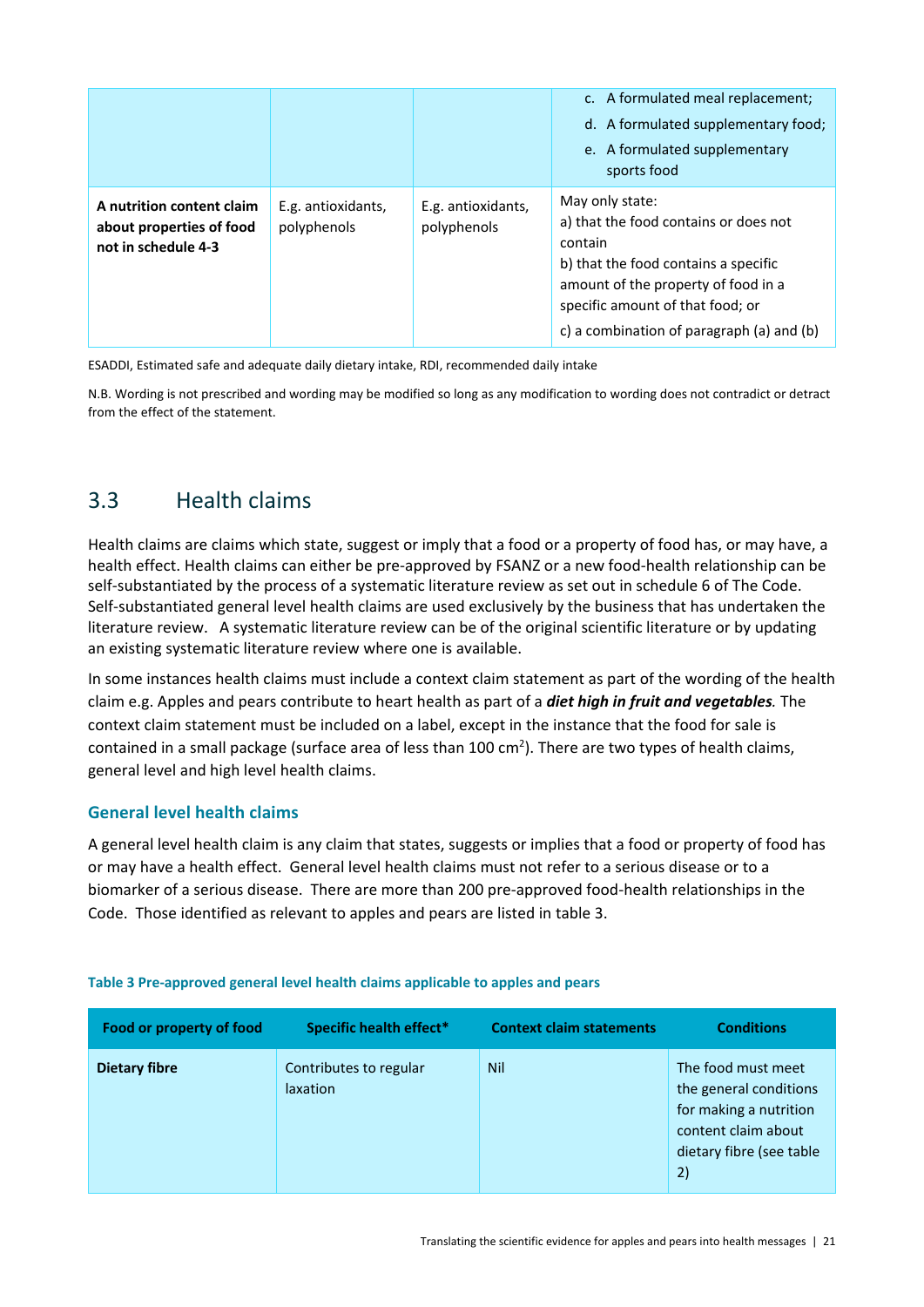| Carbohydrate                 | Contributes energy for<br>normal metabolism                                                                                                                                                                                                                                                                                                                                                  | Nil                                                                       | Carbohydrate must<br>contribute at least 55%<br>of the energy content<br>of the food                                               |
|------------------------------|----------------------------------------------------------------------------------------------------------------------------------------------------------------------------------------------------------------------------------------------------------------------------------------------------------------------------------------------------------------------------------------------|---------------------------------------------------------------------------|------------------------------------------------------------------------------------------------------------------------------------|
| <b>Fruits and vegetables</b> | Contributes to heart health                                                                                                                                                                                                                                                                                                                                                                  | Diet containing an<br>increased or high amount<br>of fruit and vegetables | The food must contain<br>no less than 90% fruit<br>or vegetable by weight                                                          |
| Vitamin C                    | a) Contributes to iron<br>absorption from food<br>b) Necessary for normal<br>connective tissue structure<br>and function<br>c) Necessary for normal<br>blood vessel structure and<br>function<br>d) Contributes to cell<br>protection from free<br>radical damage<br>e) Necessary for normal<br>neurological function<br>f) Contributes to normal<br>growth and development<br>(in children) |                                                                           | The food must meet<br>the general claim<br>conditions for making a<br>nutrition content claim<br>about vitamin C (see<br>table 2). |

\*N.B. Wording is not prescribed and wording may be modified so long as any modification to wording does not contradict or detract from the effect of the statement.

#### **High level health claims**

A high level health claim means a health claim that refers to a serious disease or a biomarker of a serious disease. Only food‐health relationships described in Schedule 2 of Standard 1.2.7 may be used for the making of high level health claims. There are currently 13 pre‐approved food‐health relationships for high level health claims listed in the Code. Those identified as relevant to apples and pears are listed in table 4.

| Food or property of food                                             | <b>Specific health effect</b>                                  | <b>Context claim statements</b>                                  | <b>Conditions</b>                                                                                                        |
|----------------------------------------------------------------------|----------------------------------------------------------------|------------------------------------------------------------------|--------------------------------------------------------------------------------------------------------------------------|
| A high intake [or an<br>increased intake] of fruit<br>and vegetables | Reduces risk of coronary<br>heart disease                      | Diet containing a high<br>amount of both fruit and<br>vegetables | The food must contain<br>no less than 90% fruit or<br>vegetable by weight                                                |
| <b>Saturated fatty acids</b>                                         | Reduces total blood<br>cholesterol or blood LDL<br>cholesterol | Diet low in saturated fatty<br>acids                             | The food must meet the<br>conditions for making a<br>nutrition claim about<br>low saturated fatty<br>acids (see table 2) |

#### **Table 4 Pre‐approved high level health claims applicable to apples and pears**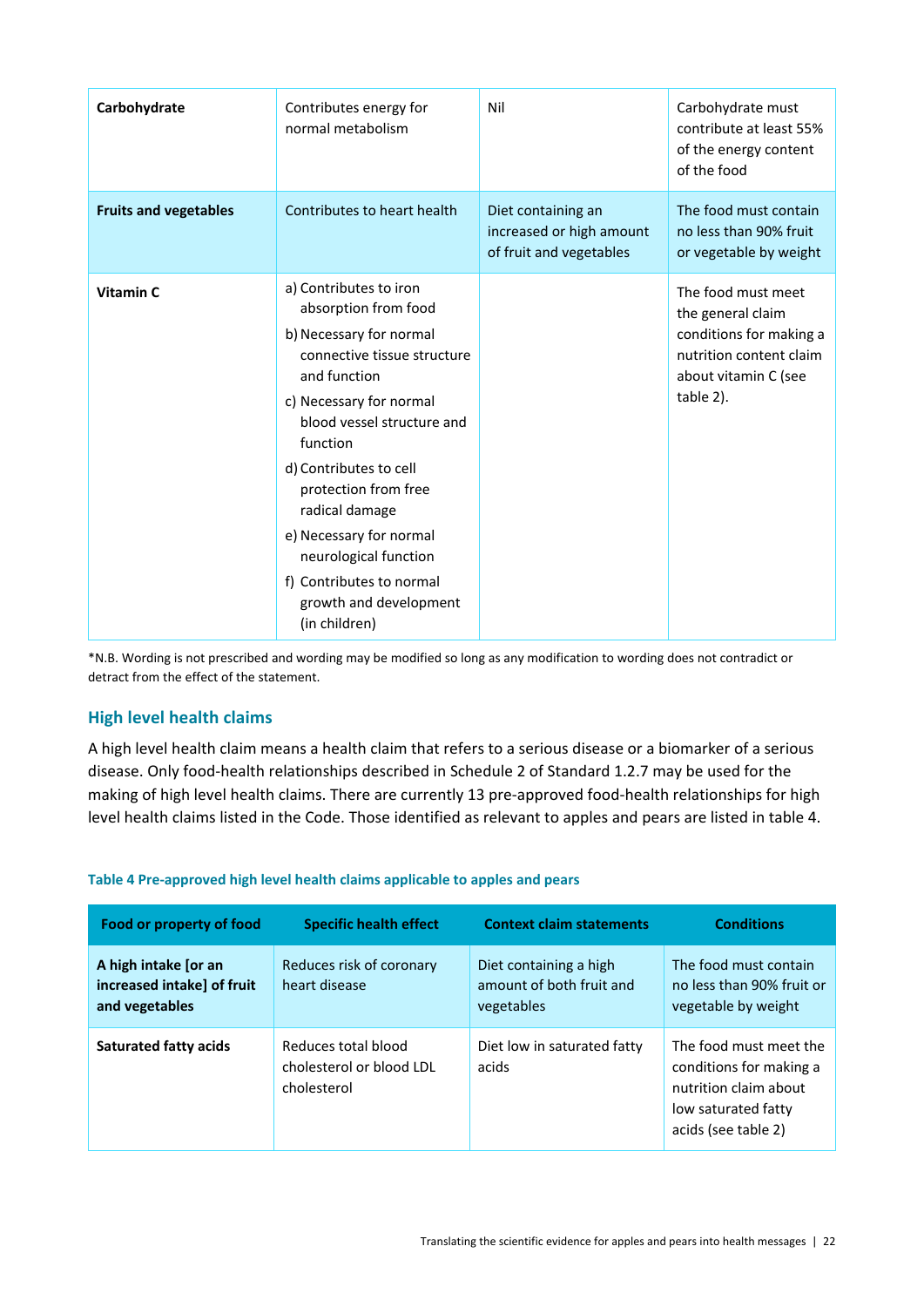| Saturated fatty acids and<br>trans fatty acids | Reduces total blood<br>cholesterol or blood LDL<br>cholesterol | Diet low in saturated and<br>trans fatty acids | The food must meet the<br>conditions for making a<br>nutrition claim about<br>low saturated and trans<br>fatty acids (see table 2) |
|------------------------------------------------|----------------------------------------------------------------|------------------------------------------------|------------------------------------------------------------------------------------------------------------------------------------|
| Sodium or salt                                 | Reduces blood pressure                                         | Diet low in salt or sodium                     | The food must meet the<br>conditions for making a<br>nutrition claim about<br>low sodium or salt (see<br>table 2)                  |

N.B. Wording is not prescribed and wording may be modified so long as any modification to wording does not contradict or detract from the effect of the statement.

# 3.4 Wording of health claims

While Schedule 4 of Standard 1.2.7 provides sample wording for nutrition content and health claims, The Code states that the wording are not prescribed and wording may be modified so long as any modification to wording does not contradict or detract from the effect of the statement (Standard 1.1.1‐8). Table 5 gives an indication of how nutrition content and health claims could be combined, or wording altered to create marketing messages.

**Table 5. Examples of potential marketing messages based on nutrition content and pre‐approved health claims for apples and pears** 

Compare the pear…..compare pears with generic snack foods which are considered healthy e.g. muesli bar, snack pack of crackers, cheese & biscuits using nutrition content claims, e.g. glycaemic index, dietary fibre and added fat and sugar to highlight the pears superior nutritional properties as a snack choice

The pure pair (referring to apples and pears). Natures low GI, gluten free, fat free, unsweetened, fibre rich snacks

Comparing apples and…(similar concept to above but with apples and other snack foods)

Apples are a source of fibre, which promotes good digestive health

Pears are a good source of [high in/rich in] fibre, supporting good digestive health

Pears are a good source of [high in/rich in] fibre, to regulate digestive health

Pears are a good source of [high in/rich in] dietary fibre, promoting [supporting] good digestive health

Apples/Pears, as part of a diet high in fruits and vegetables, can contribute to [support] good heart health

Apples/Pears, as part of a diet high in fruits and vegetables, can help to reduce your risk of heart disease

Apples/Pears are a source of vitamin C, which supports muscle, cardiovascular and brain function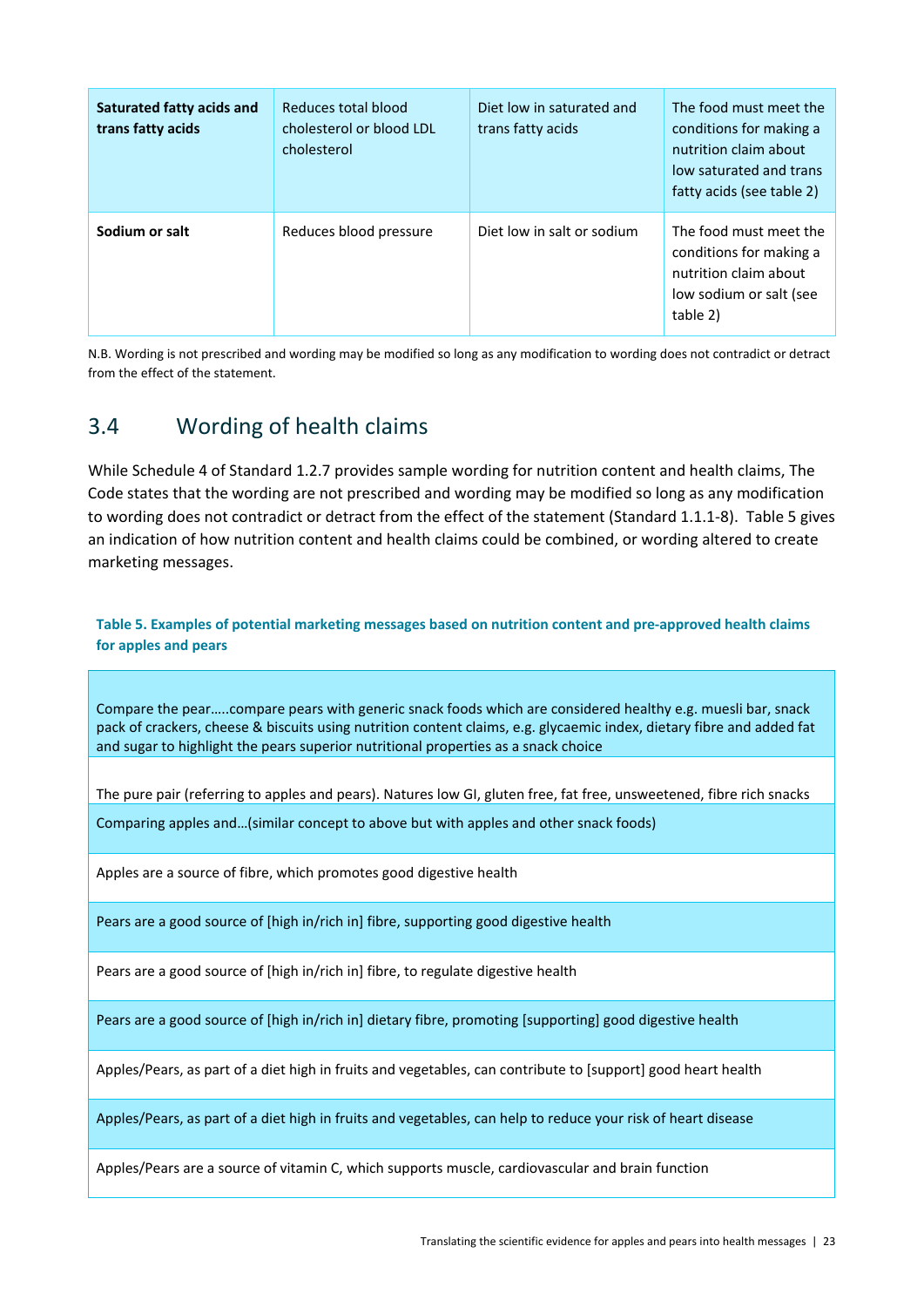Further suggestions for promoting the health benefits of apples and pears

- Nutrition section on the APAL website which promotes the findings of the CSIRO reports for health professionals
- A brochure for consumer and or health professionals which present the results from the CSIRO reports
- A website or brochure could combine the scientific results with fun facts, culinary tips and recipes to make it more appealing to a wide range of consumers‐ see Mushroom example (http://www.australianmushrooms.com.au/health‐nutrition/)
- Tips could be linked to features of apples and pears identified in the evidence, e.g. did you know that most of the polyphenols [antioxidants] are in pears/apples peel? A recipe for a whole fruit smoothie containing apple
- Nutrition content or health claims presented on apple stickers, bags, tubes or fruit carriers

# 3.5 Nutrition Information Panel (NIP): requirements when nutrition content and health claims are made

Fresh fruit is unique to processed or packaged foods in that they are often sold without packaging and hence different rules apply about presentation of nutrition information. It is important to understand these when considering how you may present your nutrition content and health claims for apples and pears.

Standard 1.2.1‐6 states that "If the food for sale is not in a package, it is not required to bear a label". However, when a nutrition content or health claim is made about foods exempt from the requirement to bear a label, this exemption no longer applies, and a NIP must be displayed on or in connection with the display of the food or provided to the purchaser on request. Standard 1.2.8‐6 sets out what is required in a NIP, including the name and the average quantity of any nutrient or biologically active substance that a nutrition content or health claim refers to. The nutrition information provided can be from analysis performed in‐house, or from a reference database such as NUTTAB [129], the FSANZ database.

# 3.6 Other resources and references

A guide to health claims for food industry is available from the FSANZ website. This document has been developed by the Implementation Subcommittee for Food Regulation to assist food business in building their nutrition content and health claims and demonstrate due diligence in attempting to comply with the Food Standards Code [130].

http://www.foodstandards.gov.au/publications/Pages/gettingyourclaimsright.aspx

If attempting to establish a new food‐health relationship for a general level health claim by a process of systematic review, another document is available. This document outlines scientific best practice for undertaking a systematic review as described in schedule 6 [131].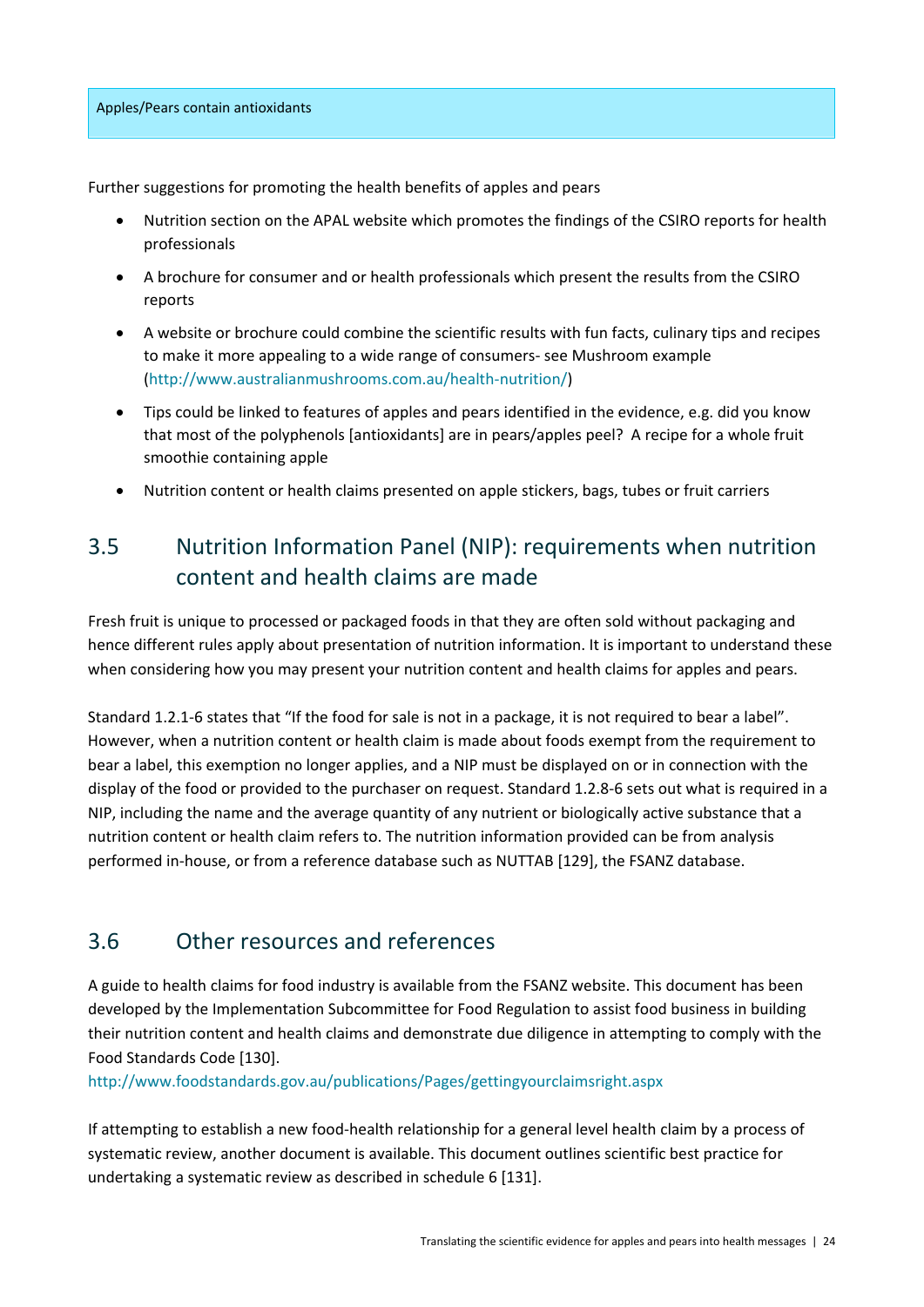http://www.foodstandards.gov.au/publications/Pages/Guidance-on-establishing-food-health-relationshipsfor‐general‐level‐health‐claims.aspx

### 3.7 Substantiation through systematic literature review

A systematic literature review is a significant undertaking, requiring an understanding of the explicit systematic process and specialist skills for appraising data arising from clinical trials and epidemiological studies. The person or group undertaking the systematic review would be expected to have a degree in a scientific- or health-related discipline (of at least three years duration) and one or more of the following: a) training in critical appraisal or biostatistics from a tertiary institution, b) a postgraduate degree (e.g. MSc, PhD) in a scientific or health related discipline, c) a specialist medical or health qualification. The amount of work required to complete a systematic literature review to support a health claim is significant and the time and effort involved is proportional to the number of studies in the area of interest [132].

# **4 Recommendations for new health claims that differentiate apples and pears – Next steps.**

From the evidence that has been summarised on the health benefits of apples from both the 2010 Apple Review [1], the 2016 update and the 2015 Pear Review [2] there are a range of options to translate the scientific findings into marketing messages.

In order to make a general or high level health claim there are a number of steps in each process, these are broadly outlined in figure 2.



#### **Figure 2. Pathways for making general and high level claims**

For a general level health claim, a pre-approved claim can be used, otherwise self-substantiation of a new general level health claim requires a systematic literature review be undertaken. Once completed a company must notify FSANZ of the food‐health relationship and certify that the relationship was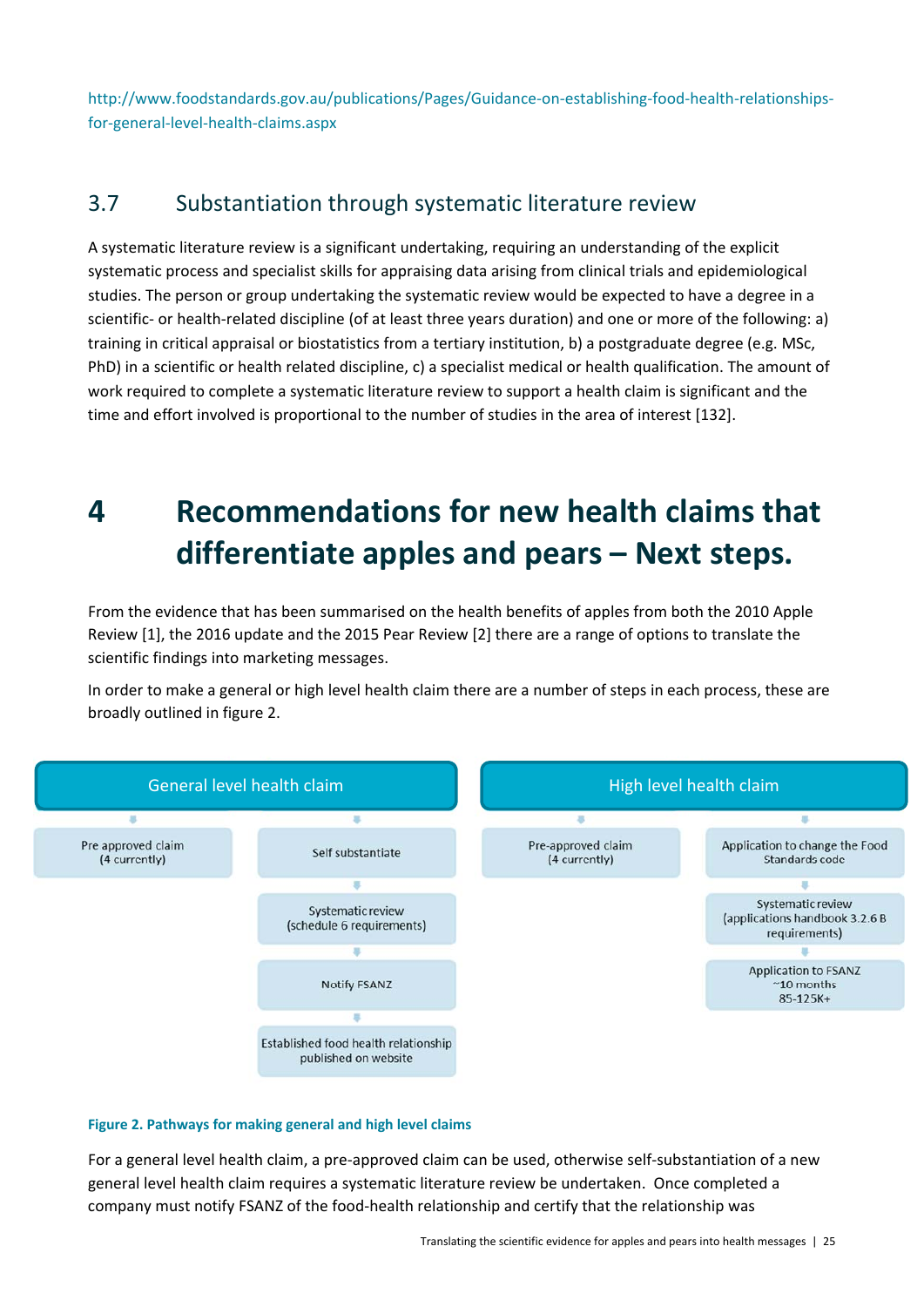established by a process of systematic review. The food‐health relationships is then publicly listed on the FSANZ website. FSANZ does not evaluate or approve notified food‐health relationships and listing the food‐ health relationship on the FSANZ website does not indicate acceptance or validation of the stated relationship. In the event that a health claim is questioned by an enforcement authority, the onus is on the business to show records demonstrating that a systematic review was conducted in accordance with Schedule 6 of the Standard and that the notified relationship is a reasonable conclusion of the systematic review.

In addition, food businesses are not able to use a relationship in the list that has been notified by another food business. A food business wishing to make a general level health claim based on a relationship that is already on the list must undertake its own systematic review and notify FSANZ of the relationship.

For a high level health claim, a pre‐approved claim can be used, or, for a new high level health claim, an application must be made to change the Code. In this instance, along with substantiating the food‐health relationship through a systematic literature review there are a number of additional steps in order to change the Code. If approved, the new high level health claim becomes part of the Code and can be used by other food businesses.

Tables 6 and 7 summarise the current number of human clinical studies in each health condition for apples and pears respectively as well as the next steps required for this area of research. For many areas, more research is required, however in some areas the preparation of an evidence dossier for a general level health claim or an application for a high level health claim are possible avenues.

|                                  | Number of<br>human<br>clinical trials<br>2010 | <b>Number of</b><br>human<br>clinical trials<br>2016 | <b>Further clinical trials</b><br>needed | <b>Evidence dossier</b><br>(systematic review) for<br>general level health<br>claim | <b>Application to change</b><br>the code (High Level<br><b>Health Claims</b><br>Committee) |
|----------------------------------|-----------------------------------------------|------------------------------------------------------|------------------------------------------|-------------------------------------------------------------------------------------|--------------------------------------------------------------------------------------------|
| Allergy                          | $\overline{2}$                                | $\pmb{0}$                                            |                                          |                                                                                     |                                                                                            |
| Asthma                           | $\pmb{0}$                                     | $\pmb{0}$                                            | ✔                                        |                                                                                     |                                                                                            |
| <b>Arthritis</b>                 | $\pmb{0}$                                     | $\mathbf 1$                                          | ✔                                        |                                                                                     |                                                                                            |
| <b>Brain</b><br>health/cognition | $\pmb{0}$                                     | $\overline{2}$                                       |                                          |                                                                                     |                                                                                            |
| Cancer                           | $\pmb{0}$                                     | $\pmb{0}$                                            | ✓                                        |                                                                                     |                                                                                            |
| Cardiovascular<br>disease risk   | 10                                            | 11                                                   |                                          |                                                                                     |                                                                                            |
| <b>Diabetes</b>                  |                                               | $\overline{3}$                                       |                                          |                                                                                     |                                                                                            |
| <b>DNA</b> damage                | $\mathbf 1$                                   | $\pmb{0}$                                            |                                          |                                                                                     |                                                                                            |
| <b>Duodenal</b><br>ulceration    | $\mathbf 1$                                   | $\pmb{0}$                                            |                                          |                                                                                     |                                                                                            |

#### **Table 6. Summary of evidence from the 2010 and 2016 Apple Review and next steps for possible health claims in apples**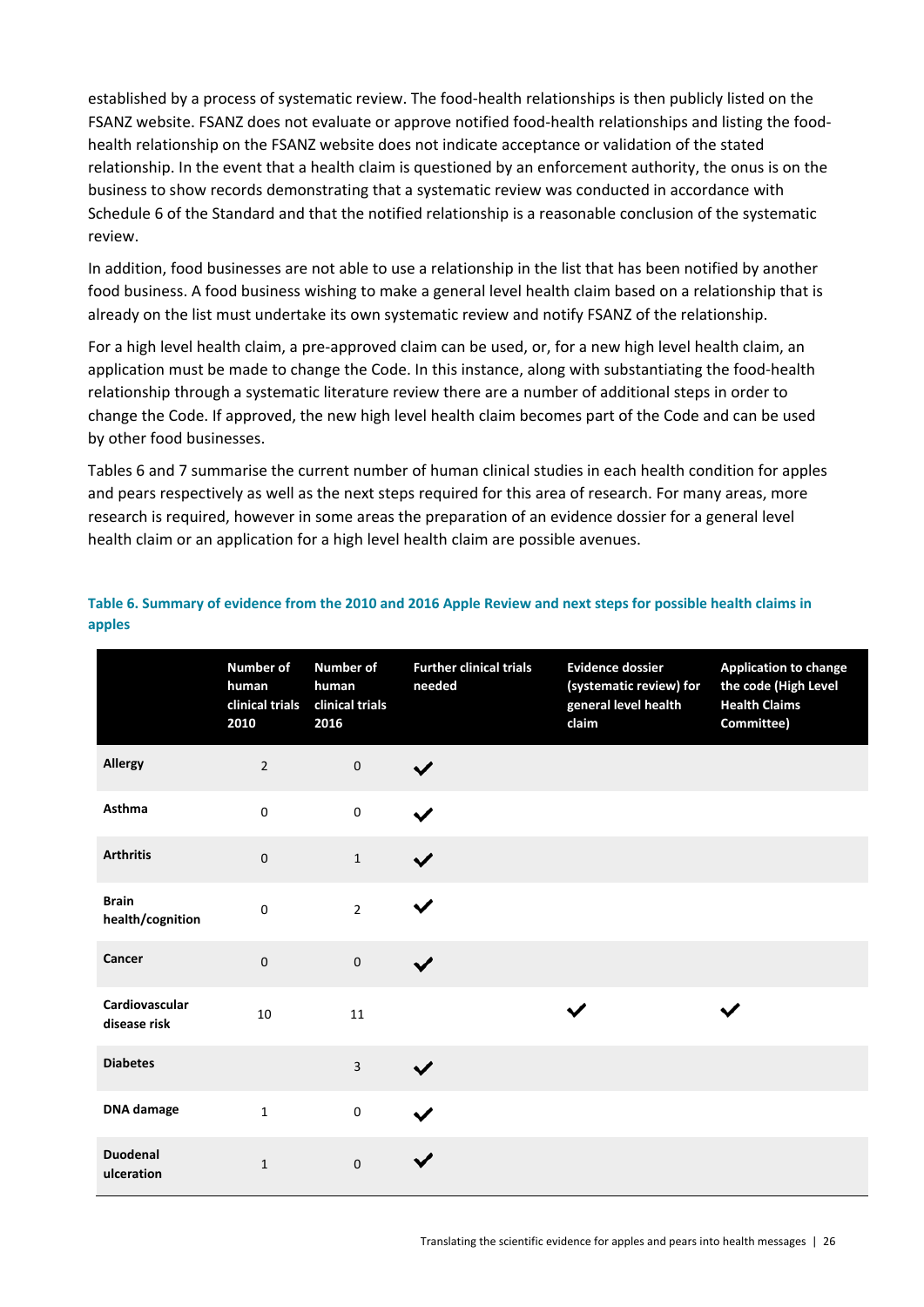| Energy intake,<br>satiety and weight<br>management | $\sqrt{4}$  | $\overline{2}$ |   |
|----------------------------------------------------|-------------|----------------|---|
| Gastrointestinal<br>health                         | $\mathbf 1$ | $\overline{3}$ |   |
| Inflammation                                       | $\pmb{0}$   | $\pmb{0}$      |   |
| Muscular injury                                    | $\pmb{0}$   | $\pmb{0}$      |   |
| Liver                                              | $\pmb{0}$   | $\pmb{0}$      |   |
| <b>Sexual health</b>                               | $\pmb{0}$   | $\mathbf 0$    |   |
| Ageing                                             | $\pmb{0}$   | $\pmb{0}$      |   |
| Lung health                                        | $\pmb{0}$   | $\pmb{0}$      | ✓ |
| <b>General health</b>                              | $\pmb{0}$   | $\pmb{0}$      |   |

Table 6 summarises the evidence from both the 2010 Apple Review and the 2016 apple update. It highlights that in the area of cardiovascular disease risk there is now a substantial number of human clinical trials which have been undertaken (21 studies in total). The number of studies in this area make it possible to perform a systematic literature review of the evidence, in particular focusing on a claim related to the cholesterol lowering effects of apples and apple components. However, as a claim about cholesterol reduction would be considered a high level claim (refers to a biomarker of a serious disease) in order to be successful in this sort of claim, an application would need to be made to change the Food Standards Code. This is a lengthy and expensive process as described in figure 2. An alternative to this may be to apply for a general level health claim about apples and heart health based on the current observational and human intervention studies which look at a range of cardiovascular risk factors which contribute to overall heart health. As described in figure 2, this would require a systematic review to be undertaken in line with the requirements of schedule 6, as the current reviews performed would be sufficient to satisfy the FSANZ requirements.

#### **Table 7. Summary of next steps for health claims in pears**

|                           | Number of human<br>clinical trials | <b>Further clinical</b><br>trials needed | <b>Evidence dossier</b><br>(systematic<br>review) | Application to change the code (High<br><b>Level Health Claims Committee)</b> |
|---------------------------|------------------------------------|------------------------------------------|---------------------------------------------------|-------------------------------------------------------------------------------|
| <b>Alcohol hangover</b>   | $\mathbf{1}$                       |                                          |                                                   |                                                                               |
| Cardiovascular<br>disease | $\Omega$                           |                                          |                                                   |                                                                               |
| Digestive effects         | $\Omega$                           |                                          |                                                   |                                                                               |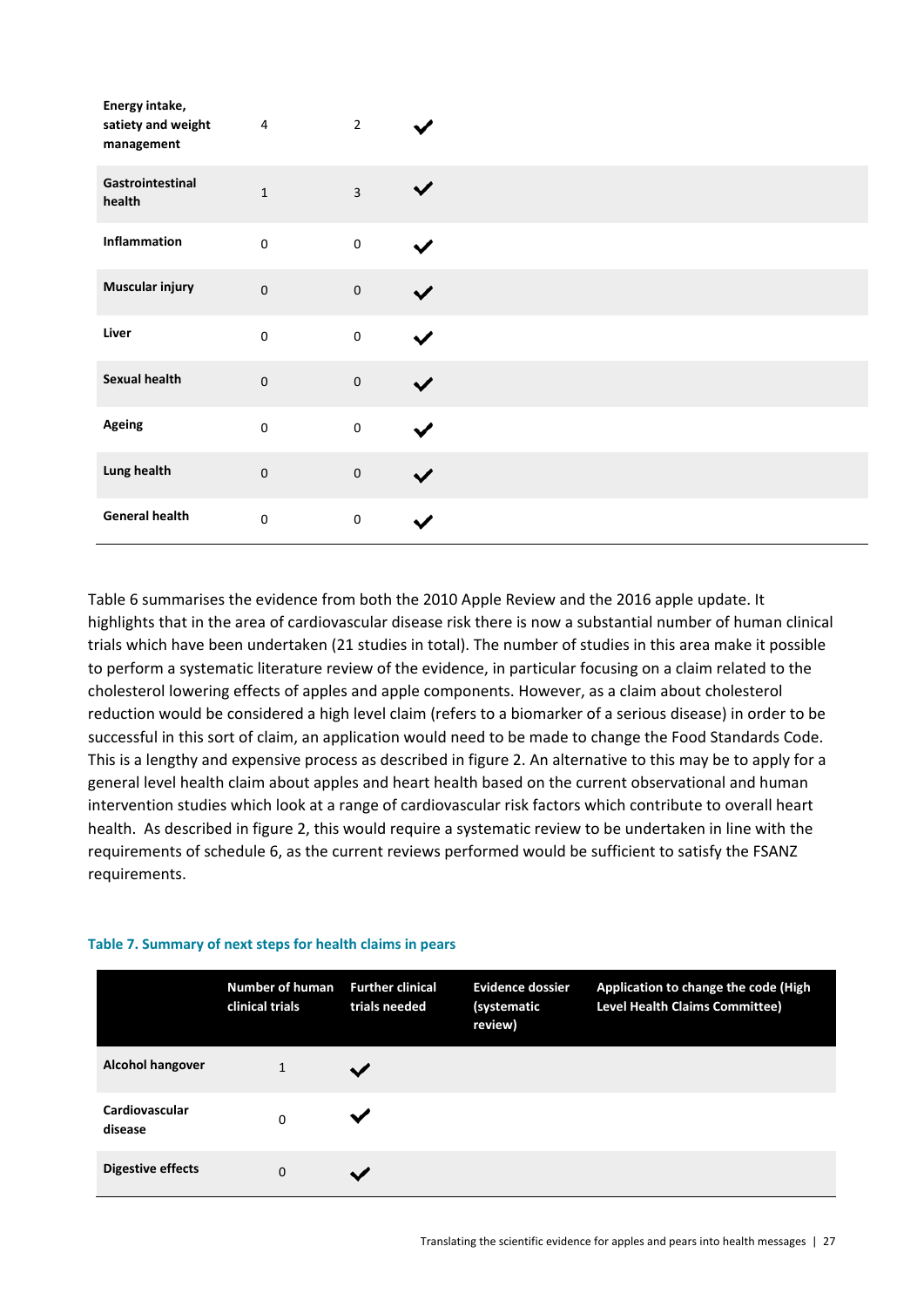| <b>Type 2 diabetes</b>                        | $\pmb{0}$    |  |
|-----------------------------------------------|--------------|--|
| <b>Metabolic health</b><br>markers (chol, BP) | $\mathbf{1}$ |  |
| Cancer                                        | $\pmb{0}$    |  |
| Allergy and<br>respiratory disease            | $\pmb{0}$    |  |
| <b>Weight control</b>                         | $\mathbf 1$  |  |
| <b>Antioxidant effects</b>                    | $\pmb{0}$    |  |

Table 7 shows that in comparison to apples, there is significantly less evidence from human intervention studies (clinical trials) regarding pears and health. For pears it would be necessary for more clinical trials to be undertaken in any one area in order to progress towards making health claims.

In our review of the evidence for pears the area there most potential for future research in the digestive health effects of pears. The unique composition of fibre, sorbitol and fructose in pears means they have the potential to stand out in comparison to other fruits in their digestive regulating function. Since no human evidence is avaiable on this effect to date, this requires substantation through clinical trials and the preparation of an evidence dossier (systematic literature review) in line with the FSANZ guidelines set out in schedule 6 of the Code.

#### **Recommendations**

In summary, a number of next steps were identified for the marketing messages for apples and pears. These include:

- Consideration of a general level claim on apples and heart health
- Consideration of a clinical trial on the digestive health effects of pears.
- Use of the identified pre-approved nutrition content and health claims which do not require further investment in research or substantiation.
- Continue to update the apple and pear reviews to monitor for future research which strengthens the evidence for particular health conditions.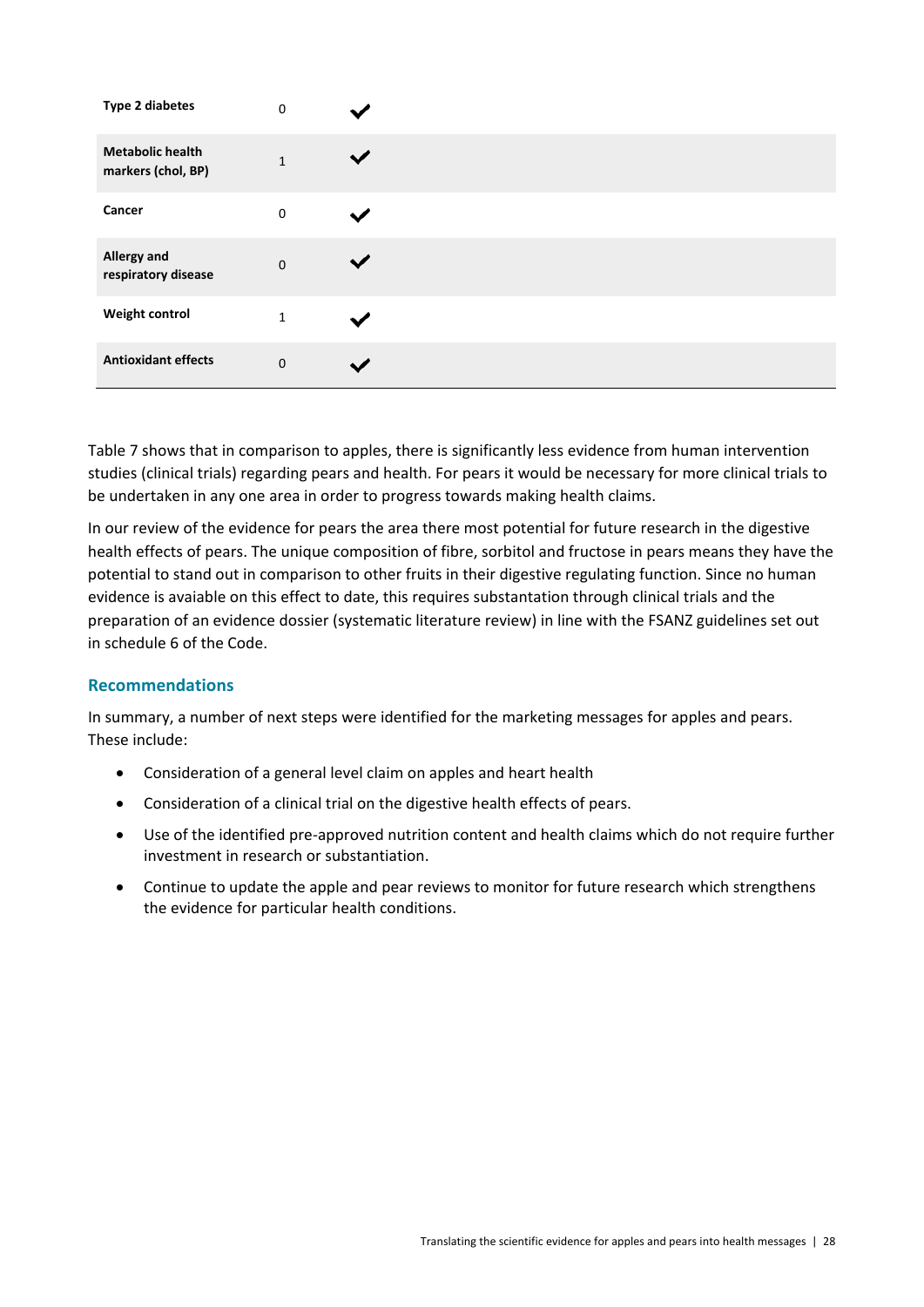# **References**

- 1. Roupas, P. and M. Noakes, *Apple Consumption and Human Health: Evaluation of the Level of Scientific Evidence. For Horticulture Australia Ltd.* 2010, CSIRO.
- 2. James‐Martin, G., G. Williams, W. Stonehouse, N. O'Callaghan, and M. Noakes, *Health and Nutritional Properties of Pears (Pyrus): a literature review.* 2015, CSIRO.
- 3. Kroon, P.A., M.N. Clifford, A. Crozier, A.J. Day, J.L. Donovan, C. Manach, and G. Williamson, *How should we assess the effects of exposure to dietary polyphenols in vitro?* Am J Clin Nutr, 2004. **80**(1): p. 15‐21.
- 4. Miyake, Y., S. Sasaki, K. Tanaka, and Y. Hirota, *Consumption of vegetables, fruit, and antioxidants during pregnancy and wheeze and eczema in infants.* Allergy: European Journal of Allergy and Clinical Immunology, 2010. **65**(6): p. 758‐765.
- 5. Rosenlund, H., I. Kull, G. Pershagen, A. Wolk, M. Wickman, and A. Bergström, *Fruit and vegetable consumption in relation to allergy: Disease‐related modification of consumption?* Journal of Allergy and Clinical Immunology, 2011. **127**(5): p. 1219‐1225.
- 6. DeChristopher, L.R., J. Uribarri, and K.L. Tucker, *Intakes of apple juice, fruit drinks and soda are associated with prevalent asthma in US children aged 2‐9 years.* Public Health Nutrition, 2016. **19**(1): p. 123‐130.
- 7. Jensen, G.S., V.L. Attridge, K.F. Benson, J.L. Beaman, S.G. Carter, and D. Ager, *Consumption of dried apple peel powder increases joint function and range of motion.* Journal of Medicinal Food, 2014. **17**(11): p. 1204‐1213.
- 8. Pádua, T.A., B.S.S.C. De Abreu, T.E.M.M. Costa, M.J. Nakamura, L.M.M. Valente, M.D.G. Henriques, A.C. Siani, et al., *Anti‐inflammatory effects of methyl ursolate obtained from a chemically derived crude extract of apple peels: Potential use in rheumatoid arthritis.* Archives of Pharmacal Research, 2014. **37**(11): p. 1487‐1495.
- 9. Bondonno, C.P., L.A. Downey, K.D. Croft, A. Scholey, C. Stough, X. Yang, M.J. Considine, et al., *The* acute effect of flavonoid-rich apples and nitrate-rich spinach on cognitive performance and mood in *healthy men and women.* Food and Function, 2014. **5**(5): p. 849‐858.
- 10. Remington, R., A. Chan, A. Lepore, E. Kotlya, and T.B. Shea, *Apple Juice Improved Behavioral But Not Cognitive Symptoms in Moderate‐to‐Late Stage Alzheimer's Disease in an Open‐Label Pilot Study.* American Journal of Alzheimers Disease and Other Dementias, 2010. **25**(4): p. 367‐371.
- 11. Cheng, D., Y. Xi, J. Cao, D. Cao, Y. Ma, and W. Jiang, *Protective effect of apple (ralls) polyphenol extract against aluminum‐induced cognitive impairment and oxidative damage in rat.* NeuroToxicology, 2014. **45**: p. 111‐120.
- 12. Keddy, P.G.W., K. Dunlop, J. Warford, M.L. Samson, Q.R.D. Jones, H.P.V. Rupasinghe, and G.S. Robertson, *Neuroprotective and Anti‐Inflammatory Effects of the Flavonoid‐Enriched Fraction AF4 in a Mouse Model of Hypoxic‐Ischemic Brain Injury.* PLoS ONE, 2012. **7**(12).
- 13. Tsukahara, T., T. Nagayama, M. Masuhara, and T. Sato, *Chronic oral administration of apple flesh and peel influences cognition and emotion in ovariectomized mice.* Journal of Pharmacological Sciences, 2010. **112**: p. 224P‐224P.
- 14. Farvid, M.S., W.Y. Chen, K.B. Michels, E. Cho, W.C. Willett, and A.H. Eliassen, *Fruit and vegetable consumption in adolescence and early adulthood and risk of breast cancer: Population based cohort study.* BMJ (Online), 2016. **353**.
- 15. Askari, F., M.K. Parizi, M. Jessri, and B. Rashidkhani, *Fruit and vegetable intake in relation to prostate cancer in Iranian men: A case‐control study.* Asian Pacific Journal of Cancer Prevention, 2014. **15**(13): p. 5223‐5227.
- 16. Rossi, M., A. Lugo, P. Lagiou, A. Zucchetto, J. Polesel, D. Serraino, E. Negri, et al., *Proanthocyanidins and other flavonoids in relation to pancreatic cancer: A case‐control study in Italy.* Annals of Oncology, 2012. **23**(6): p. 1488‐1493.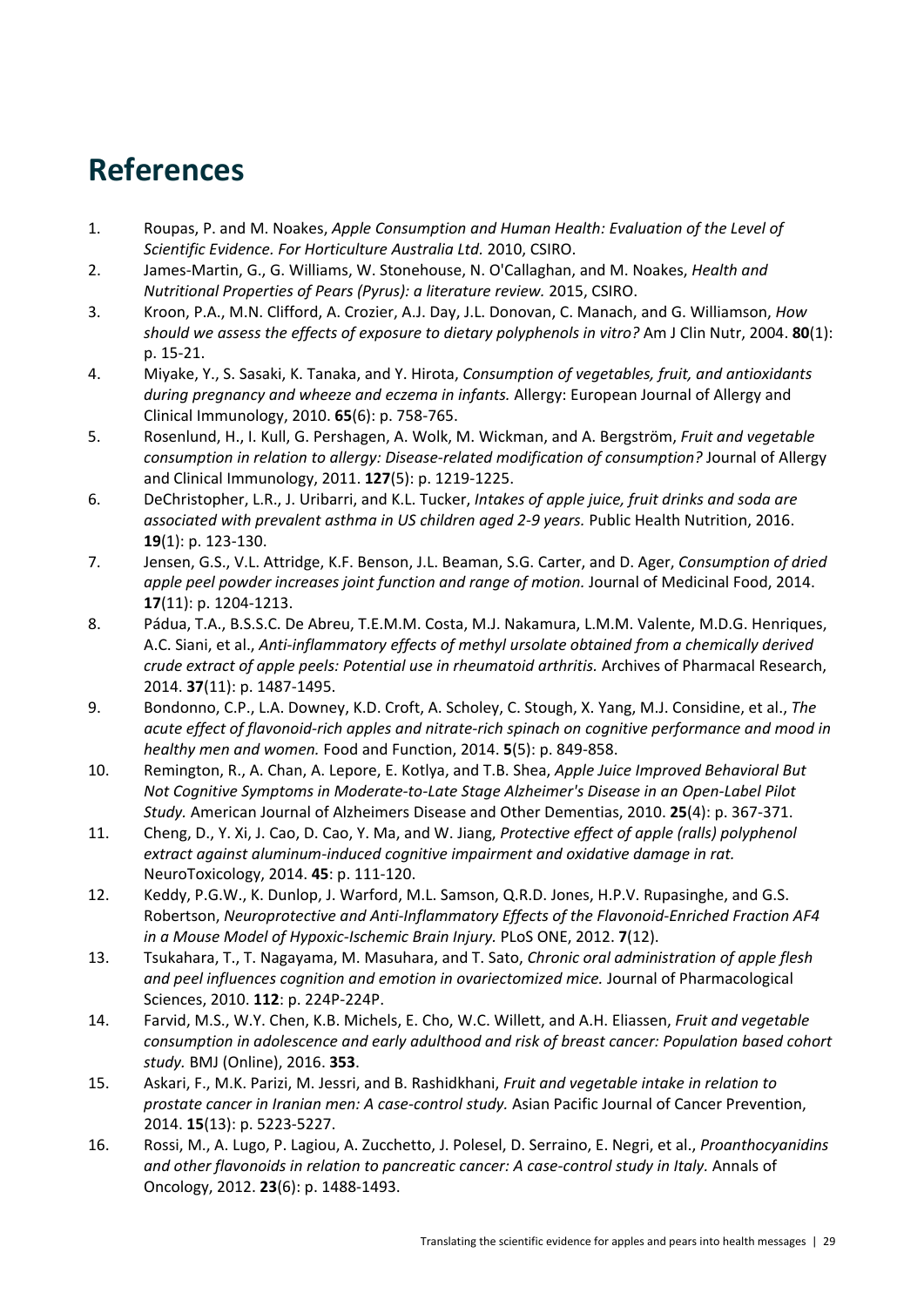- 17. Annema, N., J.S. Heyworth, S.A. McNaughton, B. Iacopetta, and L. Fritschi, *Fruit and Vegetable Consumption and the Risk of Proximal Colon, Distal Colon, and Rectal Cancers in a Case‐Control Study in Western Australia.* Journal of the American Dietetic Association, 2011. **111**(10): p. 1479‐ 1490.
- 18. Jedrychowski, W., U. Maugeri, T. Popiela, J. Kulig, E. Sochacka‐Tatara, A. Pac, A. Sowa, et al., *Case‐ control study on beneficial effect of regular consumption of apples on colorectal cancer risk in a population with relatively low intake of fruits and vegetables.* European Journal of Cancer Prevention, 2010. **19**(1): p. 42‐47.
- 19. Thompson, C.A., T.M. Habermann, A.H. Wang, R.A. Vierkant, A.R. Folsom, J.A. Ross, and J.R. Cerhan, *Antioxidant intake from fruits, vegetables and other sources and risk of non‐Hodgkin's lymphoma: the Iowa Women's Health Study.* Int J Cancer, 2010. **126**(4): p. 992‐1003.
- 20. Hodgson, J.M., R.L. Prince, R.J. Woodman, C.P. Bondonno, K.L. Ivey, N. Bondonno, E.B. Rimm, et al., *Apple intake is inversely associated with all‐cause and disease‐specific mortality in elderly women.* British Journal of Nutrition, 2016. **115**(5): p. 860‐867.
- 21. Femia, A.P., C. Luceri, F. Bianchini, M. Salvadori, F. Salvianti, P. Pinzani, P. Dolara, et al., *Marie Menard apples with high polyphenol content and a low‐fat diet reduce 1,2‐dimethylhydrazine‐ induced colon carcinogenesis in rats: effects on inflammation and apoptosis.* Mol Nutr Food Res, 2012. **56**(8): p. 1353‐7.
- 22. Lhoste, E.F., A. Bruneau, M. Bensaada, C. Cherbuy, C. Philippe, S. Bruel, M. Sutren, et al., *Apple proanthocyanidins do not reduce the induction of preneoplastic lesions in the colon of rats associated with human microbiota.* Journal of Agricultural and Food Chemistry, 2010. **58**(7): p. 4120‐4125.
- 23. Li, Y., L. Liu, Y. Niu, J. Feng, Y. Sun, X. Kong, Y. Chen, et al., *Modified apple polysaccharide prevents against tumorigenesis in a mouse model of colitis‐associated colon cancer: Role of galectin‐3 and apoptosis in cancer prevention.* European Journal of Nutrition, 2012. **51**(1): p. 107‐117.
- 24. Li, Y., Y. Niu, Y. Sun, L. Mei, B. Zhang, Q. Li, L. Liu, et al., *An apple oligogalactan potentiates the growth inhibitory effect of celecoxib on colorectal cancer.* Nutrition and Cancer, 2014. **66**(1): p. 29‐ 37.
- 25. Liu, L., Y.H. Li, Y.B. Niu, Y. Sun, Z.J. Guo, Q. Li, C. Li, et al., *An apple oligogalactan prevents against inflammation and carcinogenesis by targeting LPS/TLR4/NF‐kappaB pathway in a mouse model of colitis‐associated colon cancer.* Carcinogenesis, 2010. **31**(10): p. 1822‐32.
- 26. Poulsen, M., A. Mortensen, M.L. Binderup, S. Langkilde, J. Markowski, and L.O. Dragsted, *The effect of apple feeding on markers of colon carcinogenesis.* Nutrition and Cancer, 2011. **63**(3): p. 402‐409.
- 27. Qiao, A., Y. Wang, L. Xiang, C. Wang, and X. He, *A novel triterpenoid isolated from apple functions as an anti‐mammary tumor agent via a mitochondrial and caspase‐independent apoptosis pathway.* Journal of Agricultural and Food Chemistry, 2015. **63**(1): p. 185‐191.
- 28. Ribeiro, F.A., C.F. de Moura, A.P. Gollucke, M.S. Ferreira, R.R. Catharino, O. Aguiar, Jr., R.C. Spadari, et al., *Chemopreventive activity of apple extract following medium‐term oral carcinogenesis assay induced by 4‐nitroquinoline‐1‐oxide.* Arch Oral Biol, 2014. **59**(8): p. 815‐21.
- 29. Ribeiro, F.A.P., R.C. Peres, C.T.F. Oshima, L.C. Spolidorio, L.L.S. Maluf, and D.A. Ribeiro, *Antioxidant activity of apple extract protects against rat tongue carcinogenesis induced by 4‐nitroquinoline 1‐ oxide.* Toxicology Mechanisms and Methods, 2015. **25**(7): p. 532‐537.
- 30. Zhang, D., F.X. Wang, M. Mi, Y. Sun, Y.H. Li, L. Fan, L. Liu, et al., *Effect and mechanism of apple polysaccharides on experimental colitis associated colorectal cancer in mice.* Chinese Pharmaceutical Journal, 2015. **50**(17): p. 1527‐1531.
- 31. Alvarez‐Parrilla, E., L.A.d.l. Rosa, P. Legarreta, L. Saenz, J. Rodrigo‐Garcia, and G.A. Gonzalez‐Aguilar, *Daily consumption of apple, pear and orange juice differently affects plasma lipids and antioxidant capacity of smoking and non‐smoking adults.* International Journal of Food Sciences and Nutrition, 2010. **61**(4): p. 369‐380.
- 32. Auclair, S., G. Chironi, D. Milenkovic, P.C.H. Hollman, C.M.G.C. Renard, J.L. Mégnien, J. Gariepy, et al., *The regular consumption of a polyphenol‐rich apple does not influence endothelial function: A randomised double‐blind trial in hypercholesterolemic adults.* European Journal of Clinical Nutrition, 2010. **64**(10): p. 1158‐1165.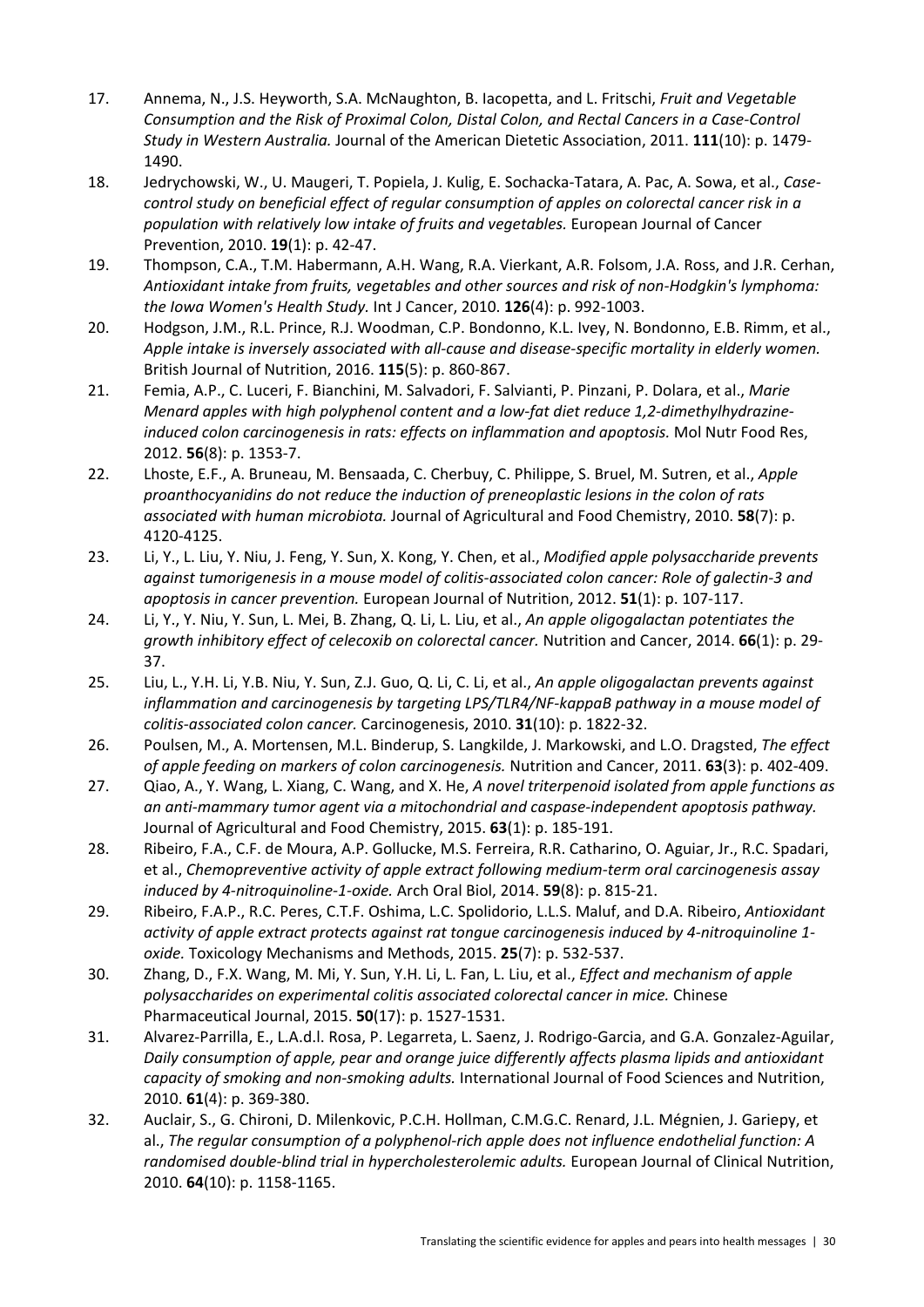- 33. Bondonno, C.P., X. Yang, K.D. Croft, M.J. Considine, N.C. Ward, L. Rich, I.B. Puddey, et al., *Flavonoid‐ rich apples and nitrate‐rich spinach augment nitric oxide status and improve endothelial function in healthy men and women: A randomized controlled trial.* Free Radical Biology and Medicine, 2012. **52**(1): p. 95‐102.
- 34. Chai, S.C., S. Hooshmand, R.L. Saadat, M.E. Payton, K. Brummel‐Smith, and B.H. Arjmandi, *Daily Apple versus Dried Plum: Impact on Cardiovascular Disease Risk Factors in Postmenopausal Women.* Journal of the Academy of Nutrition and Dietetics, 2012. **112**(8): p. 1158‐1168.
- 35. Fatima, A., K. Niaz, A. Qudoos, and S. Murad, *Use of apple to prevent risk of atherosclerosis.* Pakistan Journal of Medical and Health Sciences, 2014. **8**(4): p. 1038‐1040.
- 36. Haghighatjoo, E., M. Reza, F. Shidfar, M.R. Gohari, and A. Ziaee, *Effect of apple consumption on lipid profile and oxidative stress indices among hyperlipidemic men.* Razi Journal of Medical Sciences, 2011. **18**(84): p. 1‐9.
- 37. Rago, D., G. Gürdeniz, G. Ravn‐Haren, and L.O. Dragsted, *An explorative study of the effect of apple and apple products on the human plasma metabolome investigated by LC–MS profiling.* Metabolomics, 2014. **11**(1): p. 27‐39.
- 38. Ravn‐Haren, G., L.O. Dragsted, T. Buch‐Andersen, E.N. Jensen, R.I. Jensen, M. Németh‐Balogh, B. Paulovicsová, et al., *Intake of whole apples or clear apple juice has contrasting effects on plasma lipids in healthy volunteers.* European Journal of Nutrition, 2013. **52**(8): p. 1875‐1889.
- 39. Soriano‐Maldonado, A., M. Hidalgo, P. Arteaga, S. de Pascual‐Teresa, and E. Nova, *Effects of regular consumption of vitamin C‐rich or polyphenol‐rich apple juice on cardiometabolic markers in healthy adults: a randomized crossover trial.* European Journal of Nutrition, 2014: p. 1645‐1657.
- 40. Velliquette, R.A., K. Grann, S.R. Missler, J. Patterson, C. Hu, K.W. Gellenbeck, J.D. Scholten, et al., *Identification of a botanical inhibitor of intestinal diacylglyceride acyltransferase 1 activity via in vitro screening and a parallel, randomized, blinded, placebo‐controlled clinical trial.* Nutrition and Metabolism, 2015. **12**(1).
- 41. Zhao, S., J. Bomser, E.L. Joseph, and R.A. DiSilvestro, *Intakes of apples or apple polyphenols decease plasma values for oxidized low‐density lipoprotein/beta2‐glycoprotein I complex.* Journal of Functional Foods, 2013. **5**(1): p. 493‐497.
- 42. Bondonno, N.P., J.R. Lewis, R.L. Prince, W.H. Lim, G. Wong, J.T. Schousboe, R.J. Woodman, et al., *Fruit Intake and Abdominal Aortic Calcification in Elderly Women: A Prospective Cohort Study.* Nutrients, 2016. **8**(3): p. 159.
- 43. Borgi, L., I. Muraki, A. Satija, W.C. Willett, E.B. Rimm, and J.P. Forman, *Fruit and Vegetable Consumption and the Incidence of Hypertension in Three Prospective Cohort Studies.* Hypertension, 2016. **67**(2): p. 288‐293.
- 44. Griep, L.M.O., *Fruit and vegetable consumption and the risk of cardiovascular diseases*. Fruit and vegetable consumption and the risk of cardiovascular diseases. 2011. 127.
- 45. Hansen, L., L.O. Dragsted, A. Olsen, J. Christensen, A. Tjønneland, E.B. Schmidt, and K. Overvad, *Fruit and vegetable intake and risk of acute coronary syndrome.* British Journal of Nutrition, 2010. **104**(2): p. 248‐255.
- 46. Larsson, S.C., J. Virtamo, and A. Wolk, *Total and specific fruit and vegetable consumption and risk of stroke: A prospective study.* Atherosclerosis, 2013. **227**(1): p. 147‐152.
- 47. El‐Basset, M.A.E.S.A., *Effect of two levels from apple and blueberry of rats fed on high fructose diet.* World Applied Sciences Journal, 2015. **33**(6): p. 893‐904.
- 48. Esmael, O.A., S.N. Sonbul, T.A. Kumosani, and S.S. Moselhy, *Hypolipidemic effect of fruit fibers in rats fed with high dietary fat.* Toxicology and Industrial Health, 2015. **31**(3): p. 281‐288.
- 49. Ge, L., *Effect of apple pomace polyphenol on weight losing and lipid lowing in high‐lipid rats.* Food Research and Development, 2013. **34**(9): p. 95‐97.
- 50. Gonzalez, J., W. Donoso, N. Sandoval, M. Reyes, P. Gonzalez, M. Gajardo, E. Morales, et al., *Apple peel supplemented diet reduces parameters of metabolic syndrome and atherogenic progression in ApoE‐/‐ mice.* Evidence‐based Complementary and Alternative Medicine, 2015. **2015**.
- 51. Lim, S.H., M.Y. Kim, and J. Lee, *Apple pectin, a dietary fiber, ameliorates myocardial injury by inhibiting apoptosis in a rat model of ischemia/reperfusion.* Nutrition Research and Practice, 2014. **8**(4): p. 391‐397.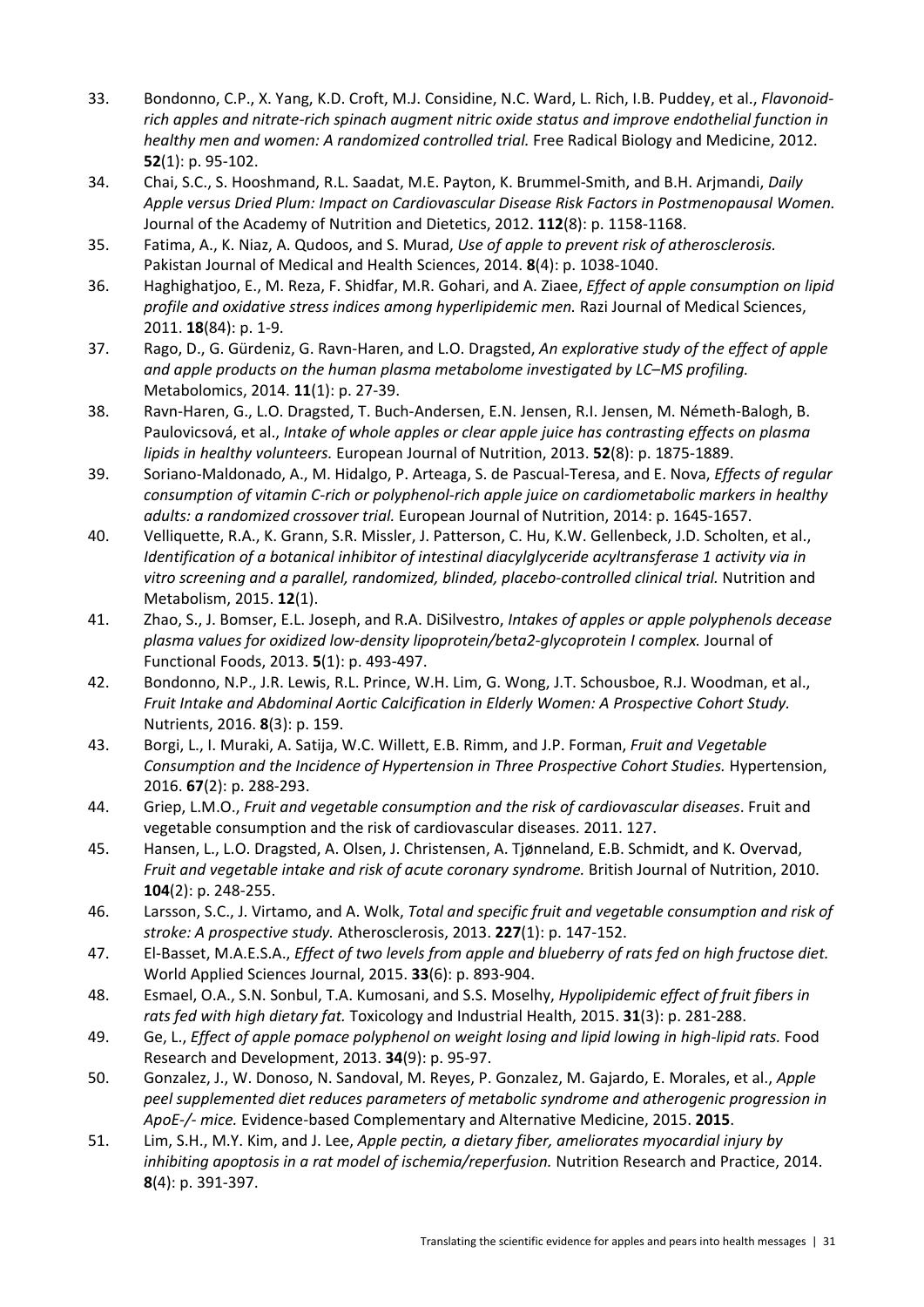- 52. Macagnan, F.T., L.R.D. Santos, B.S. Roberto, F.A. De Moura, M. Bizzani, and L.P. Da Silva, *Biological properties of apple pomace, orange bagasse and passion fruit peel as alternative sources of dietary fibre.* Bioactive Carbohydrates and Dietary Fibre, 2015. **6**(1): p. 1‐6.
- 53. Nasiru, A., A.H. Zainab, and M.M. Mohammad, *The effect of apple homogenate on hypercholestrolemic rats.* International Proceedings of Chemical, Biological and Environmental Engineering (IPCBEE), 2012. **40**: p. 100‐103.
- 54. Nouri, M.K. and A.K. Rezapour, *Effect of apple ( Malus domestica) supplementation on serum lipids and lipoproteins level in cholestrol‐fed male rat.* Middle East Journal of Scientific Research, 2011. **9**(6): p. 744‐748.
- 55. Parolini, C., S. Manzini, M. Busnelli, E. Rigamonti, M. Marchesi, E. Diani, C.R. Sirtori, et al., *Effect of the combinations between pea proteins and soluble fibres on cholesterolaemia and cholesterol metabolism in rats.* British Journal of Nutrition, 2013. **110**(8): p. 1394‐1401.
- 56. Poblete, M., A. Neira, R. Huilcaman, I. Palomo, J.A. Yuri, and R. Moore‐Carrasco, *Apple extracts present catabolic and hipocolesterolemic effect in mice.* Food and Nutrition Sciences, 2015. **6**(1): p. 141‐150.
- 57. Sekhon‐Loodu, S., A. Catalli, M. Kulka, Y. Wang, F. Shahidi, and H.P.V. Rupasinghe, *Apple flavonols* and n-3 polyunsaturated fatty acid-rich fish oil lowers blood C-reactive protein in rats with *hypercholesterolemia and acute inflammation.* Nutrition Research, 2014. **34**(6): p. 535‐543.
- 58. Serra, A.T., J. Rocha, B. Sepodes, A.A. Matias, R.P. Feliciano, A. de Carvalho, M.R. Bronze, et al., *Evaluation of cardiovascular protective effect of different apple varieties ‐ Correlation of response with composition.* Food Chem, 2012. **135**(4): p. 2378‐86.
- 59. Sunagawa, T., T. Shimizu, A. Matsumoto, M. Tagashira, T. Kanda, T. Shirasawa, and H. Nakaya, *Cardiac electrophysiological alterations in heart/muscle‐specific manganese‐superoxide dismutase‐ deficient mice: Prevention by a dietary antioxidant polyphenol.* BioMed Research International, 2014. **2014**.
- 60. Xu, Z.R., J.Y. Li, X.W. Dong, Z.J. Tan, W.Z. Wu, Q.M. Xie, and Y.M. Yang, *Apple Polyphenols Decrease Atherosclerosis and Hepatic Steatosis in ApoE‐/‐ Mice through the ROS/MAPK/NF‐kappaB Pathway.* Nutrients, 2015. **7**(8): p. 7085‐105.
- 61. Yao, N., R.R. He, X.H. Zeng, X.J. Huang, T.L. Du, J.C. Cui, and K. Hiroshi, *Hypotriglyceridemic effects of apple polyphenols extract via up‐regulation of lipoprotein lipase in triton WR‐1339‐induced mice.* Chinese Journal of Integrative Medicine, 2014. **20**(1): p. 31‐35.
- 62. Yuan, J.L., B. Chew, and G. Noratto, *Apple Consumption Protects Sprague Dawley Rats Against High Fat Diet‐induced Metabolic Disorders Associated With Obesity.* Faseb Journal, 2015. **29**.
- 63. Muraki, I., F. Imamura, J.E. Manson, F.B. Hu, W.C. Willett, R.M. Van Dam, and Q. Sun, *Fruit consumption and risk of type 2 diabetes: Results from three prospective longitudinal cohort studies.* BMJ (Online), 2013. **347**(7923).
- 64. Wang, L., X. Wang, Y. Xia, and H. Li, *Study on the risk of gestational diabetes mellitus and consumption of fruits and vegetables during mid‐pregnancy.* Acta Nutrimenta Sinica, 2015. **37**(6): p. 540‐543.
- 65. Wedick, N.M., A. Pan, A. Cassidy, E.B. Rimm, L. Sampson, B. Rosner, W. Willett, et al., *Dietary flavonoid intakes and risk of type 2 diabetes in US men and women.* American Journal of Clinical Nutrition, 2012. **95**(4): p. 925‐933.
- 66. Dange, N.S. and K. Deshpande, *Effect of apple on fasting blood sugar and plasma lipids levels in type II diabetes.* International Journal of Pharma and Bio Sciences, 2013. **4**(2): p. B511‐B517.
- 67. Makarova, E., P. Górnaś, I. Konrade, D. Tirzite, H. Cirule, A. Gulbe, I. Pugajeva, et al., *Acute anti‐ hyperglycaemic effects of an unripe apple preparation containing phlorizin in healthy volunteers: A preliminary study.* Journal of the Science of Food and Agriculture, 2014. **95**(3): p. 560‐568.
- 68. Schulze, C., A. Bangert, G. Kottra, K.E. Geillinger, B. Schwanck, H. Vollert, W. Blaschek, et al., *Inhibition of the intestinal sodium‐coupled glucose transporter 1 (SGLT1) by extracts and polyphenols from apple reduces postprandial blood glucose levels in mice and humans.* Molecular Nutrition and Food Research, 2014. **58**(9): p. 1795‐1808.
- 69. Fathy, S.M. and E.A. Drees, *Protective effects of Egyptian cloudy apple juice and apple peel extract on lipid peroxidation, antioxidant enzymes and inflammatory status in diabetic rat pancreas.* BMC Complementary and Alternative Medicine, 2016. **16**(1).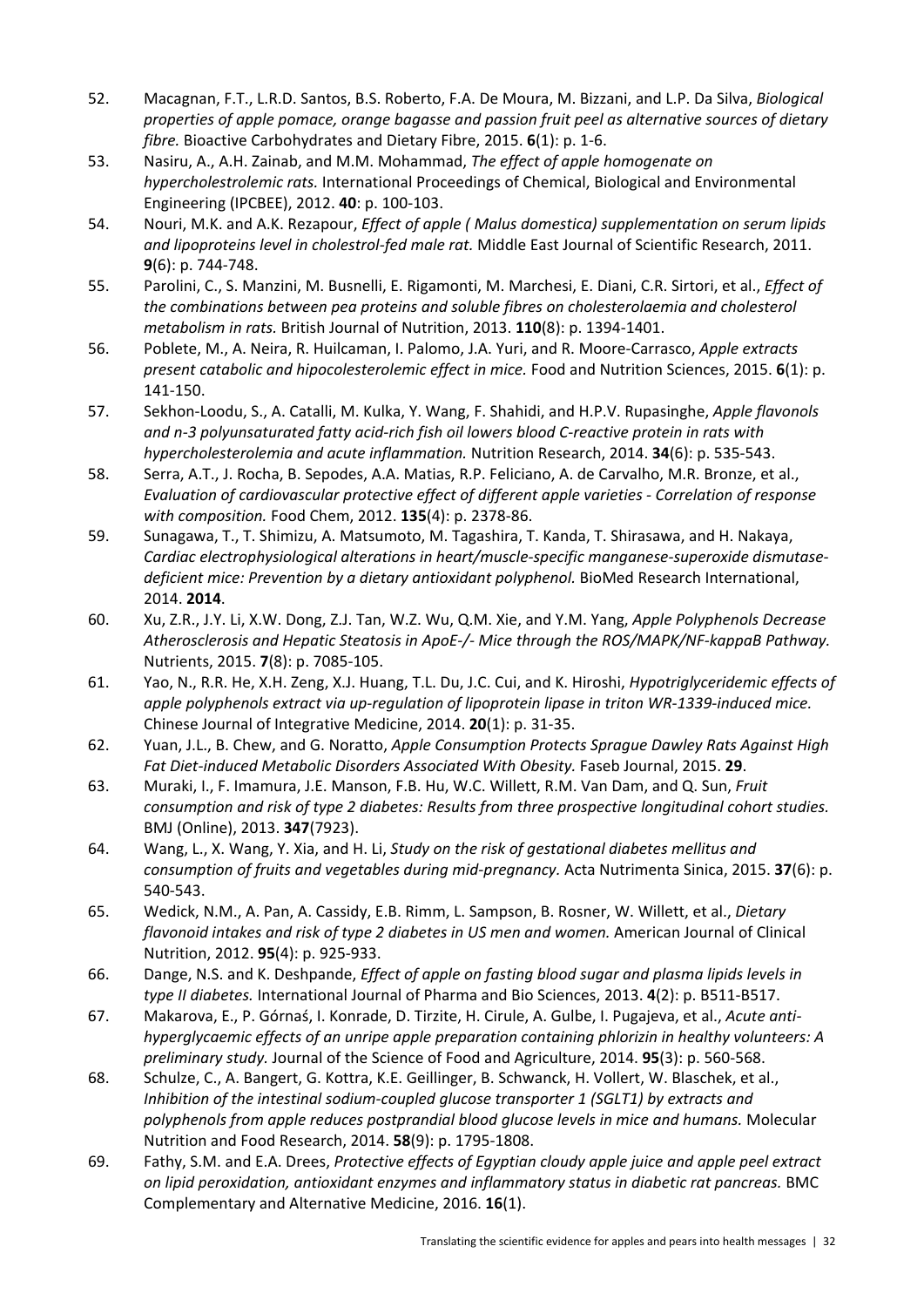- 70. Ismail, R.S.A. and S.H.A. El‐Gawad, *Potential effect of Egyptian Anna apple pomace ( Malus domestica, Rosaceae) supplementation on kidney function, liver function and lipid profile of diabetic rats.* World Journal of Dairy & Food Sciences, 2010. **5**(1): p. 58‐66.
- 71. Martínez‐Ladrón De Guevara, E., N. Pérez‐Hernández, M.Á. Villalobos‐López, D.G. Pérez‐Ishiwara, J.S. Salas‐Benito, A. Martínez Martínez, and V. Hernández‐García, *The actions of lyophilized apple peel on the electrical activity and organization of the ventricular syncytium of the hearts of diabetic rats.* Journal of Diabetes Research, 2016. **2016**.
- 72. Mirhadi, K., R. Farough, and S. Saeid, *Study of the effect of gliclazide and apple juice on blood sugar level in STZ‐induced diabetic male mice.* Advances in Environmental Biology, 2011. **5**(7): p. 1725‐ 1729.
- 73. Snyder, S.M., B. Zhao, T. Luo, C. Kaiser, G. Cavender, J. Hamilton‐Reeves, D.K. Sullivan, et al., *Consumption of quercetin and quercetin‐ containing apple and cherry extracts affects blood glucose concentration, hepatic metabolism, and gene expression patterns in obese C57BL/6J high fat‐fed mice.* Journal of Nutrition, 2016. **146**(5): p. 1001‐1007.
- 74. Wusu, D.A., M.I. Kazeem, O.A. Lawal, and A.R. Opoku, *Antidiabetic effects of some tropical fruit extracts in fructose induced insulin resistant Wistar rats.* British Journal of Pharmaceutical Research, 2015. **7**(3): p. 230‐235.
- 75. Manzano, M., M.D. Giron, J.D. Vilchez, N. Sevillano, N. El‐Azem, R. Rueda, R. Salto, et al., *Apple polyphenol extract improves insulin sensitivity in vitro and in vivo in animal models of insulin resistance.* Nutr Metab (Lond), 2016. **13**: p. 32.
- 76. Chan, A., D. Ortiz, E. Rogers, and T.B. Shea, *Supplementation with apple juice can compensate for folate deficiency in a mouse model deficient in methylene tetra hydrofoate reductase activity.* Journal of Nutrition, Health & Aging, 2011. **15**(3): p. 221‐225.
- 77. Gomes de Moura, C.F., F.A. Pidone Ribeiro, G. Lucke, A.P. Boiago Gollucke, C.T. Fujiyama Oshima, and D.A. Ribeiro, *Apple juice attenuates genotoxicity and oxidative stress induced by cadmium exposure in multiple organs of rats.* Journal of Trace Elements in Medicine and Biology, 2015. **32**: p. 7‐12.
- 78. Cho, G., A. Konig, S. Seifert, A. Hanak, A. Roth, M. Huch, A. Bub, et al., *Comparative study of fecal microbiota in patients with type II diabetes after consumption of apple juice for 4 weeks.* Food Science and Biotechnology, 2015. **24**(6): p. 2083‐2094.
- 79. Freedman, S.B., A.R. Willan, K. Boutis, and S. Schuh, *Effect of dilute apple juice and preferred fluids vs electrolyte maintenance solution on treatment failure among children with mild gastroenteritis: A randomized clinical trial.* JAMA ‐ Journal of the American Medical Association, 2016. **315**(18): p. 1966‐1974.
- 80. Shinohara, K., Y. Ohashi, K. Kawasumi, A. Terada, and T. Fujisawa, *Effect of apple intake on fecal microbiota and metabolites in humans.* Anaerobe, 2010. **16**(5): p. 510‐515.
- 81. Carrasco‐Pozo, C., H. Speisky, O. Brunser, E. Pastene, and M. Gotteland, *Apple peel polyphenols protect against gastrointestinal mucosa alterations induced by indomethacin in rats.* J Agric Food Chem, 2011. **59**(12): p. 6459‐66.
- 82. Espley, R.V., C.A. Butts, W.A. Laing, S. Martell, H. Smith, T.K. McGhie, J. Zhang, et al., *Dietary flavonoids from modified apple reduce inflammation markers and modulate gut microbiota in mice.* Journal of Nutrition, 2014. **144**(2): p. 146‐154.
- 83. Fini, L., G. Piazzi, Y. Daoud, M. Selgrad, S. Maegawa, M. Garcia, V. Fogliano, et al., *Chemoprevention of intestinal polyps in ApcMin/+ mice fed with western or balanced diets by drinking annurca apple polyphenol extract.* Cancer Prevention Research, 2011. **4**(6): p. 907‐915.
- 84. Fotschki, B., A. Jurgoński, J. Juškiewicz, K. Kołodziejczyk, and M. Sójka, *Effects of dietary addition of a low‐pectin apple fibre preparation on rats.* Polish Journal of Food and Nutrition Sciences, 2014. **64**(3): p. 193‐199.
- 85. Jiang, T., X. Gao, C. Wu, F. Tian, Q. Lei, J. Bi, B. Xie, et al., *Apple‐Derived Pectin Modulates Gut Microbiota, Improves Gut Barrier Function, and Attenuates Metabolic Endotoxemia in Rats with Diet‐Induced Obesity.* Nutrients, 2016. **8**(3): p. 126.
- 86. Licht, T.R., M. Hansen, A. Bergström, M. Poulsen, B.N. Krath, J. Markowski, L.O. Dragsted, et al., *Effects of apples and specific apple components on the cecal environment of conventional rats: Role of apple pectin.* BMC Microbiology, 2010. **10**.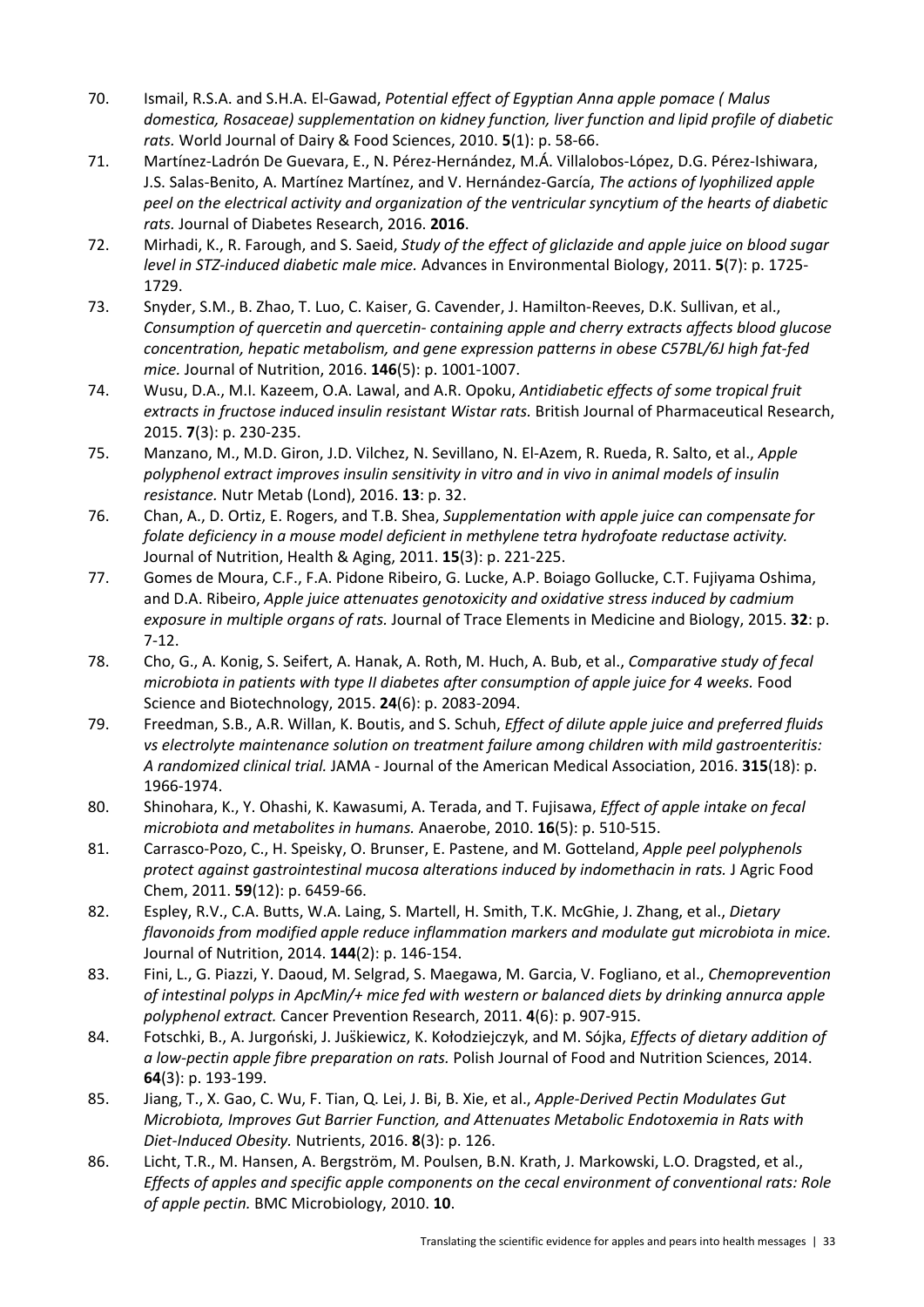- 87. Paturi, G., C.A. Butts, K.L. Bentley‐Hewitt, T.K. McGhie, Z.S. Saleh, and A. McLeod, *Apple polyphenol extracts protect against aspirin‐induced gastric mucosal damage in rats.* Phytotherapy Research, 2014. **28**(12): p. 1846‐1854.
- 88. Skyberg, J.A., A. Robison, S. Golden, M.F. Rollins, G. Callis, E. Huarte, I. Kochetkova, et al., *Apple polyphenols require T cells to ameliorate dextran sulfate sodium‐induced colitis and dampen proinflammatory cytokine expression.* J Leukoc Biol, 2011. **90**(6): p. 1043‐54.
- 89. Flood‐Obbagy, J.E. and B.J. Rolls, *The effect of fruit in different forms on energy intake and satiety at a meal.* Appetite, 2009. **52**(2): p. 416‐422.
- 90. Haber, G.B., K.W. Heaton, D. Murphy, and L.F. Burroughs, *Depletion and disruption of dietary fibre. Effects on satiety, plasma‐glucose, and serum‐insulin.* Lancet, 1977. **2**(8040): p. 679‐82.
- 91. Mattes, R.D. and W.W. Campbell, *Effects of food form and timing of ingestion on appetite and energy intake in lean young adults and in young adults with obesity.* J Am Diet Assoc, 2009. **109**(3): p. 430‐7.
- 92. de Oliveira, M.C., R. Sichieri, and R. Venturim Mozzer, *A low‐energy‐dense diet adding fruit reduces weight and energy intake in women.* Appetite, 2008. **51**(2): p. 291‐295.
- 93. Bertoia, M.L., K.J. Mukamal, L.E. Cahill, T. Hou, D.S. Ludwig, D. Mozaffarian, W.C. Willett, et al., *Changes in Intake of Fruits and Vegetables and Weight Change in United States Men and Women Followed for Up to 24 Years: Analysis from Three Prospective Cohort Studies.* PLoS Medicine, 2015. **12**(9).
- 94. O'Neil, C.E., T.A. Nicklas, and V.L. Fulgoni, *Consumption of apples is associated with a better diet quality and reduced risk of obesity in children: National Health and Nutrition Examination Survey (NHANES) 2003‐2010.* Nutrition Journal, 2015.
- 95. Barth, S.W., T.C.L. Koch, B. Watzl, H. Dietrich, F. Will, and A. Bub, *Moderate effects of apple juice consumption on obesity‐related markers in obese men: impact of diet‐gene interaction on body fat content.* European Journal of Nutrition, 2012. **51**(7): p. 841‐850.
- 96. Rumbold, P.L.S., C.J. Dodd‐Reynolds, and E.J. Stevenson, *Informing primary school nutritional policy: effects of mid‐morning snacks on appetite and energy control.* Food and Nutrition Sciences, 2013. **4**(5): p. 529‐537.
- 97. Adam, C.L., P.A. Williams, M.J. Dalby, K. Garden, L.M. Thomson, A.J. Richardson, S.W. Gratz, et al., *Different types of soluble fermentable dietary fibre decrease food intake, body weight gain and adiposity in young adult male rats.* Nutrition and Metabolism, 2014. **11**(1).
- 98. Adam, C.L., P.A. Williams, K.E. Garden, L.M. Thomson, and A.W. Ross, *Dose‐dependent effects of a soluble dietary fibre (pectin) on food intake, adiposity, gut hypertrophy and gut satiety hormone secretion in rats.* PLoS ONE, 2015. **10**(1).
- 99. Boqué, N., R. de la Iglesia, A.L. de la Garza, F.I. Milagro, M. Olivares, O. Bañuelos, A.C. Soria, et al., *Prevention of diet‐induced obesity by apple polyphenols in Wistar rats through regulation of adipocyte gene expression and DNA methylation patterns.* Molecular Nutrition and Food Research, 2013. **57**(8): p. 1473‐1478.
- 100. Cho, K.D., C.K. Han, and B.H. Lee, *Loss of body weight and fat and improved lipid profiles in obese rats fed apple pomace or apple juice concentrate.* Journal of Medicinal Food, 2013. **16**(9): p. 823‐ 830.
- 101. Madruga, N.A., M.C. Ferraz, M. Marin, R.S. Rodrigues, and M.R.G.M. Machado, *Milk consumption and anthropomteric traits in Wistar rats (Rattus norvegicus) fed with apple pulped flavoured milk*
- *Relacao entre consumo de leite saborizado com polpa de maca e medidas antropometricas de ratos Wistar femeas ( Rattus norvergicus).* Magistra, 2014. **26**(CBPFH): p. 2280‐2284.
- 102. Cassidy, A., G. Rogers, J.J. Peterson, J.T. Dwyer, H. Lin, and P.F. Jacques, *Higher dietary anthocyanin and flavonol intakes are associated with anti‐inflammatory effects in a population of US adults.* American Journal of Clinical Nutrition, 2015. **102**(1): p. 172‐181.
- 103. Corley, J., J.A. Kyle, J.M. Starr, G. McNeill, and I.J. Deary, *Dietary factors and biomarkers of systemic inflammation in older people: the Lothian Birth Cohort 1936.* Br J Nutr, 2015. **114**(7): p. 1088‐98.
- 104. Soyalan, B., J. Minn, H.J. Schmitz, D. Schrenk, F. Will, H. Dietrich, M. Baum, et al., *Apple juice intervention modulates expression of ARE‐dependent genes in rat colon and liver.* European Journal of Nutrition, 2011. **50**(2): p. 135‐143.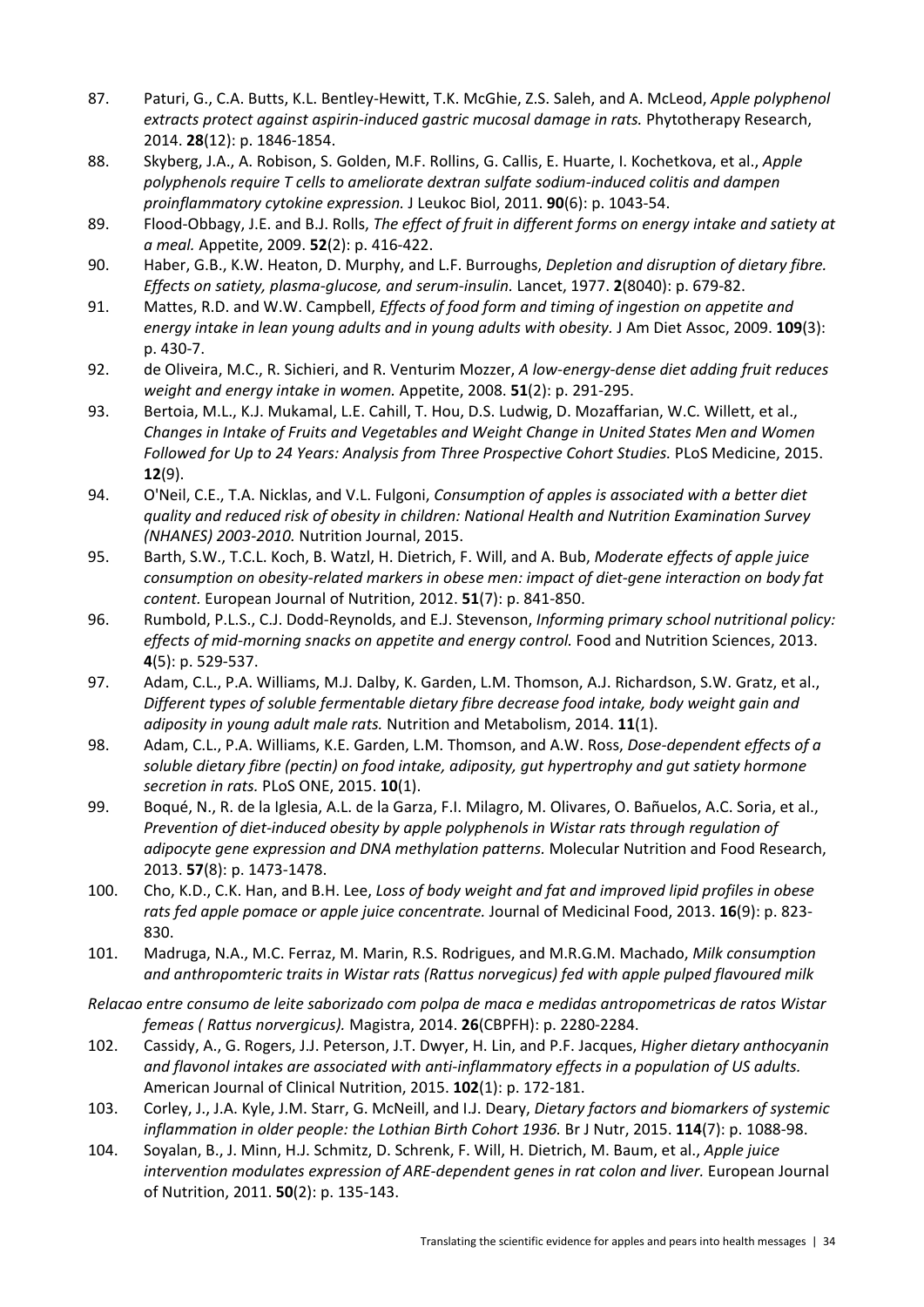- 105. Kujawska, M., E. Ignatowicz, M. Ewertowska, J. Markowski, and J. Jodynis‐Liebert, *Cloudy apple juice protects against chemical‐induced oxidative stress in rat.* European Journal of Nutrition, 2011. **50**(1): p. 53‐60.
- 106. Sánchez, D., M. Quiñones, L. Moulay, B. Muguerza, M. Miguel, and A. Aleixandre, *Soluble fiber‐ enriched diets improve inflammation and oxidative stress biomarkers in Zucker fatty rats.* Pharmacological Research, 2011. **64**(1): p. 31‐35.
- 107. Lee, W.C., H.Y. Jao, J.D. Hsu, Y.R. Lee, M.J. Wu, Y.L. Kao, and H.J. Lee, *Apple polyphenols reduce inflammation response of the kidneys in unilateral ureteral obstruction rats.* Journal of Functional Foods, 2014. **11**(C): p. 1‐11.
- 108. Jeong, J.W., J.J. Shim, I.D. Choi, S.H. Kim, J. Ra, H.K. Ku, D.E. Lee, et al., *Apple Pomace Extract Improves Endurance in Exercise Performance by Increasing Strength and Weight of Skeletal Muscle.* Journal of Medicinal Food, 2015. **18**(12): p. 1380‐1386.
- 109. Mizunoya, W., H. Miyahara, S. Okamoto, M. Akahoshi, T. Suzuki, M.K.Q. Do, H. Ohtsubo, et al., *Improvement of endurance based on muscle fiber‐type composition by treatment with dietary apple polyphenols in rats.* PLoS ONE, 2015. **10**(7).
- 110. Mizunoya, W., S. Okamoto, H. Miyahara, M. Akahoshi, T. Suzuki, M.Q. Do, H. Ohtsubo, et al., *Fast‐* to-slow shift of muscle fiber-type composition by dietary apple polyphenols in rats: Impact of the *low‐dose supplementation.* Anim Sci J, 2016.
- 111. Nakazato, K., E. Ochi, and T. Waga, *Dietary apple polyphenols have preventive effects against lengthening contraction‐induced muscle injuries.* Molecular Nutrition and Food Research, 2010. **54**(3): p. 364‐372.
- 112. Krajka‐Kuźniak, V., H. Szaefer, E. Ignatowicz, T. Adamska, J. Markowski, and W. Baer‐Dubowska, *Influence of Cloudy apple juice on N‐nitrosodiethylamineinduced liver injury and phases I and II biotransformation enzymes in rat liver.* Acta Poloniae Pharmaceutica ‐ Drug Research, 2015. **72**(2): p. 267‐276.
- 113. Szaefer, H., V. Krajka‐Kuźniak, E. Ignatowicz, T. Adamska, J. Markowski, and W. Baer‐Dubowska, *The effect of cloudy apple juice on hepatic and mammary gland phase i and II enzymes induced by DMBA in female Sprague‐Dawley rats.* Drug and Chemical Toxicology, 2014. **37**(4): p. 472‐479.
- 114. Yang, J., Y. Li, F. Wang, and C. Wu, *Hepatoprotective effects of apple polyphenols on CCl4‐induced acute liver damage in mice.* Journal of Agricultural and Food Chemistry, 2010. **58**(10): p. 6525‐6531.
- 115. Sharma, S., S. Rana, V. Patial, M. Gupta, S. Bhushan, and Y.S. Padwad, *Antioxidant and hepatoprotective effect of polyphenols from apple pomace extract via apoptosis inhibition and Nrf2 activation in mice.* Hum Exp Toxicol, 2016.
- 116. Balstad, T.R., I. Paur, M. Poulsen, J. Markowski, K. Kolodziejczyk, L.O. Dragsted, M.C.W. Myhrstad, et al., *Apple, Cherry, and Blackcurrant Increases Nuclear Factor Kappa B Activation in Liver of Transgenic Mice.* Nutrition and Cancer‐an International Journal, 2010. **62**(6): p. 841‐848.
- 117. Cheng, D., C. Zhu, C. Wang, H. Xu, J. Cao, and W. Jiang, *Hepatoprotective effects of apple polyphenol extract on aluminum‐induced liver oxidative stress in the rat.* Canadian Journal of Physiology and Pharmacology, 2014. **92**(2): p. 109‐116.
- 118. El‐Ghany, M.A.A., M.A. Ramadan, and S.M.M. Hassanain, *Antioxidant activity of some agro‐ industrial peels on liver and kidney of rats exposed to oxidative stress.* World Journal of Dairy & Food Sciences, 2011. **6**(1): p. 105‐114.
- 119. Kujawska, M., E. Ignatowicz, M. Ewertowska, T. Adamska, J. Markowski, and J. Jodynis‐Liebert, *Attenuation of KBrO 3‐induced renal and hepatic toxicity by cloudy apple juice in rat.* Phytotherapy Research, 2013. **27**(8): p. 1214‐1219.
- 120. Nie, Y., D. Ren, X. Lu, Y. Sun, and X. Yang, *Differential protective effects of polyphenol extracts from apple peels and fleshes against acute CCl 4‐induced liver damage in mice.* Food and Function, 2015. **6**(2): p. 513‐524.
- 121. Zhu, J., *Adjuvant reverse effect of apple on liver fibrosis in rats.* Journal of Chongqing Medical University, 2011. **36**(3): p. 285‐289.
- 122. Cai, T., M. Gacci, F. Mattivi, N. Mondaini, S. Migno, V. Boddi, P. Gacci, et al., *Apple consumption is related to better sexual quality of life in young women.* Archives of Gynecology and Obstetrics, 2014. **290**(1): p. 93‐98.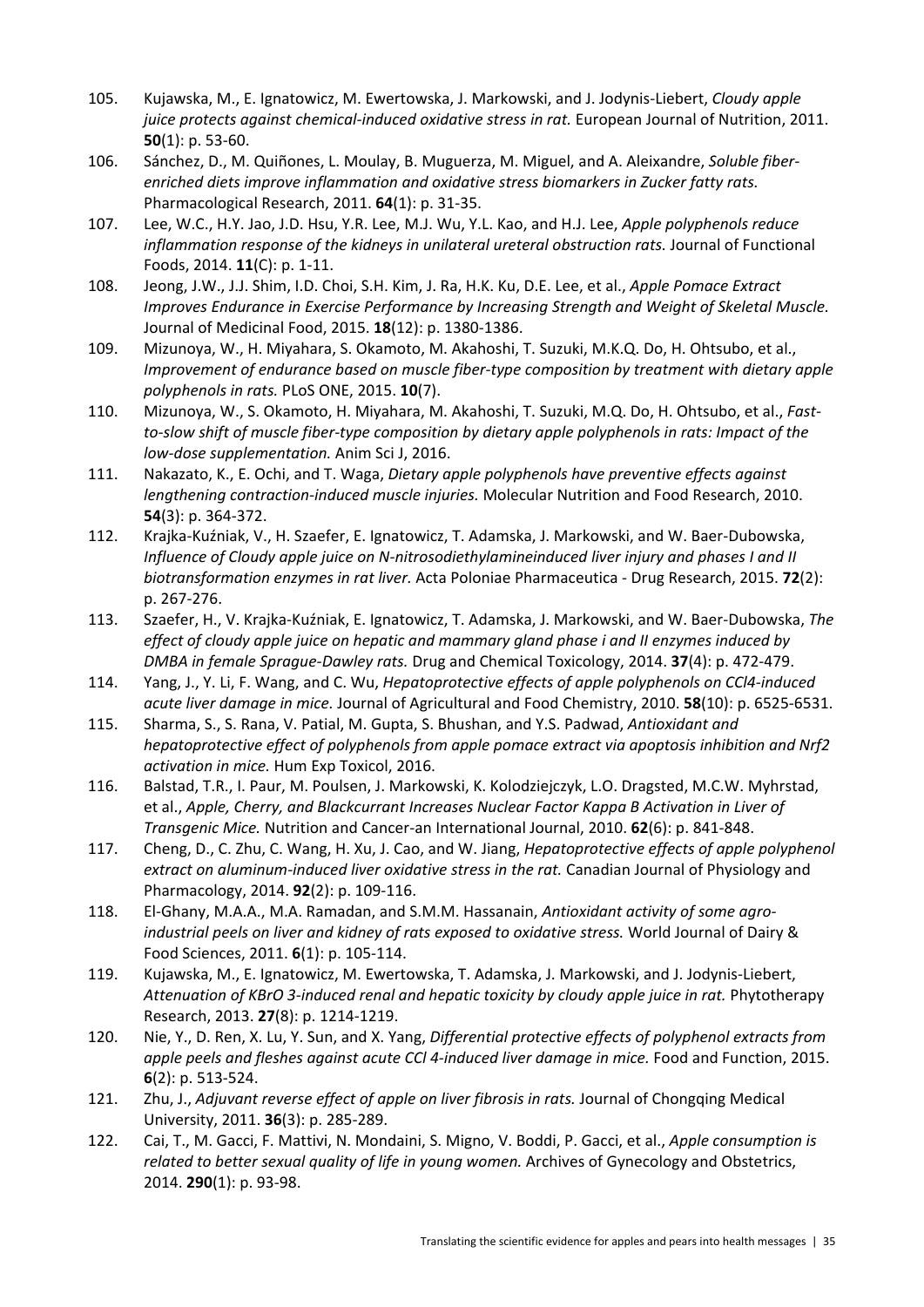- 123. Peng, C., H.Y. Chan, Y. Huang, H. Yu, and Z.Y. Chen, *Apple polyphenols extend the mean lifespan of Drosophila melanogaster.* J Agric Food Chem, 2011. **59**(5): p. 2097‐106.
- 124. Vayndorf, E.M., S.S. Lee, and R.H. Liu, *Whole apple extracts increase lifespan, healthspan and resistance to stress in Caenorhabditis elegans.* Journal of Functional Foods, 2013. **5**(3): p. 1235‐ 1243.
- 125. Bao, M.J., J. Shen, Y.L. Jia, F.F. Li, W.J. Ma, H.J. Shen, L.L. Shen, et al., *Apple polyphenol protects against cigarette smoke‐induced acute lung injury.* Nutrition, 2013. **29**(1): p. 235‐43.
- 126. Davis, M.A., J.P.W. Bynum, and B.E. Sirovich, *Association between apple consumption and physician visits appealing the conventional wisdom that an apple a day keeps the doctor away.* JAMA Internal Medicine, 2015. **175**(5): p. 777‐783.
- 127. FSANZ, *Australia New Zealand Food Standards Code‐ Standard 1.2.7‐ Nutrition, health and related claims.* 2016.
- 128. Foster‐Powell, K., S. Holt, and J. Brand‐Miller, *International table of glycemic index and glycemic load values: 2002.* American Journal of Clinical Nutrition, 2002. **76**(1): p. 5‐56.
- 129. FSANZ, *NUTTAB*. 2010, Food Standards Australia New Zealand.
- 130. Implementation Subcommittee for Food Regulation, *Getting your claims right. A guide to complying with the Health, Nutrition and Related Claims Standard of the Australia New Zealand Food Standards Code.* 2014.
- 131. FSANZ, *Guidance on extablishiong food‐health relationships for general level health claims*. 2016.
- 132. Riley, M. and W. Stonehouse, *Food regulation: Substantiating health claims.* Food Australia, 2016. **68**(2): p. 22.